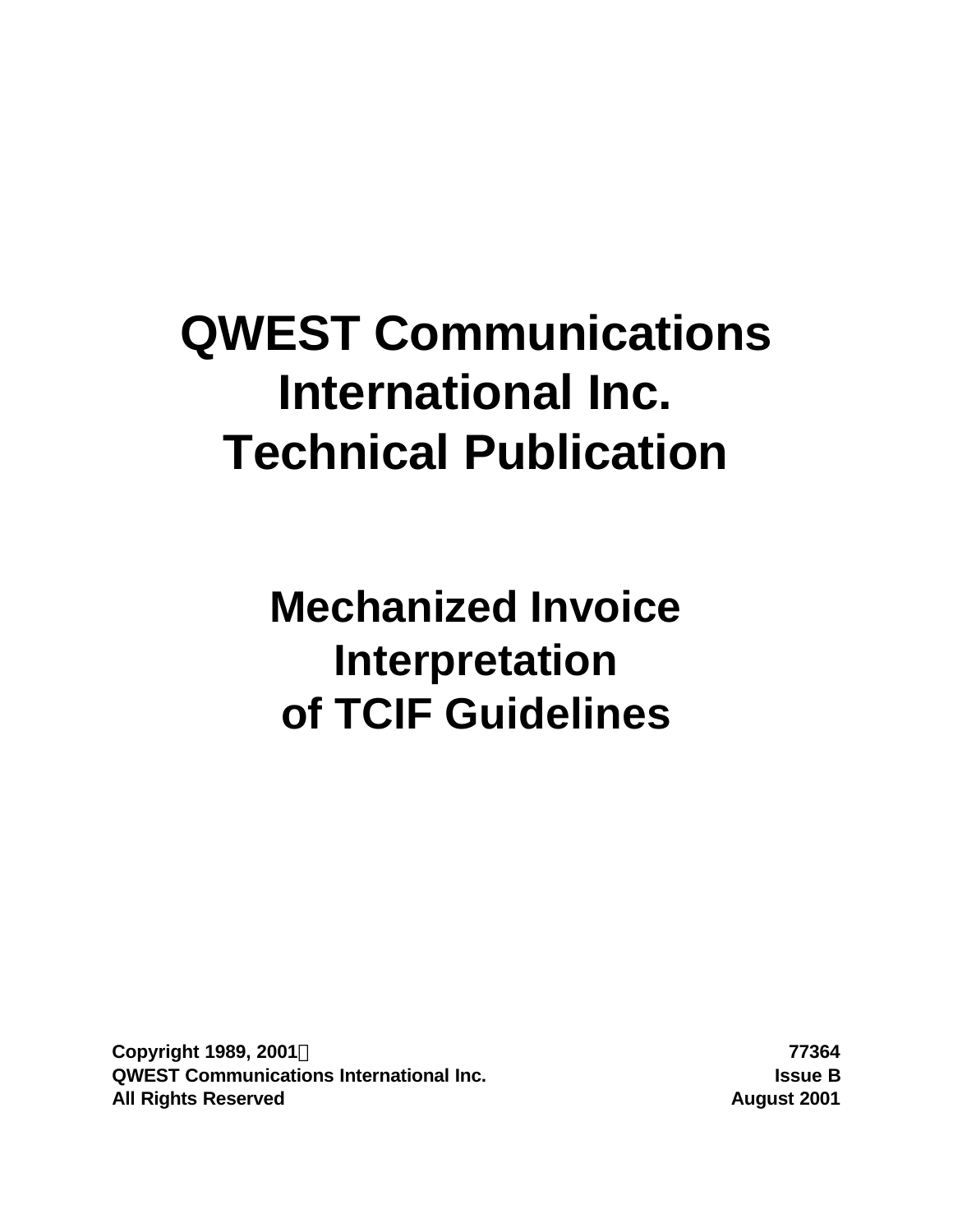#### NOTICE

This document contains the QWEST Communications International Inc. interpretation of the Telecommunications Industry Forum (TCIF) Guidelines for Issue One of the Mechanized Invoice Transaction Set 810.

This interpretation specifies all requirements necessary for the PICS/DCPR (BVAPP) System to process the electronic data transmission of Transaction Set 810.

QWEST Communications International Inc. reserves the right, without prior notice, to revise this publication for any reason.

If further information is required, please contact:

QWEST Communications International Inc. Manager – New Services Planning 700 W. Mineral Ave. MN-F15.15 Littleton, CO 80120 (303) 707-7107 (303) 707-9497 Fax # E-mail: jhsmit2@qwest.com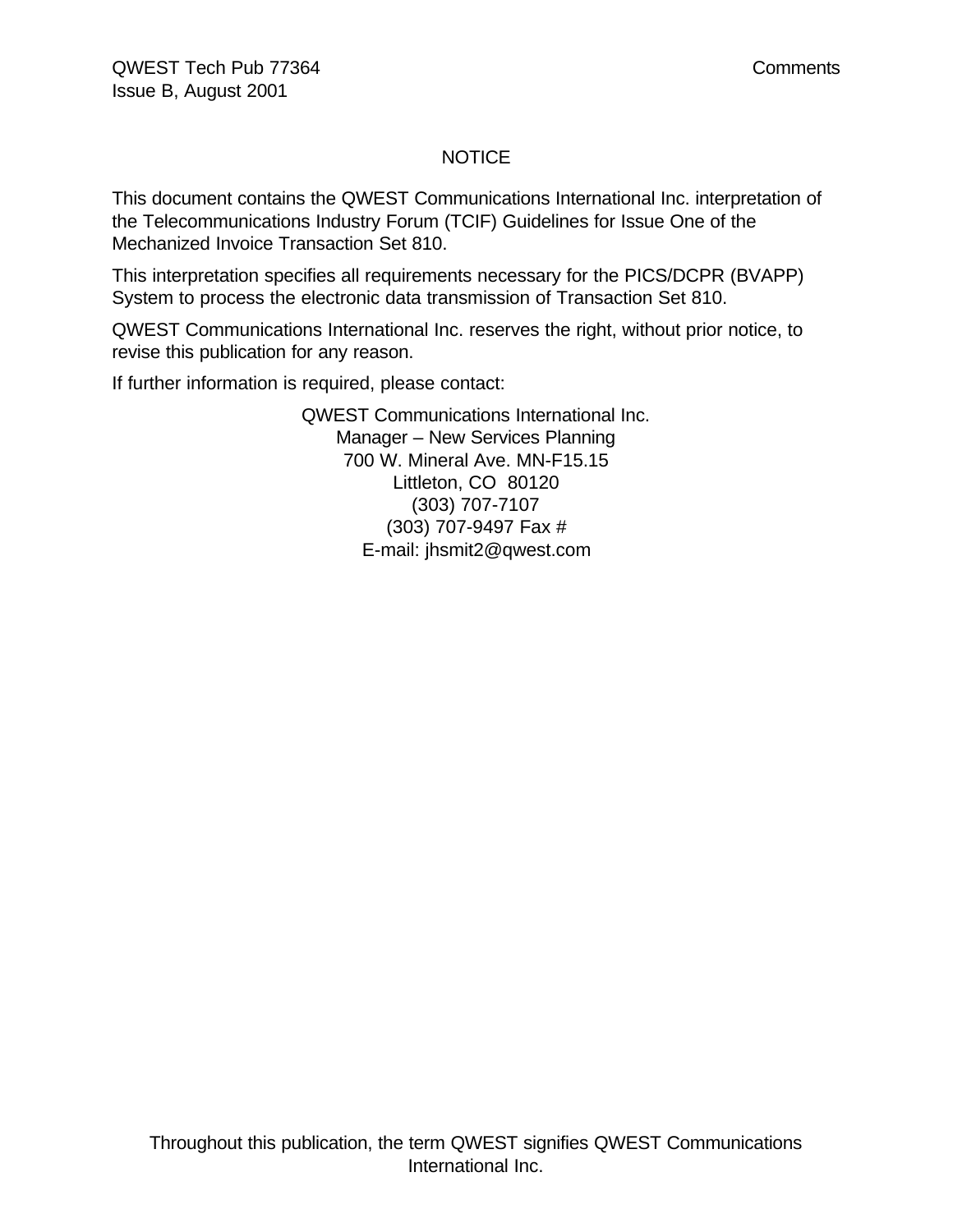#### COMMENTS on PUB 77364

#### PLEASE TEAR OUT AND SEND YOUR COMMENTS/SUGGESTIONS TO:

QWEST Corporation Manager – New Services Planning 700 W. Mineral Ave. MN-F15.15 Littleton, CO 80120 (303) 707-7107 (303) 707-9497 Fax # E-mail: jhsmit2@qwest.com

Information from you helps us to improve our Publications. Please take a few moments to answer the following questions and return to the above address.

| Was this Publication valuable to you in understanding  |            |      |
|--------------------------------------------------------|------------|------|
| the technical parameters of our service?               | YES        | NO.  |
| Was the information accurate and up-to-date?           | <b>YES</b> | NO.  |
| Was the information easily understood?                 | YES        | NO.  |
| Were the contents logically sequenced?                 | YES        | NO.  |
| Were the tables and figures understandable and helpful | YES        | NO - |
| Were the pages legible?                                | YES.       | NO.  |

If you answered NO to any of the questions and/or if you have any other comments or suggestions, please explain:

\_\_\_\_\_\_\_\_\_\_\_\_\_\_\_\_\_\_\_\_\_\_\_\_\_\_\_\_\_\_\_\_\_\_\_\_\_\_\_\_\_\_\_\_\_\_\_\_\_\_\_\_\_\_\_\_\_\_\_\_\_\_\_\_\_\_\_\_\_\_

| (Attach additional sheet, if necessary) |                 |
|-----------------------------------------|-----------------|
|                                         |                 |
|                                         |                 |
|                                         |                 |
|                                         |                 |
|                                         |                 |
|                                         | Date __________ |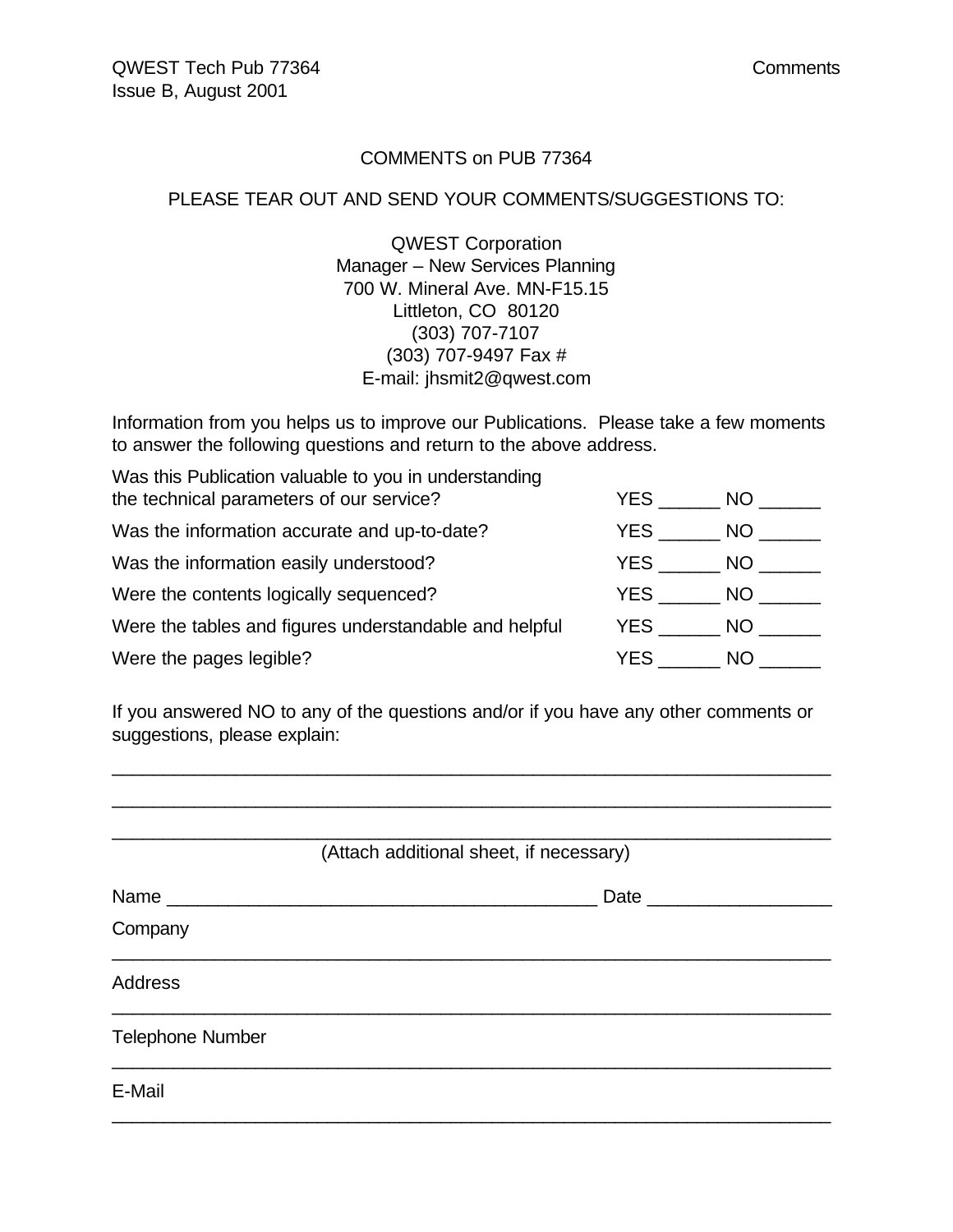# **CONTENTS**

|                 | <b>Chapter and Section</b><br>Page               |
|-----------------|--------------------------------------------------|
| 1.              |                                                  |
| 1.2             |                                                  |
| 2.              |                                                  |
| 2.1             |                                                  |
| 2.2             |                                                  |
| 2.3             |                                                  |
| 2.4             |                                                  |
| 2.5             |                                                  |
| 2.6             |                                                  |
| 2.7             |                                                  |
| 2.8             |                                                  |
| 2.9             |                                                  |
| 2.10            |                                                  |
| 3.              |                                                  |
| 3.1             |                                                  |
| 3.2             |                                                  |
| 3.3             |                                                  |
| 3.4             |                                                  |
| 3.6             |                                                  |
| 3.7             |                                                  |
| 3.8             |                                                  |
| 3.9             | PER - Administrative Communications Contact 3-25 |
| 4.              |                                                  |
| 4.1             |                                                  |
| 4.2             |                                                  |
| 4.3             |                                                  |
| 4.4             |                                                  |
| 4.5             |                                                  |
| 4.6             |                                                  |
| 5.              |                                                  |
| 5.1             |                                                  |
| 5.2             |                                                  |
| 5.3             |                                                  |
| <b>Exhibits</b> |                                                  |

| $4 - 1$ |  |  |
|---------|--|--|
|---------|--|--|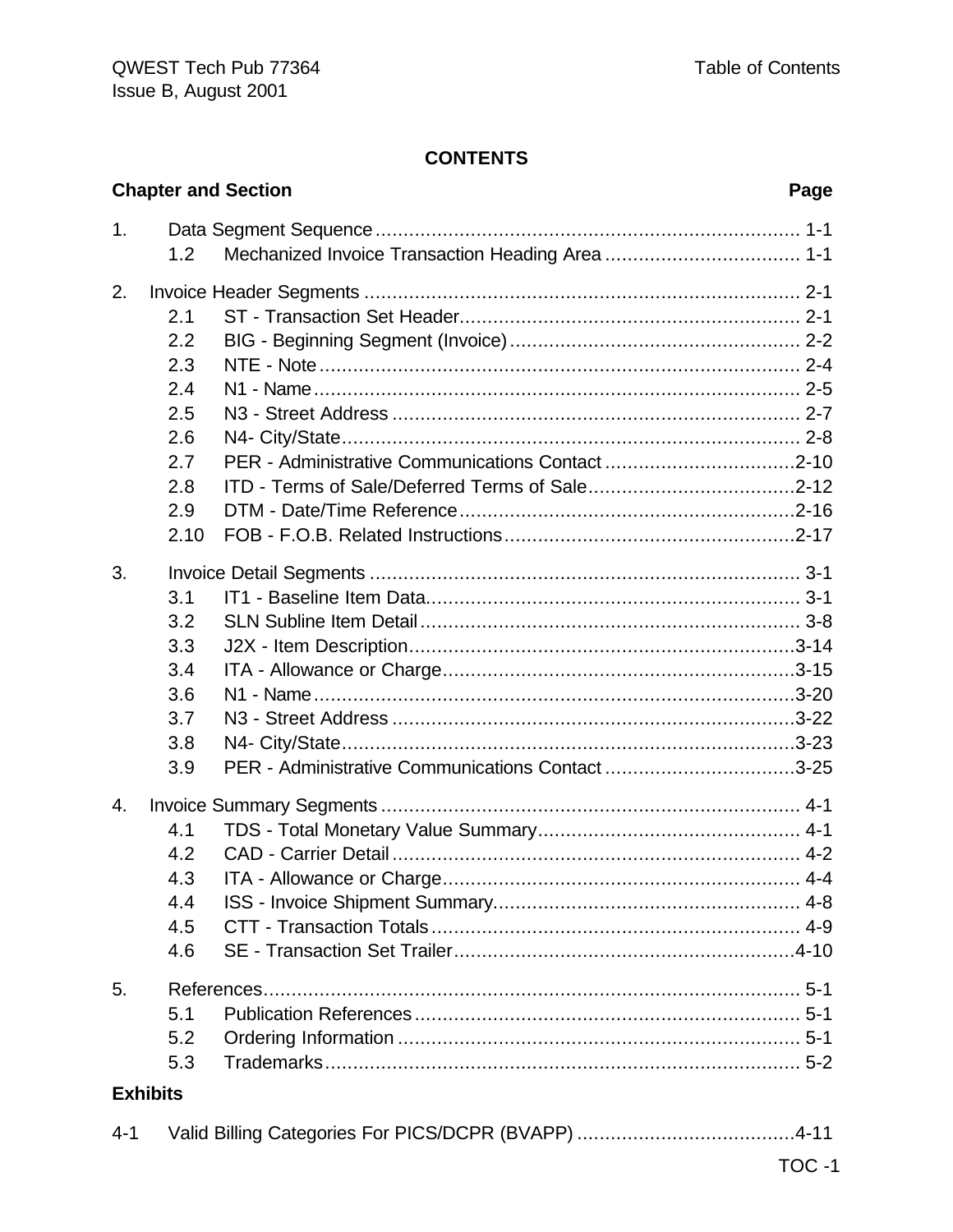# **CONTENTS**

# **Chapter and Section Page**

|  | Mechanized Invoice Transaction Heading Area 1-1 |  |
|--|-------------------------------------------------|--|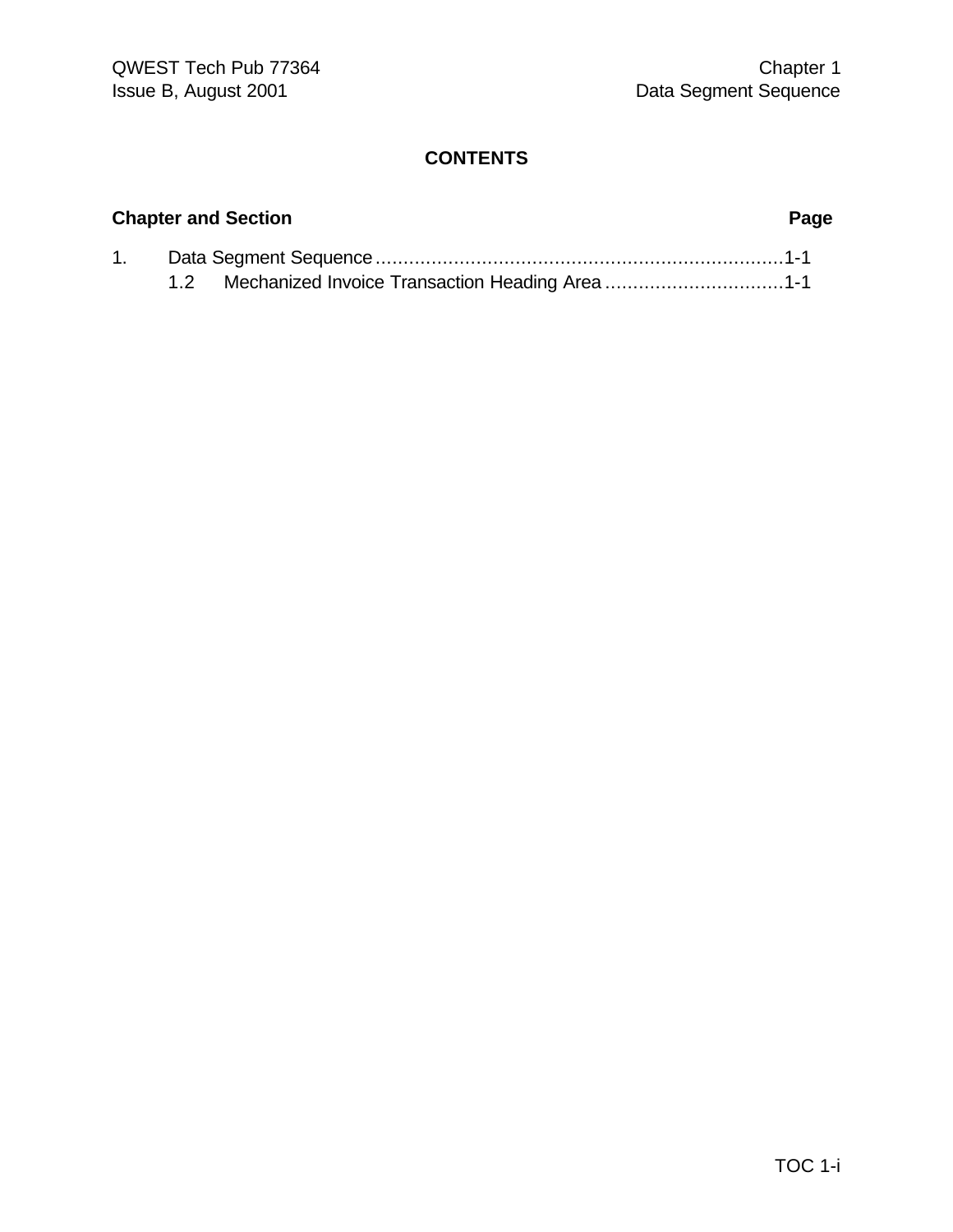# DATA SEGMENT SEQUENCE

#### MECHANIZED INVOICE TRANSACTION HEADING AREA

# **1. Data Segment Sequence**

#### **1.2 Mechanized Invoice Transaction Heading Area**

|                |                                                 | Req.      |                | Loop ID/ |                                                     |  |  |
|----------------|-------------------------------------------------|-----------|----------------|----------|-----------------------------------------------------|--|--|
| Segment        |                                                 |           | Desig- Max     |          | Repeat Explanatory                                  |  |  |
| Identifier     | Title                                           | nator Use |                |          | <b>Counts Comments</b>                              |  |  |
| <b>ST</b>      | <b>Transaction Set Header</b>                   | M         | 1              |          |                                                     |  |  |
| <b>BIG</b>     | <b>Beginning Segment (Invoice)</b>              | Μ         | 1              |          |                                                     |  |  |
| <b>NTE</b>     | <b>Note</b>                                     | F         | 100            |          | Can appear<br>anywhere<br>after the BIG<br>Segment. |  |  |
| @ CUR          | Currency                                        |           |                |          |                                                     |  |  |
| N <sub>1</sub> | Name                                            | 0         | 1              |          |                                                     |  |  |
| @ N2           | <b>Additional Name</b>                          |           | $\blacksquare$ |          |                                                     |  |  |
| N <sub>3</sub> | <b>Street Address</b>                           | 0         | $\overline{2}$ | N1/5     | Loop N1 is<br>optional, but<br>if used, segment     |  |  |
| N <sub>4</sub> | City/State                                      | 0         | 1              |          | N1 is mandatory.                                    |  |  |
| @ REF          | <b>Reference Numbers</b>                        |           |                |          |                                                     |  |  |
| <b>PER</b>     | Administrative<br><b>Communications Contact</b> | 0         | 3              |          |                                                     |  |  |
| <b>ITD</b>     | <b>Terms/Deferred Terms of Sale</b>             | 0         | 5              |          |                                                     |  |  |
| <b>DTM</b>     | Date/Time Reference                             | 0         | 1              |          |                                                     |  |  |
| <b>FOB</b>     | F.O.B. Related Instructions                     | 0         | 1              |          |                                                     |  |  |

@ Segment not used by the Telecommunications Industry.

 $\overline{a}$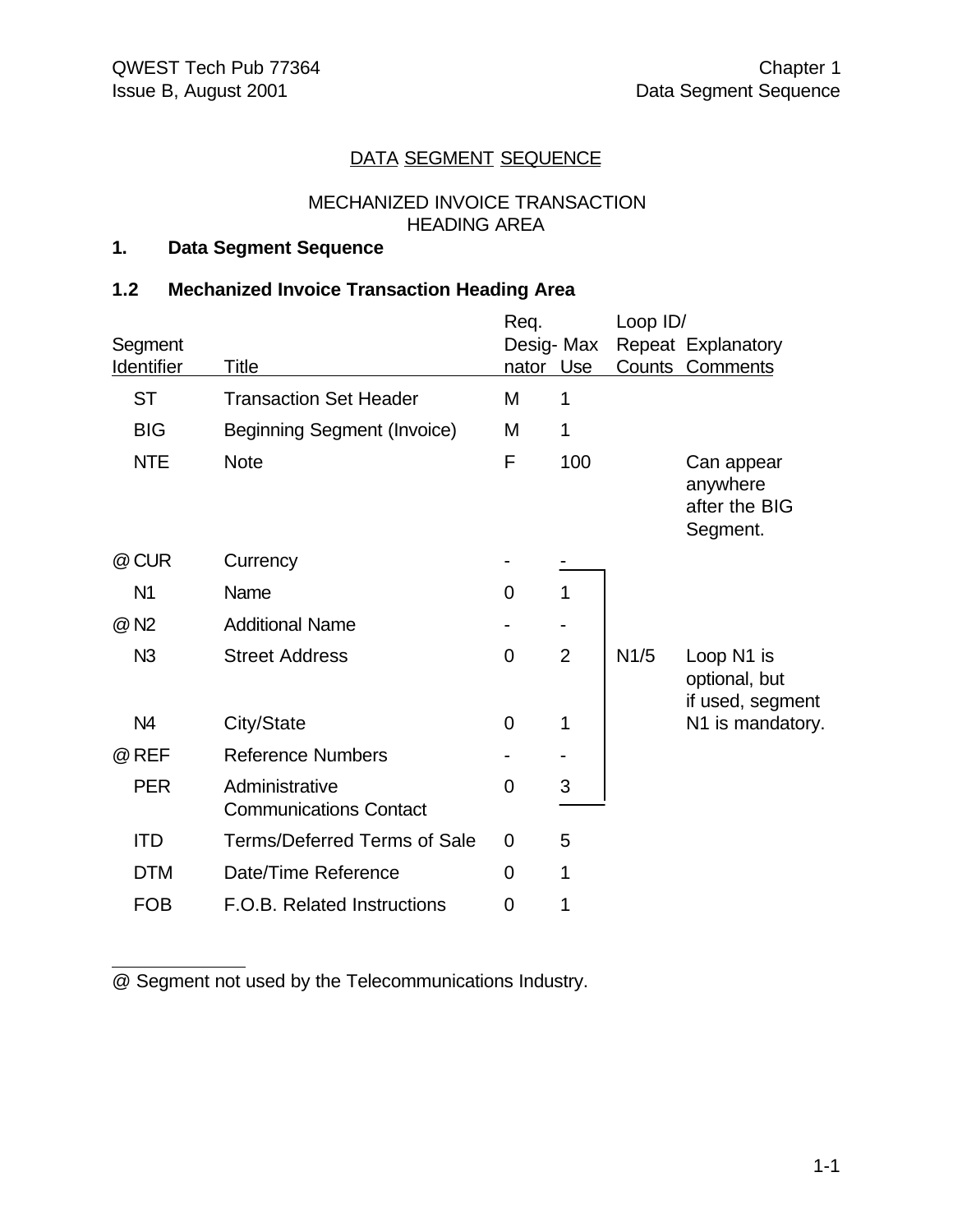# DATA SEGMENT SEQUENCE

# MECHANIZED INVOICE TRANSACTION DETAIL AREA

|                | Req.                                            |                | Loop ID/       |      |                                                        |
|----------------|-------------------------------------------------|----------------|----------------|------|--------------------------------------------------------|
| Segment        |                                                 | Desig-Max      |                |      | Repeat Explanatory                                     |
| Identifier     | Title                                           | nator Use      |                |      | <b>Counts Comments</b>                                 |
| IT1            | <b>Baseline Item Data</b>                       | M              | $\mathbf{1}$   |      | At least one<br>occurrence of IT1<br>loop is required. |
| @ CUR          | Currency                                        |                |                |      |                                                        |
| <b>SLN</b>     | <b>Subline Item Detail</b>                      | $\Omega$       | 100            |      |                                                        |
| J2X            | Item Description                                | $\overline{0}$ | 1000           |      |                                                        |
| @ IT3          | <b>Additional Item Data</b>                     |                |                |      |                                                        |
| @ CTP          | Pricing/Discounting Infor.                      |                |                |      |                                                        |
| @ IT4          | <b>Item Physical Details</b>                    |                |                |      |                                                        |
| <b>ITA</b>     | Allowance or Charge                             | $\Omega$       | 10             |      | Segment also in<br>Summary Area.                       |
| @ ITD          | <b>Terms/Deferred Terms of Sale</b>             |                |                |      | IT1/10,000                                             |
| N <sub>1</sub> | Name                                            | $\overline{0}$ | $\mathbf{1}$   |      |                                                        |
| @ N2           | <b>Additional Name</b>                          |                |                |      |                                                        |
| N <sub>3</sub> | <b>Street Address</b>                           | $\overline{0}$ | $\overline{2}$ | N1/5 | Loop N1 is<br>optional, but if<br>used, segment        |
| N4             | City/State                                      | $\mathbf 0$    | 1              |      | N1 is mandatory.                                       |
| @REF           | <b>Reference Numbers</b>                        |                |                |      |                                                        |
| <b>PER</b>     | Administrative<br><b>Communications Contact</b> | $\overline{0}$ | 3              |      |                                                        |
| @DTM           | Date/Time Reference                             |                |                |      | Segment also in<br>Header Area.                        |
| @ CAD          | <b>Carrier Detail</b>                           |                |                |      | Segment also in<br>Summary Area.                       |

@ Segment not used by the Telecommunications Industry.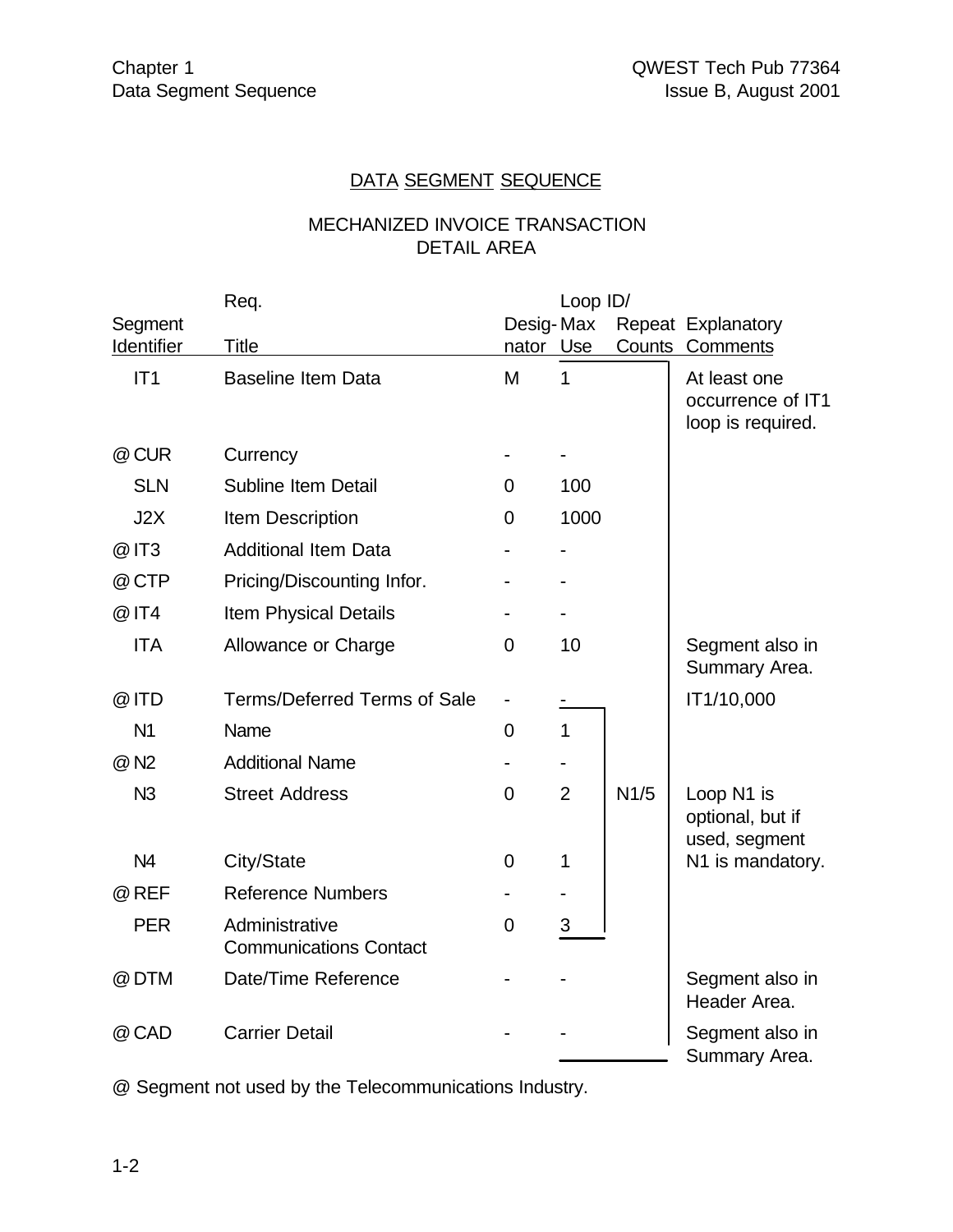# DATA SEGMENT SEQUENCE

# MECHANIZED INVOICE TRANSACTION SUMMARY AREA

|            | Req.                                   |                |    | Loop ID/ |                                                                                             |  |  |
|------------|----------------------------------------|----------------|----|----------|---------------------------------------------------------------------------------------------|--|--|
| Segment    |                                        | Desig-Max      |    |          | Repeat Explanatory                                                                          |  |  |
| Identifier | Title                                  | nator Use      |    |          | <b>Counts Comments</b>                                                                      |  |  |
| <b>TDS</b> | <b>Total Monetary Value</b><br>Summary | M              | 1  |          |                                                                                             |  |  |
| <b>CAD</b> | <b>Carrier Detail</b>                  | 0              | 1  |          |                                                                                             |  |  |
| <b>ITA</b> | Allowance or Charge                    | $\mathbf 0$    | 10 |          | Segment also in<br>Detail Area.                                                             |  |  |
| <b>ISS</b> | <b>Invoice Shipment Summary</b>        | $\overline{0}$ | 1  |          |                                                                                             |  |  |
| <b>CTT</b> | <b>Transaction Totals</b>              | M              | 1  |          | Number of line<br>Items (CTT01) is<br>the accumulation<br>of the number of<br>IT1 segments. |  |  |
|            |                                        |                |    |          | The Hash Total<br>(CTT02) is the<br>sum of all<br>Quantity<br>Invoiced<br>(IT102) amounts.  |  |  |
| <b>SE</b>  | <b>Transaction Set Trailer</b>         | Μ              | 1  |          |                                                                                             |  |  |

@ Segment not used by the Telecommunications Industry.

l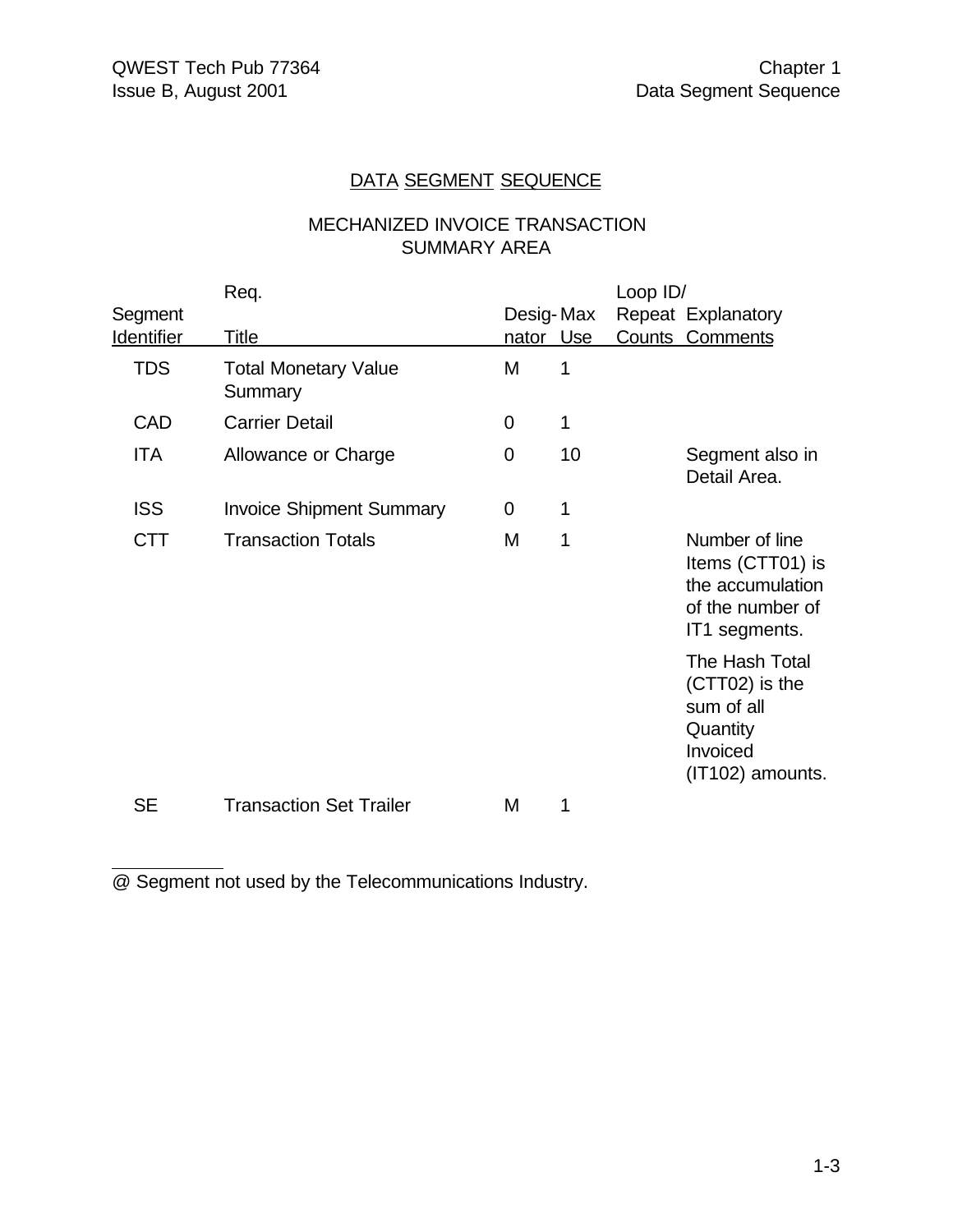# **CONTENTS**

# **Chapter and Section Page**

| 2. |               |  |
|----|---------------|--|
|    |               |  |
|    | $2.2^{\circ}$ |  |
|    | 2.3           |  |
|    | 2.4           |  |
|    | 2.5           |  |
|    | 2.6           |  |
|    | 2.7           |  |
|    | 2.8           |  |
|    | 2.9           |  |
|    |               |  |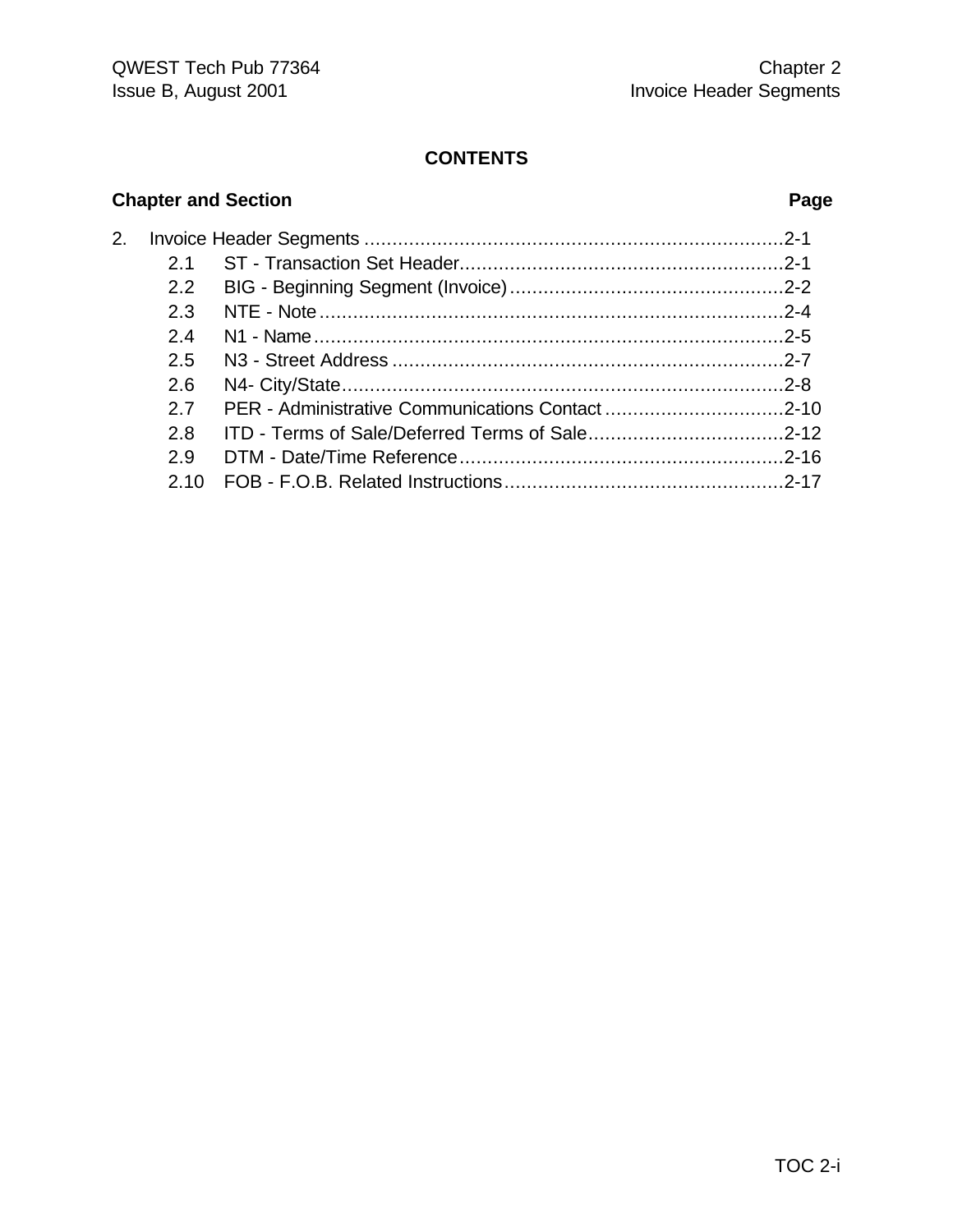#### INVOICE TRANSACTION SET DETAIL DESCRIPTION

#### **2. Invoice Header Segments**

#### **2.1 ST - Transaction Set Header**

Purpose: To identify the start of each transaction set.

Spec: Mandatory Max Length = 17 Max Use = 1

Diagram:

|           |         | ST <sub>01</sub> |                                           | 143   |         | <b>ST02</b> | 329                              |  |
|-----------|---------|------------------|-------------------------------------------|-------|---------|-------------|----------------------------------|--|
| <b>ST</b> | $\star$ | М                | <b>TRANSACTION</b><br><b>SET ID</b><br>ID | 03/03 | $\star$ | CONTROL NO. | <b>TRANS. SET</b><br>ΑN<br>04/09 |  |

ST01. Transaction Set I.D. (Data Element #143)

(Spec: Mandatory Type = ID Min/Max = 03/03)

This data element identifies the type of transaction set that is to follow. '810' will be used to indicate that this is an invoice transaction set. The Functional ID (GS01) value in the GS segment must be "IN".

ST02. Transaction Set Control Number (Data Element #329)

(Spec: Mandatory Type = AN Min/Max - 04/09)

This data element is the identifying control number assigned by the originator of the transaction set. The value of this element must equal the same data element in the Transaction Set Trailer (SE02).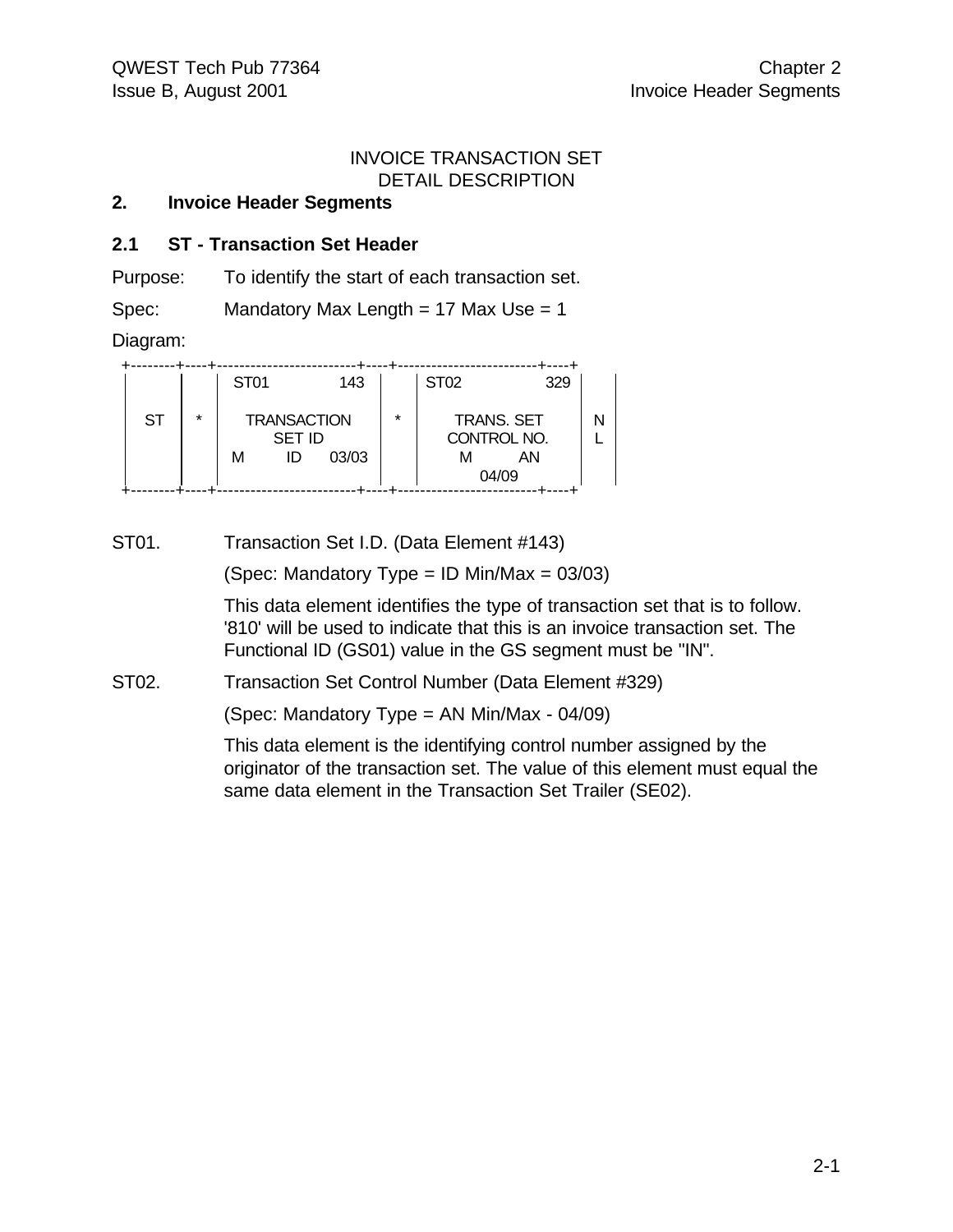#### **2.2 BIG - Beginning Segment (Invoice)**

Purpose: To indicate the beginning of an invoice transaction set and transmit identifying numbers and dates.

Spec: Mandatory Max Length = 107 Max Use = 1

Diagram:

|            |   | BIG01          |  | 245                    |  |   | BIG02 | 76                              |  | BIG03 |  | 323                                  |  |
|------------|---|----------------|--|------------------------|--|---|-------|---------------------------------|--|-------|--|--------------------------------------|--|
| <b>BIG</b> | ÷ | <b>INVOICE</b> |  | $\star$<br><b>DATE</b> |  |   |       | <b>INVOICE</b><br><b>NUMBER</b> |  |       |  | <b>PURCHASE</b><br><b>ORDER DATE</b> |  |
|            |   | м              |  | 06/06                  |  | м | ΑN    | 01/10                           |  |       |  | 06/06                                |  |

| BIG04                      | 324   |  | <b>BIG05</b>   |               | 328   |         | BIG06       |  |
|----------------------------|-------|--|----------------|---------------|-------|---------|-------------|--|
|                            |       |  |                |               |       |         | 327         |  |
| $\star$<br><b>PURCHASE</b> |       |  | <b>RELEASE</b> |               |       | $\star$ |             |  |
| ORDER NO.                  |       |  |                | <b>NUMBER</b> |       |         | CHGE. ORDER |  |
| AN<br>M                    | 01/22 |  |                | AN            | 01/10 |         | SEQ. NO.    |  |
|                            |       |  |                |               |       |         | AN          |  |
|                            |       |  |                |               |       |         | 01/03       |  |
|                            |       |  |                |               |       |         |             |  |



BIG01. Invoice Date (Data Element #245)

(Spec: Mandatory Type =  $DT$  Min/Max = 06/06)

The invoice date is assigned by the sending party. It indicates the date the invoice was created by the sender.

BIG02. Invoice Number (Data Element #76)

(Spec: Mandatory Type = AN Min/Max = 01/10)

The invoice number is assigned by the sending party. Note that the maximum length of this data element is less than ANSI.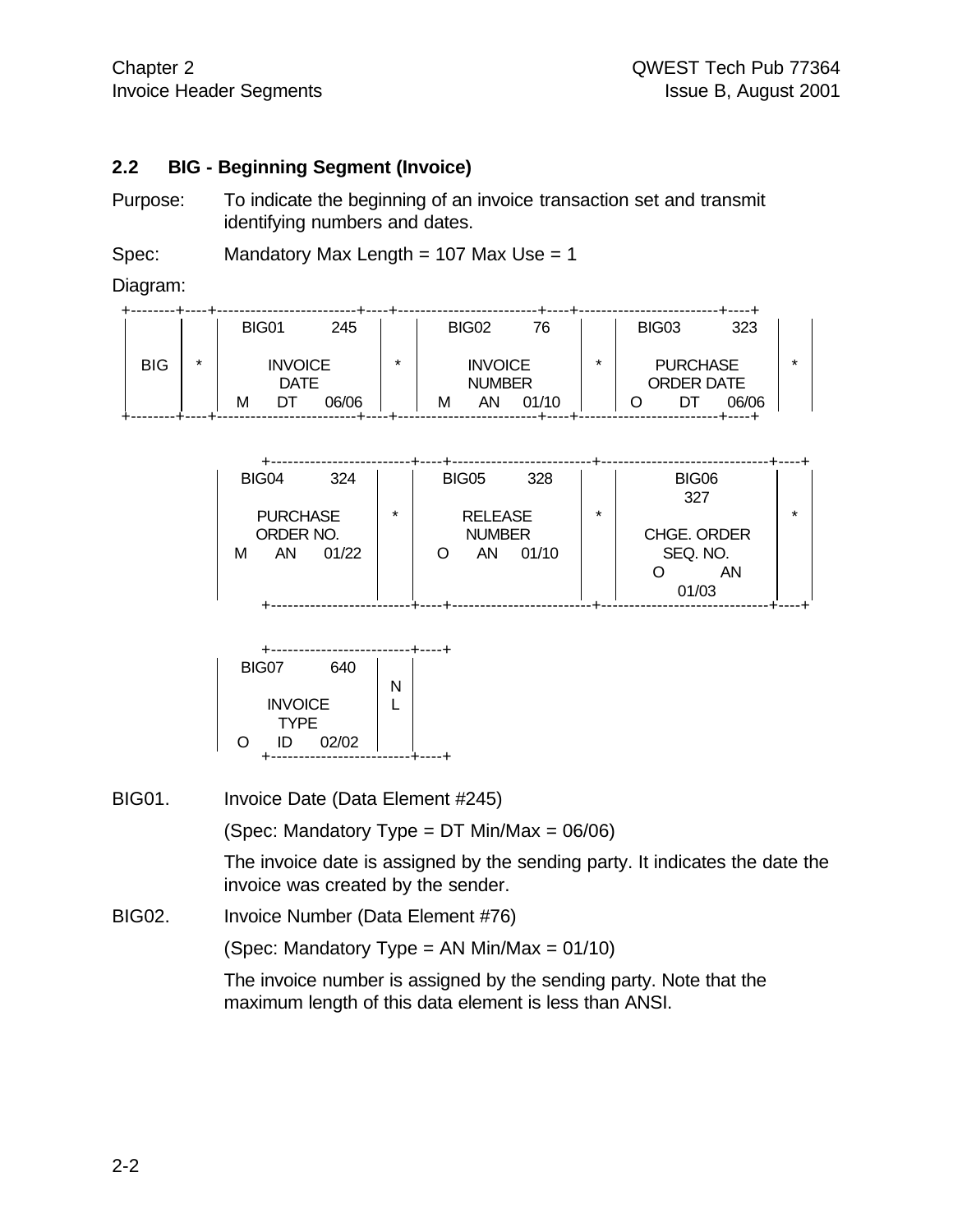QWEST Tech Pub 77364 Chapter 2 Issue B, August 2001 **Invoice Header Segments** 

| <b>BIG03.</b> | Purchase Order Date (Data Element #323)                                                                                                                                                                                                                       |
|---------------|---------------------------------------------------------------------------------------------------------------------------------------------------------------------------------------------------------------------------------------------------------------|
|               | (Spec: Optional Type = $DT$ Min/Max = 06/06)                                                                                                                                                                                                                  |
|               | The Purchase Order Date as contained in the original Purchase Order is to<br>be returned on the Invoice transaction set.                                                                                                                                      |
| <b>BIG04.</b> | Purchase Order Number (Data Element #324)                                                                                                                                                                                                                     |
|               | (Spec: Mandatory Type = AN Min/Max = $01/22$ )                                                                                                                                                                                                                |
|               | This data element contains the Purchase Order Number provided on the<br>original P.O. For central office equipment purchases, this must be the 10<br>character BV number.                                                                                     |
| <b>BIG05.</b> | Release Number (Data Element #328)                                                                                                                                                                                                                            |
|               | (Spec: Optional Type = AN Min/Max = $01/10$ )                                                                                                                                                                                                                 |
|               | This number identifies a release against a standard or blanket purchase<br>order previously agreed to by the trading partners. Note that the maximum<br>length of this data element is less than ANSI.                                                        |
| <b>BIG06.</b> | Change Order Sequence Number (Data Element #327)                                                                                                                                                                                                              |
|               | (Spec: Optional Type = AN Min/Max = $01/03$ )                                                                                                                                                                                                                 |
|               | This number is used to indicate a change to a previously generated<br>purchase order. It is to be used for audit and verification purposes. Note<br>that the maximum length of this data element is less than ANSI.                                           |
| <b>BIG07.</b> | Invoice Type (Data Element #640)                                                                                                                                                                                                                              |
|               | (Spec: Optional Type = ID Min/Max = $02/02$ )                                                                                                                                                                                                                 |
|               | This is a code specifying the type of invoice. The TI-recognized codes can<br>be found in Appendix A. This is to be used for final billing only. Code 'RE'<br>(Rebill) can only be used in PICS/DCPR (BVAPP) if previously sent invoice<br>has not been paid. |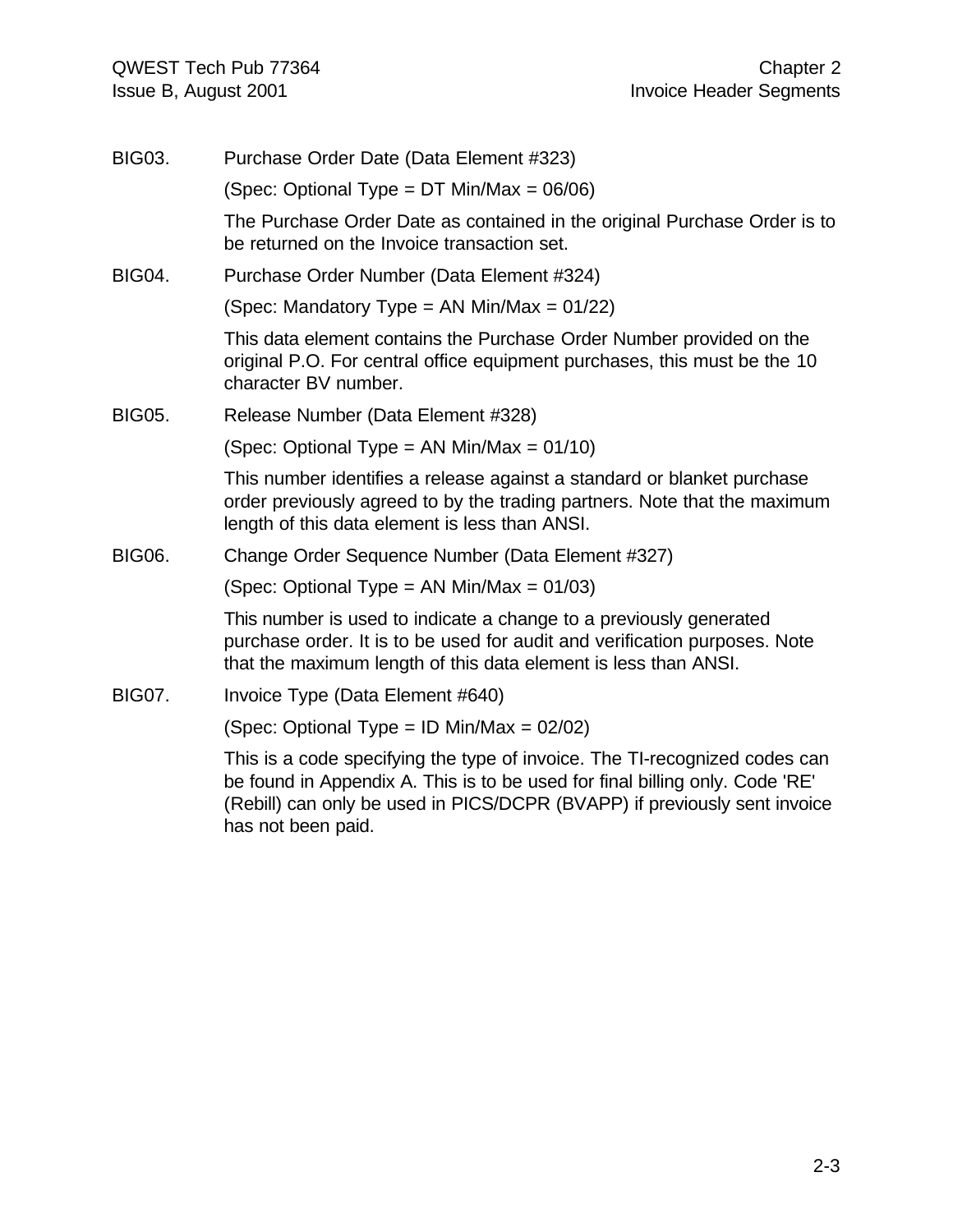#### **2.3 NTE - Note**

Purpose: To provide information in a free-form format to meet purposes deemed necessary by and negotiated between trading partners.

Spec: Floating Max Length = 69 Max Use = 100

Diagram:

|     |         | NTE <sub>01</sub> | 363              |         | NTE <sub>02</sub> |       |  |
|-----|---------|-------------------|------------------|---------|-------------------|-------|--|
|     |         |                   | <b>NOTE</b>      |         |                   |       |  |
| NTF | $\star$ |                   | <b>REFERENCE</b> | $\star$ | FREE-FORM         |       |  |
|     |         |                   | CODE             |         | <b>MESSAGE</b>    |       |  |
|     |         | ID                | 03/03            |         | AN<br>м           | 01/60 |  |
|     |         |                   |                  |         |                   |       |  |

NTE01. Note Reference Code (Data Element #363)

(Spec: Optional Type = ID Min/Max = 03/03)

This data element defines the type of note or message. The TI-recognized codes can be found in Appendix A.

NTE02. Free-Form Message (Data Element #3)

(Spec: Mandatory Type = AN Min/Max =  $01/60$ )

This data element is the free-form note.

NOTE: 1. This is an optional segment that permits free-form information/(data which, under the ANSI X12 standard implementation, is not machine processible. The use of the 'NTE' Segment should, therefore, be avoided, if at all possible, in an automated environment.

> This segment may appear anywhere within the transaction set after the Beginning Segment (BAK) and before the Transaction Set Trailer (SE). It may be used in all loops, except as the first segment in a loop.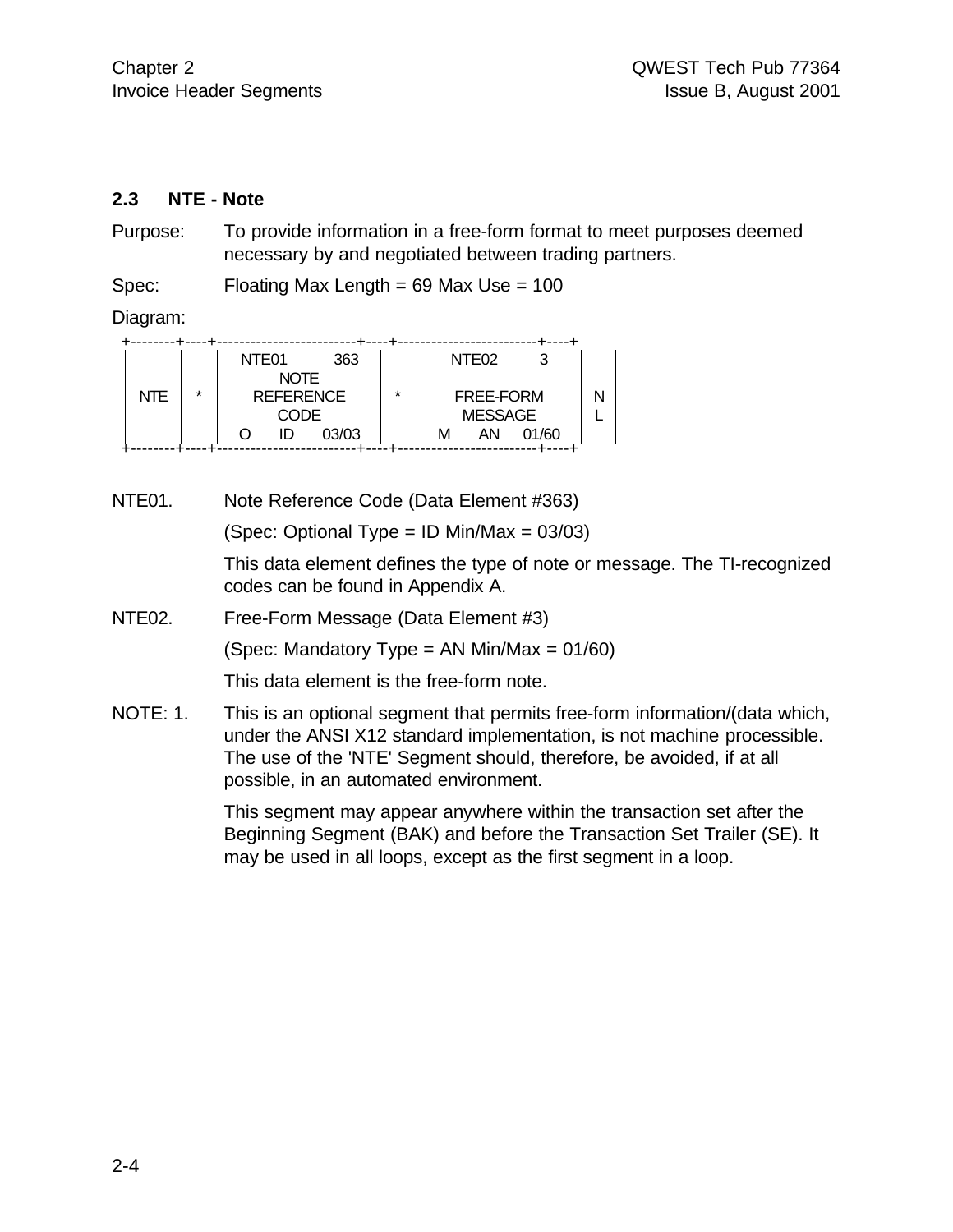#### **2.4 N1 - Name**

Purpose: To identify a party by the type of organization, name, or code. If the Name (N102) is used in this segment, the N3 and N4 segments are required.

> NOTE: For PICS/DCPR (BVAPP), the vendor must send either the name or the code, not both.

Spec: Optional Max Length = 63 Max Use = 1 N1 Loopstart Max Loops = 5

Diagram:

|    |   | N <sub>101</sub>  |    | 98                  |         | N <sub>102</sub> | 93    |         | N <sub>103</sub> |                  | 66    |         |
|----|---|-------------------|----|---------------------|---------|------------------|-------|---------|------------------|------------------|-------|---------|
| N1 | * |                   |    | <b>ORGANIZATION</b> | $\star$ | <b>NAME</b>      |       | $\star$ |                  | <b>ID CODE</b>   |       | $\star$ |
|    |   | <b>IDENTIFIER</b> |    |                     |         |                  |       |         |                  | <b>QUALIFIER</b> |       |         |
|    |   | М                 | ID | 02/02               |         | AN               | 01/35 |         |                  | ID               | 01/02 |         |
|    |   |                   |    |                     |         |                  |       |         |                  |                  |       |         |



N101. Organization Identifier (Data Element #98)

(Spec: Mandatory Type = ID Min/Max = 02/02)

This data element defines the organization specified in the Name data element (N102). The preferred TI-recognized codes for this transaction are:

| <b>CODE</b> | <b>DEFINITION</b> |
|-------------|-------------------|
| BY          | <b>Buyer</b>      |
| <b>SE</b>   | Seller            |

A complete list of the TI-recognized codes can be found in Appendix A.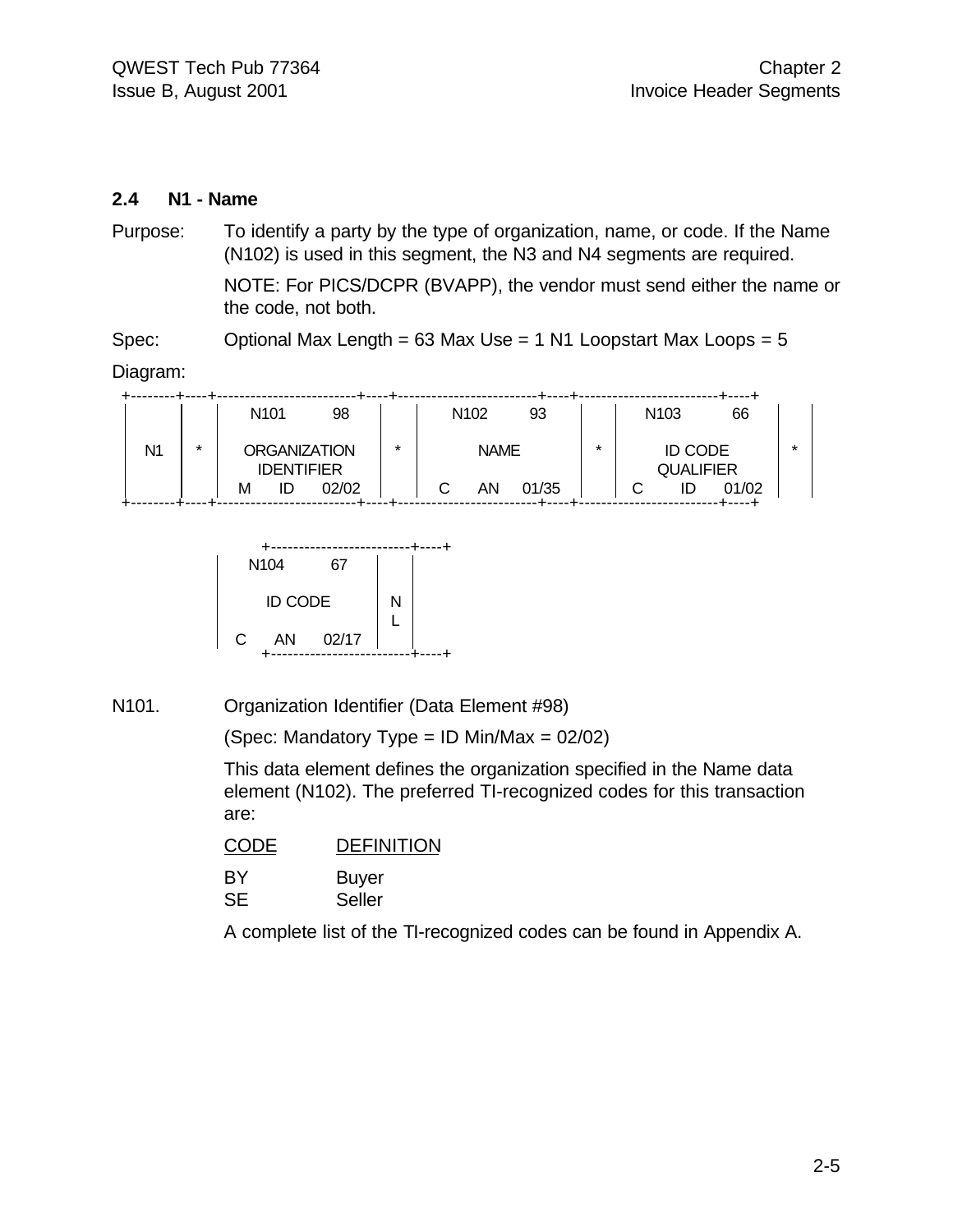| N <sub>102</sub> . | Name (Data Element #93)                                                                                                                                                                                                           |
|--------------------|-----------------------------------------------------------------------------------------------------------------------------------------------------------------------------------------------------------------------------------|
|                    | (Spec: Conditional Type = AN Min/Max = $01/35$ )                                                                                                                                                                                  |
|                    | This data element contains the name of the party referenced by the<br>Organization Identifier (N101). See Note 1. May not use both name and<br>code.                                                                              |
| N <sub>103</sub> . | I.D. Code Qualifier (Data Element #66)                                                                                                                                                                                            |
|                    | (Spec: Conditional Type = ID Min/Max = $01/02$ )                                                                                                                                                                                  |
|                    | This data element identifies the type code found in the I.D. Code data<br>element (N104). See Note 1. The TI-recognized codes can be found in<br>Appendix A. 'ZZ' code must be present when using ID code qualifier<br>$(N103)$ . |
| N <sub>104</sub> . | I.D. Code (Data Element #67)                                                                                                                                                                                                      |
|                    | (Spec: Conditional Type = AN Min/Max = $02/17$ )                                                                                                                                                                                  |
|                    | This data element contains the mutually agreed upon code identifying the<br>organization specified in the I.D. Code Qualifier (N103). See Note 1.                                                                                 |
|                    | - Essential to all invoices processed through PICS/DCPR (BVAPP).                                                                                                                                                                  |
|                    | - May not use both name and code.                                                                                                                                                                                                 |
|                    | - Must be the same code as that of interchange header receiver ID (ISA<br>08) minus trailing blanks.                                                                                                                              |

NOTE: 1. Either N102 or N103 and N104 are required.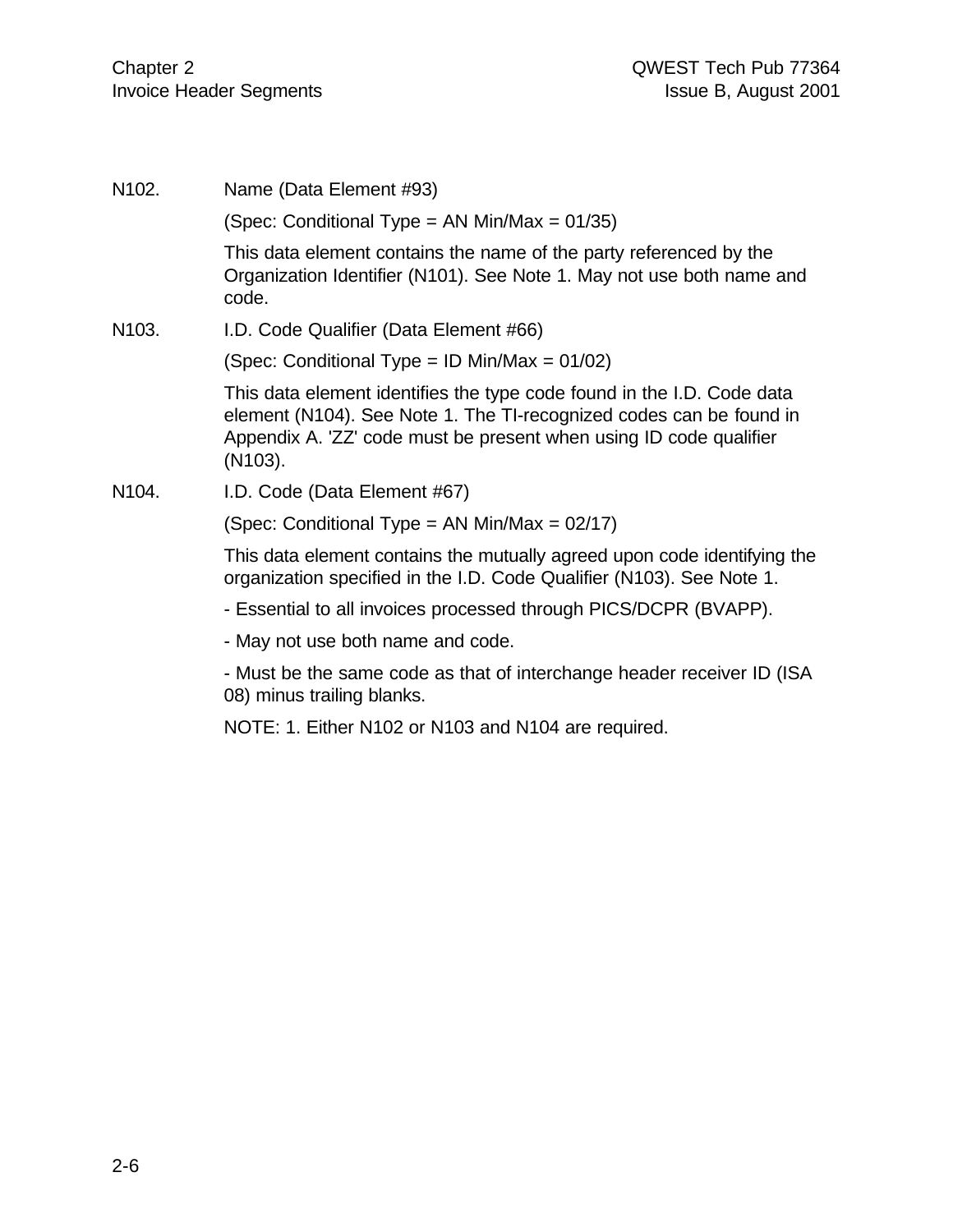#### **2.5 N3 - Street Address**

Purpose: To specify the street, building, or other address information. This segment is required if the Name (N102) was specified in the N1 segment.

Spec: Optional Max Length = 75 Max Use = 2 Within the N1 loop

Diagram:

|                |         | N301           |               | 166   |         | N302           | 166   |  |
|----------------|---------|----------------|---------------|-------|---------|----------------|-------|--|
| N <sub>1</sub> | $\star$ |                | <b>STREET</b> |       | $\star$ | <b>STREET</b>  |       |  |
|                |         | <b>ADDRESS</b> |               |       |         | <b>ADDRESS</b> |       |  |
|                |         | М              | AN            | 01/35 |         | AN             | 01/35 |  |
|                |         |                |               |       |         |                |       |  |

N301. Street Address (Data Element #166) (Spec: Mandatory Type = AN Min/Max =  $01/35$ ) This data element is used to give the street address. N302. Street Address (Data Element #166) (Spec: Optional Type = AN Min/Max = 01/35) This data element is used to give additional street address information.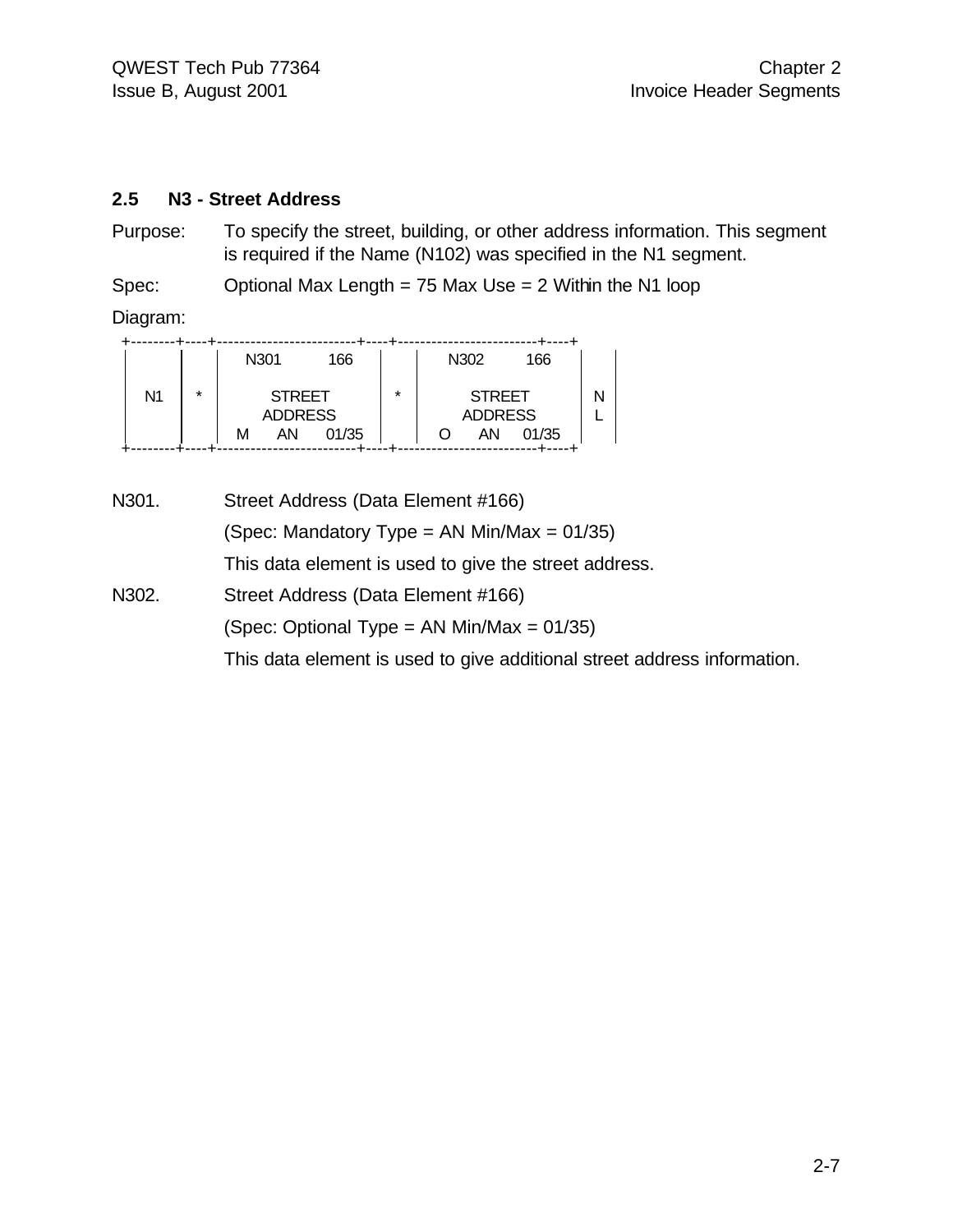#### **2.6 N4- City/State**

Purpose: To specify the geographic location of the named party. This segment is required if the Name (N102) was specified in the N1 segment.

Spec: Optional Max Length = 68 Max Use = 1 Within the N1 loop

Diagram:

|    |         |             | N401 | 19    |         | N402       | 156   |         | N403 |               | 116   |
|----|---------|-------------|------|-------|---------|------------|-------|---------|------|---------------|-------|
| N4 | $\star$ |             | CITY |       | $\star$ | STATE/PROV |       | $\star$ |      | <b>POSTAL</b> |       |
|    |         | <b>NAME</b> |      |       |         | CODE       |       |         |      | <b>CODE</b>   |       |
|    |         | М           | AN   | 02/19 |         | ıD         | 02/02 |         |      | ID            | 05/09 |

| N404                 | 26                   |         | N405                                           | 309   |         | N406 | 310                                                 |  |
|----------------------|----------------------|---------|------------------------------------------------|-------|---------|------|-----------------------------------------------------|--|
| <b>COUNTRY</b><br>ID | <b>CODE</b><br>02/02 | $\star$ | <b>LOCATION</b><br><b>QUALIFIER</b><br>@<br>ID | 02/02 | $\star$ | @    | <b>LOCATION</b><br><b>IDENTIFIER</b><br>AN<br>01/25 |  |

N401. City Name (Data Element #19) (Spec: Mandatory Type = AN Min/Max = 02/19) This data element specifies the city of the named party. N402. State/Province Code (Data Element #156) (Spec: Conditional Type = ID Min/Max = 02/02) This data element is a two-position abbreviation as contained in the document FIPS-PUB-5-1. The document is available from: National Technical Information Service Springfield, Virginia 22161 See Note 1.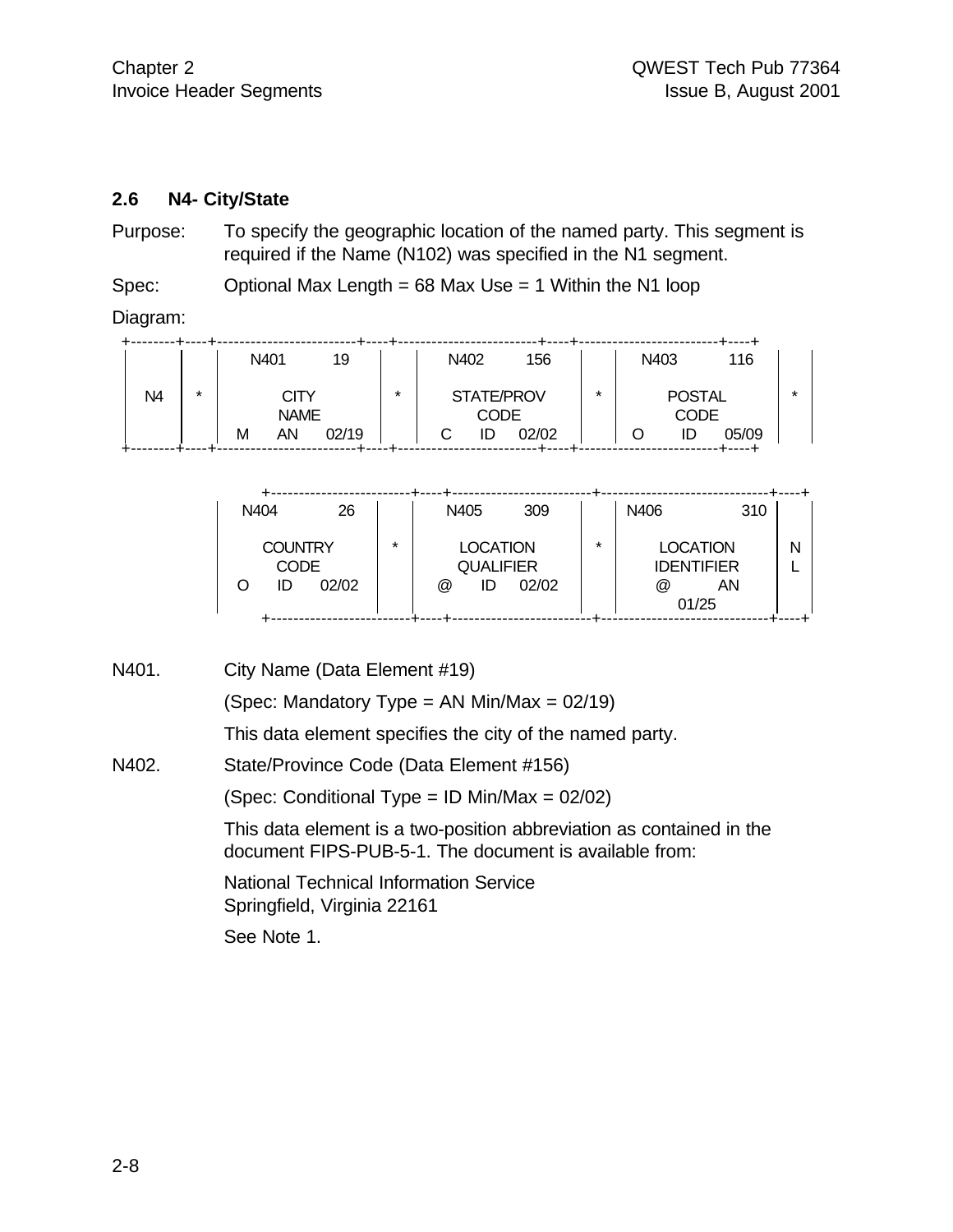| N403.    | Postal Code (Data Element #116)                                                                                                                                                                                                                                                                                                                                                                                                                                                                                                                               |
|----------|---------------------------------------------------------------------------------------------------------------------------------------------------------------------------------------------------------------------------------------------------------------------------------------------------------------------------------------------------------------------------------------------------------------------------------------------------------------------------------------------------------------------------------------------------------------|
|          | (Spec: Optional Type = ID Min/Max = $05/09$ )                                                                                                                                                                                                                                                                                                                                                                                                                                                                                                                 |
|          | This data element identifies the postal zone code, excluding punctuation or<br>blanks. For the United States, this is the ZIP Code.                                                                                                                                                                                                                                                                                                                                                                                                                           |
| N404.    | ISO Standard Country Code (Data Element #26)                                                                                                                                                                                                                                                                                                                                                                                                                                                                                                                  |
|          | (Spec: Optional Type = ID Min/Max = $02/02$ )                                                                                                                                                                                                                                                                                                                                                                                                                                                                                                                 |
|          | This data element is a two-position code contained in the document Codes<br>for Representation of Names and Countries (ISO 3166-1974(E)). The<br>international standard provides a two-letter alphabetic code for<br>representing the names of countries, dependencies, and other areas of<br>special geopolitical interest for purposes of international exchange and<br>general directions for the maintenance of the code. The standard is<br>intended for use in any application requiring expression of entities in coded<br>form. It is available from: |
|          | American National Standards Institute<br>1430 Broadway<br>New York, NY 10018                                                                                                                                                                                                                                                                                                                                                                                                                                                                                  |
| N405.    | Location Qualifier (Data Element #309)                                                                                                                                                                                                                                                                                                                                                                                                                                                                                                                        |
|          | NOT USED BY TI.                                                                                                                                                                                                                                                                                                                                                                                                                                                                                                                                               |
| N406.    | Location Identifier (Data Element #310)                                                                                                                                                                                                                                                                                                                                                                                                                                                                                                                       |
|          | NOT USED BY TI.                                                                                                                                                                                                                                                                                                                                                                                                                                                                                                                                               |
| NOTE: 1. | N402 is required only if City Name (N401) is in the USA or Canada.                                                                                                                                                                                                                                                                                                                                                                                                                                                                                            |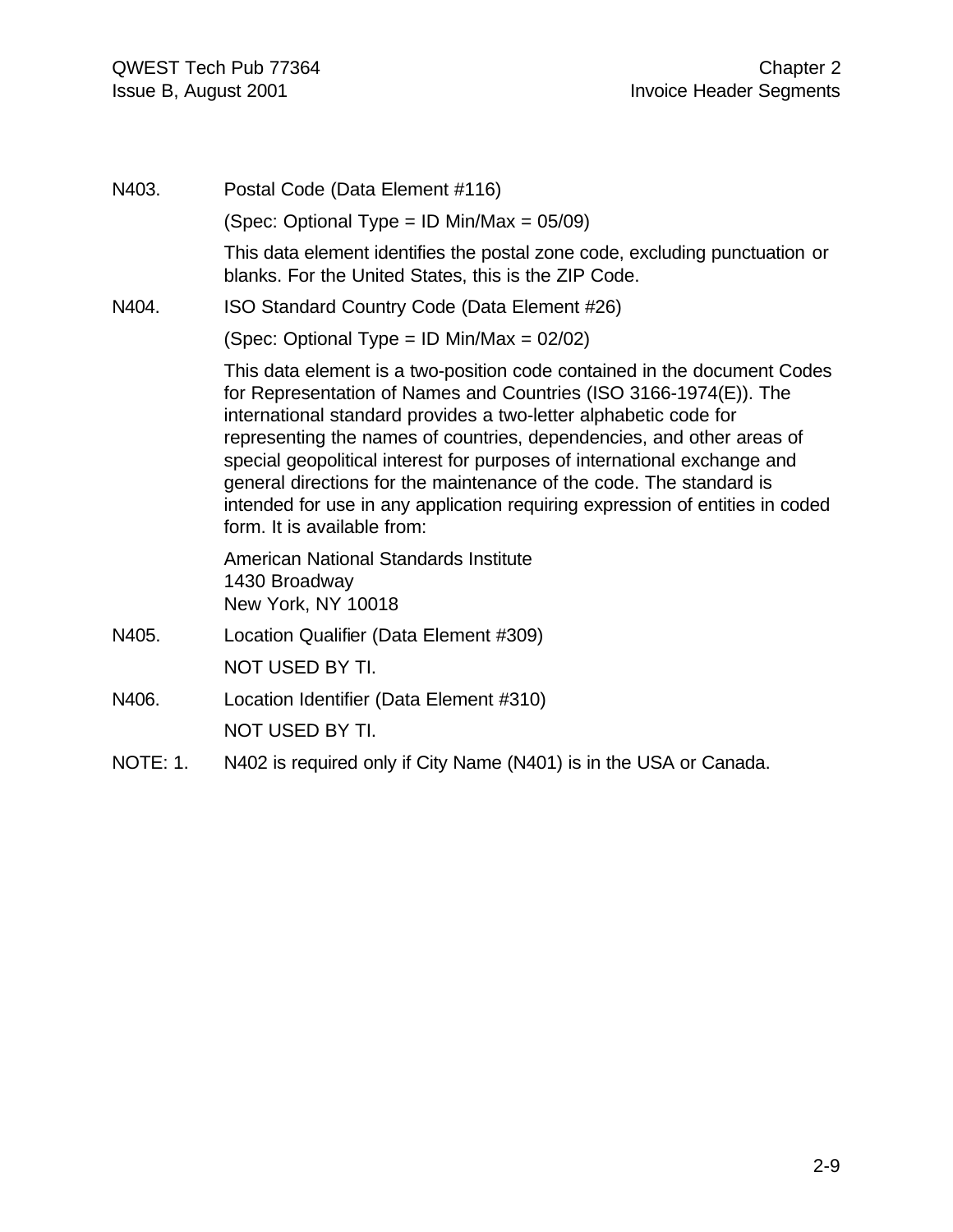#### **2.7 PER - Administrative Communications Contact**

Purpose: To identify a person or office to whom administrative communications should be directed.

Spec: Optional Max Length = 114 Max Use = 3 N1 loop end, if used.

Diagram:

|     |         | PER <sub>01</sub>       | 366   |         | PER <sub>02</sub> |    | 93    |             | PER <sub>03</sub> |                  | 365                |  |  |
|-----|---------|-------------------------|-------|---------|-------------------|----|-------|-------------|-------------------|------------------|--------------------|--|--|
|     |         | <b>CONTACT</b>          |       |         |                   |    |       |             |                   |                  |                    |  |  |
| PER | $\star$ | <b>FUNCTION</b><br>CODE |       | $\star$ |                   |    |       | <b>NAME</b> |                   |                  | <b>COMM NUMBER</b> |  |  |
|     |         |                         |       |         |                   |    |       |             |                   | <b>QUALIFIER</b> |                    |  |  |
|     |         | IC<br>М                 | 02/02 |         |                   | AN | 01/35 |             |                   |                  | 02/02              |  |  |
|     |         |                         |       |         |                   |    |       |             |                   |                  |                    |  |  |

| PER <sub>04</sub>                       | 364   |         | PER <sub>05</sub>          | 326                                           |   |  |
|-----------------------------------------|-------|---------|----------------------------|-----------------------------------------------|---|--|
| <b>COMM</b><br><b>NUMBER</b><br>AN<br>C | 07/21 | $\star$ | AN<br>$^{\textregistered}$ | <b>REQUEST REF.</b><br><b>NUMBER</b><br>01/45 | N |  |

PER01. Contact Function Code (Data Element #366)

(Spec: Mandatory Type = ID Min/Max = 02/02)

This data element contains a code identifying the major duty or responsibility of the person or group named. The valid codes for PICS/DCPR (BVAPP) are:

- CODE DEFINITION
- AR Accounts Receivable
- AD Accounting Dept.
- BD Buyer Name
- CR Customer Relations
- OD Order Dept.
- SR Sales Representative
- ZZ Mutually Defined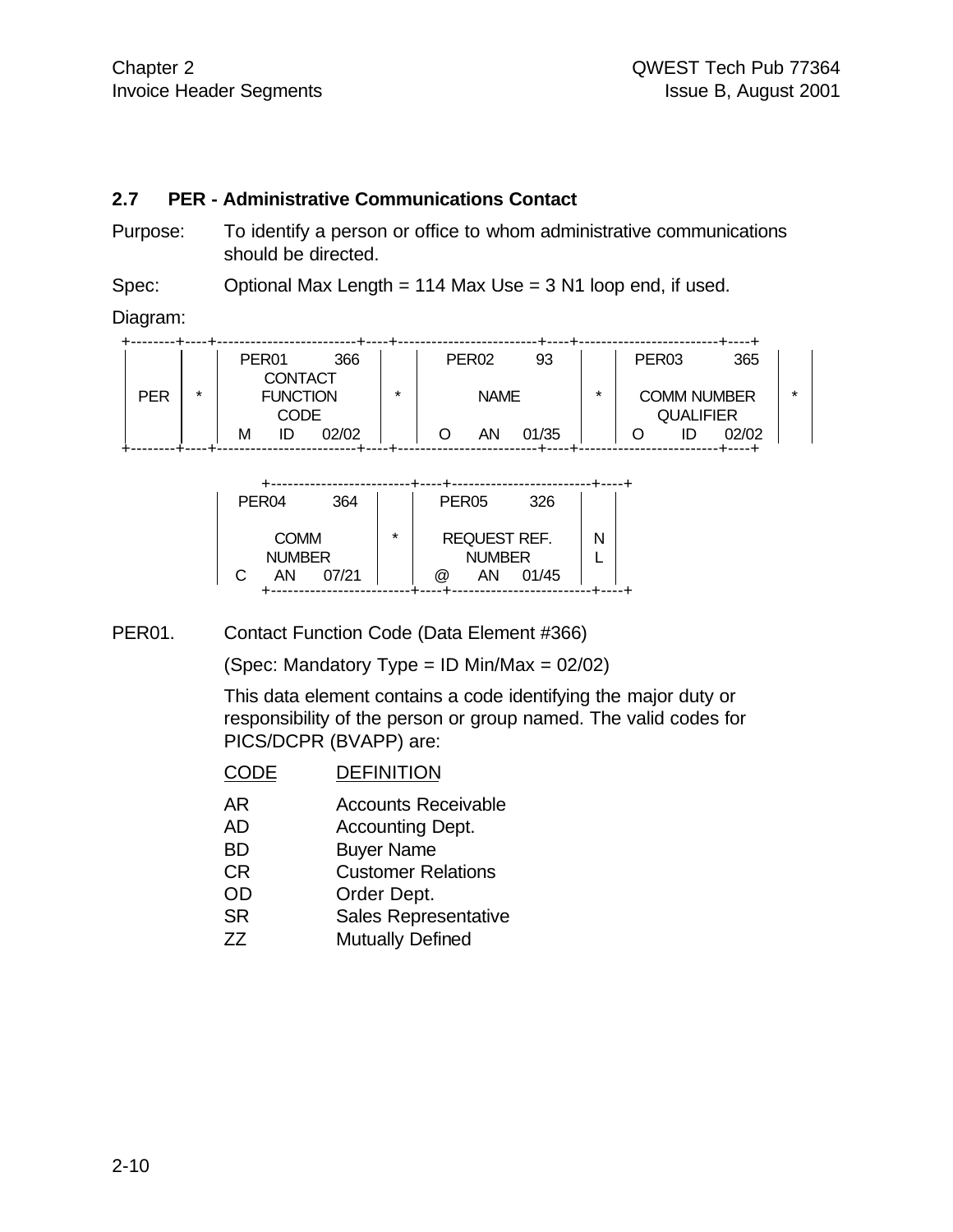| PER <sub>02</sub> . | Name (Data Element #93)                                                                                                                                    |                                                                                                           |  |  |  |  |  |  |
|---------------------|------------------------------------------------------------------------------------------------------------------------------------------------------------|-----------------------------------------------------------------------------------------------------------|--|--|--|--|--|--|
|                     |                                                                                                                                                            | (Spec: Optional Type = AN Min/Max = $01/35$ )                                                             |  |  |  |  |  |  |
|                     | related information.                                                                                                                                       | This data element is the free-form name of the person, official title, or                                 |  |  |  |  |  |  |
| PER <sub>03</sub> . |                                                                                                                                                            | Communication Number Qualifier (Data Element #365)                                                        |  |  |  |  |  |  |
|                     |                                                                                                                                                            | (Spec: Optional Type = ID Min/Max = $02/02$ )                                                             |  |  |  |  |  |  |
|                     | This data element identifies the type of communication number which<br>follows. See Note I. The preferred TI-recognized codes for this transaction<br>are: |                                                                                                           |  |  |  |  |  |  |
|                     | <b>CODE</b>                                                                                                                                                | <b>DEFINITION</b>                                                                                         |  |  |  |  |  |  |
|                     | IT.<br><b>PS</b><br>TE.<br>TL.<br>TM<br>TX                                                                                                                 | International Telephone<br><b>Packet Switching</b><br>Telephone<br><b>Telex</b><br>Telemail<br><b>TWX</b> |  |  |  |  |  |  |
|                     |                                                                                                                                                            | A complete list of the TI-recognized codes can be found in Appendix A.                                    |  |  |  |  |  |  |
| PER <sub>04</sub> . |                                                                                                                                                            | Communication Number (Data Element #364)                                                                  |  |  |  |  |  |  |
|                     | (Spec: Conditional Type = AN Min/Max = $07/21$ )                                                                                                           |                                                                                                           |  |  |  |  |  |  |
|                     | This is the complete communication number including the country or area<br>code when applicable. See Note I.                                               |                                                                                                           |  |  |  |  |  |  |
| <b>PER05.</b>       |                                                                                                                                                            | Request Reference Number (Data Element #326)                                                              |  |  |  |  |  |  |
|                     | NOT USED BY TI.                                                                                                                                            |                                                                                                           |  |  |  |  |  |  |
| NOTE:               |                                                                                                                                                            | 1. If PER03 is used, PER04 is required.                                                                   |  |  |  |  |  |  |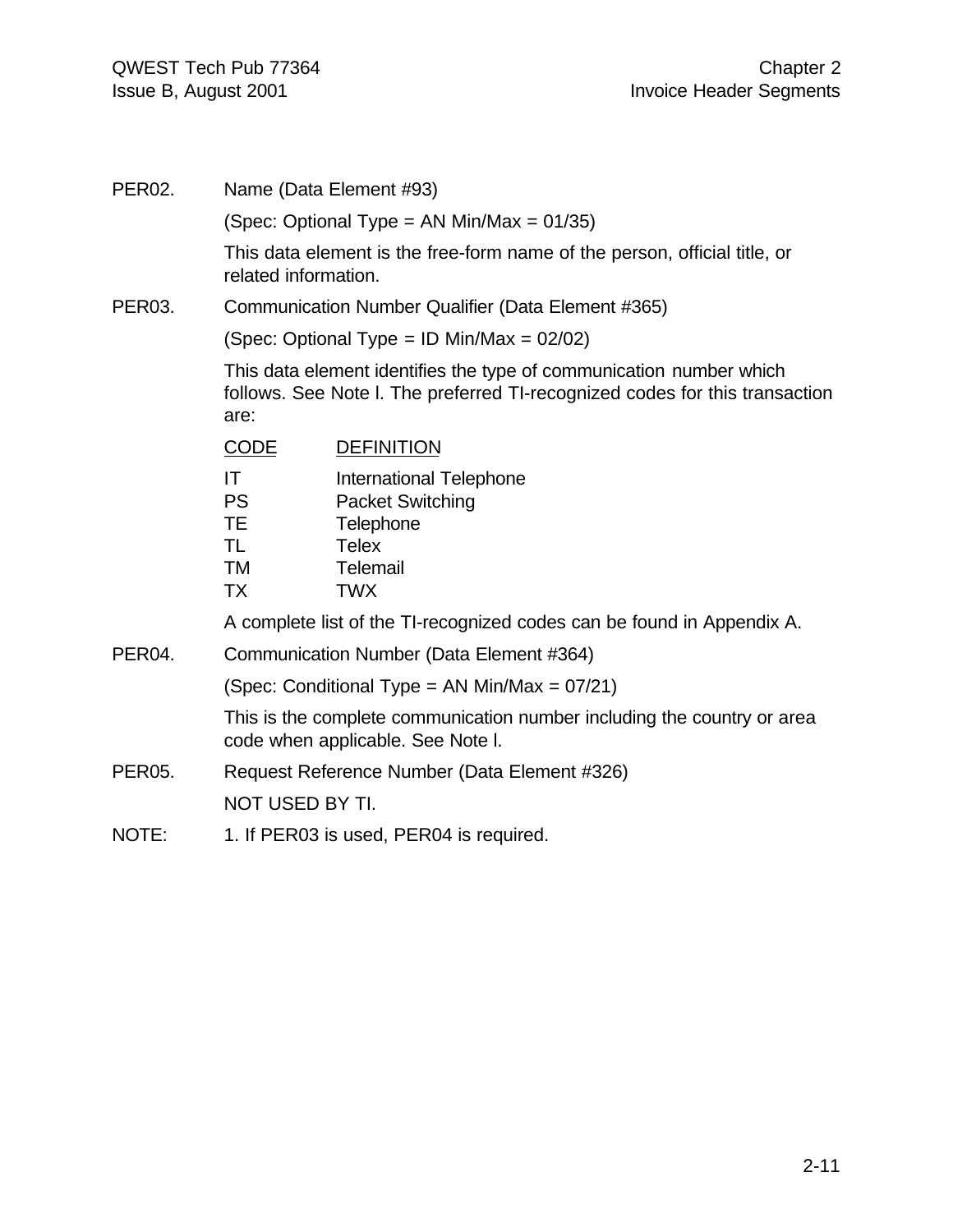### **2.8 ITD - Terms of Sale/Deferred Terms of Sale**

Purpose: To specify terms of sale.

Spec: Optional Max Length = 155 Max Use = 5

+-------------------------+----+-------------------------+----+

Diagram:

|     |                                                        | ITD01<br>336                                               |         | ITD <sub>02</sub><br>333                            |         | ITD03<br>338                                               |         |
|-----|--------------------------------------------------------|------------------------------------------------------------|---------|-----------------------------------------------------|---------|------------------------------------------------------------|---------|
| ITD | $\star$<br><b>TERMS TYPE</b><br><b>CODE</b><br>ID<br>M |                                                            | *       | <b>TERMS BASIS</b><br>DATE CODE<br>ID<br>01/02<br>M | $\star$ | TERMS DISC.<br><b>PERCENT</b><br>R<br>01/06<br>С<br>+----+ | $\star$ |
|     |                                                        |                                                            |         |                                                     |         |                                                            |         |
|     |                                                        | 370<br>ITD04                                               |         | ITD <sub>05</sub><br>351                            |         | ITD06<br>446                                               |         |
|     |                                                        | TERMS DISC.<br><b>DUE DATE</b><br>DT<br>06/06<br>C         | $\star$ | TERMS DISC.<br><b>DAYS DUE</b><br>NO<br>01/03<br>C  | $\star$ | <b>TERMS NET</b><br>DUE DATE<br>DT<br>06/06<br>С           | $\star$ |
|     |                                                        |                                                            |         |                                                     |         |                                                            |         |
|     |                                                        | ITD07<br>386                                               |         | ITD08<br>362                                        | +----+  |                                                            |         |
|     |                                                        | <b>TERMS NET</b><br><b>DAYS</b><br>01/03<br>С<br><b>NO</b> | $\star$ | TERMS DISC.<br><b>AMOUNT</b><br>N2<br>01/10<br>С    | $\star$ |                                                            |         |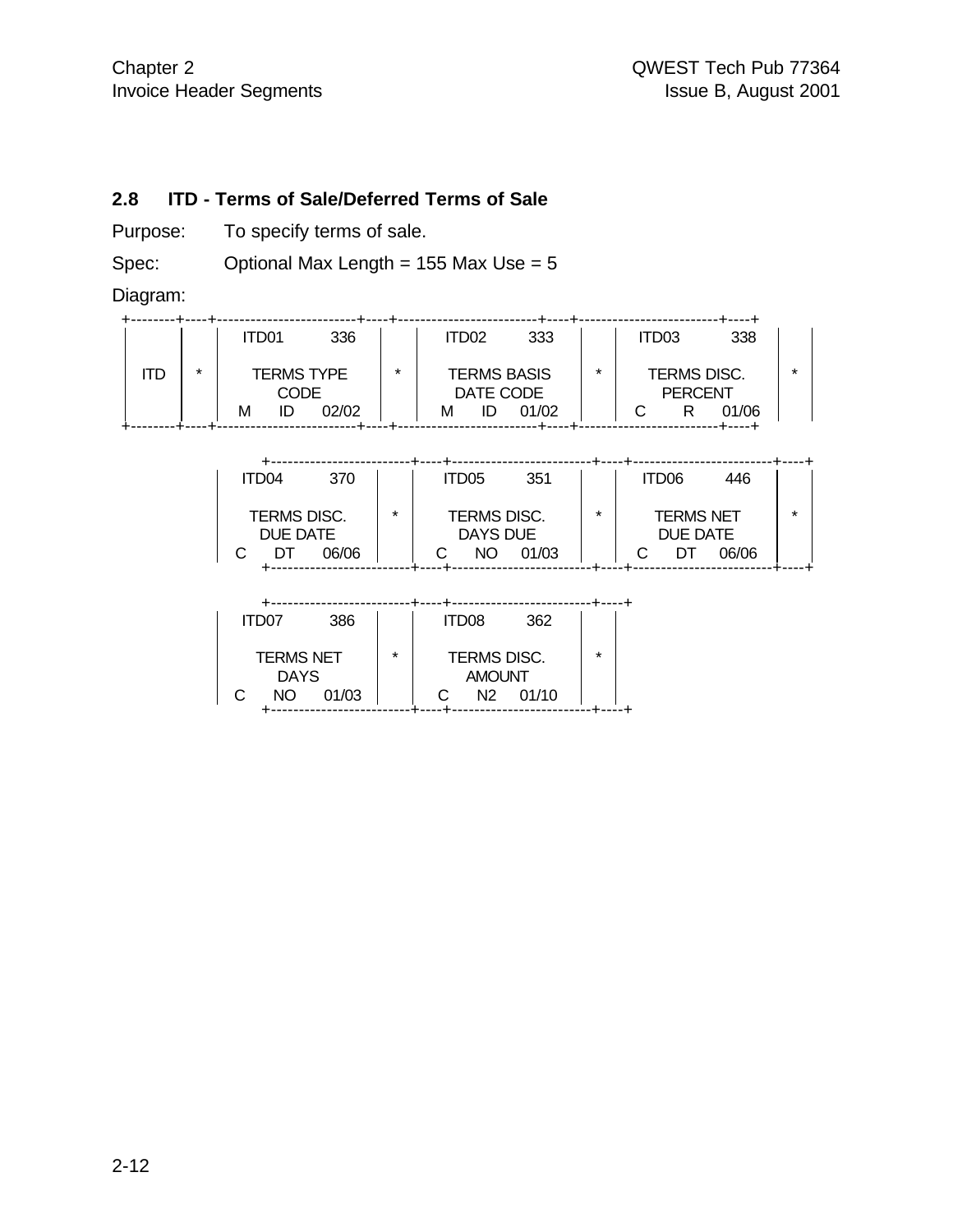#### ITD01. Terms Type Code (Data Element #336)

(Spec: Mandatory Type = ID Min/Max = 02/02)

This data element specifies the valid type of payment terms. See Note 1. The preferred TI-recognized codes for this transaction are:

#### CODE DEFINITION

- 01 Basic
- 02 EOM
- 03 Fixed Date
- 05 Discount Not Applicable
- 06 Mixed
- 07 Extended
- 08 Basic Discount Offered
- 09 Proximo
- 10 Instant

A complete list of the TI-recognized codes can be found in Appendix A.

ITD02. Terms Basis Date Code (Data Element #333)

(Spec: Mandatory Type = ID Min/Max = 01/02)

This data element defines the terms upon which payment will be based. See Note 2. The preferred TI-recognized codes for this transaction are:

#### CODE DEFINITION

- 1 Ship Date
- 2 Delivery Date
- 3 Invoice Date
- 4 Specified Date See Terms Net Due Date (ITD06)
- 5 Invoice Receipt Date

A complete list of the TI-recognized codes can be found in Appendix A.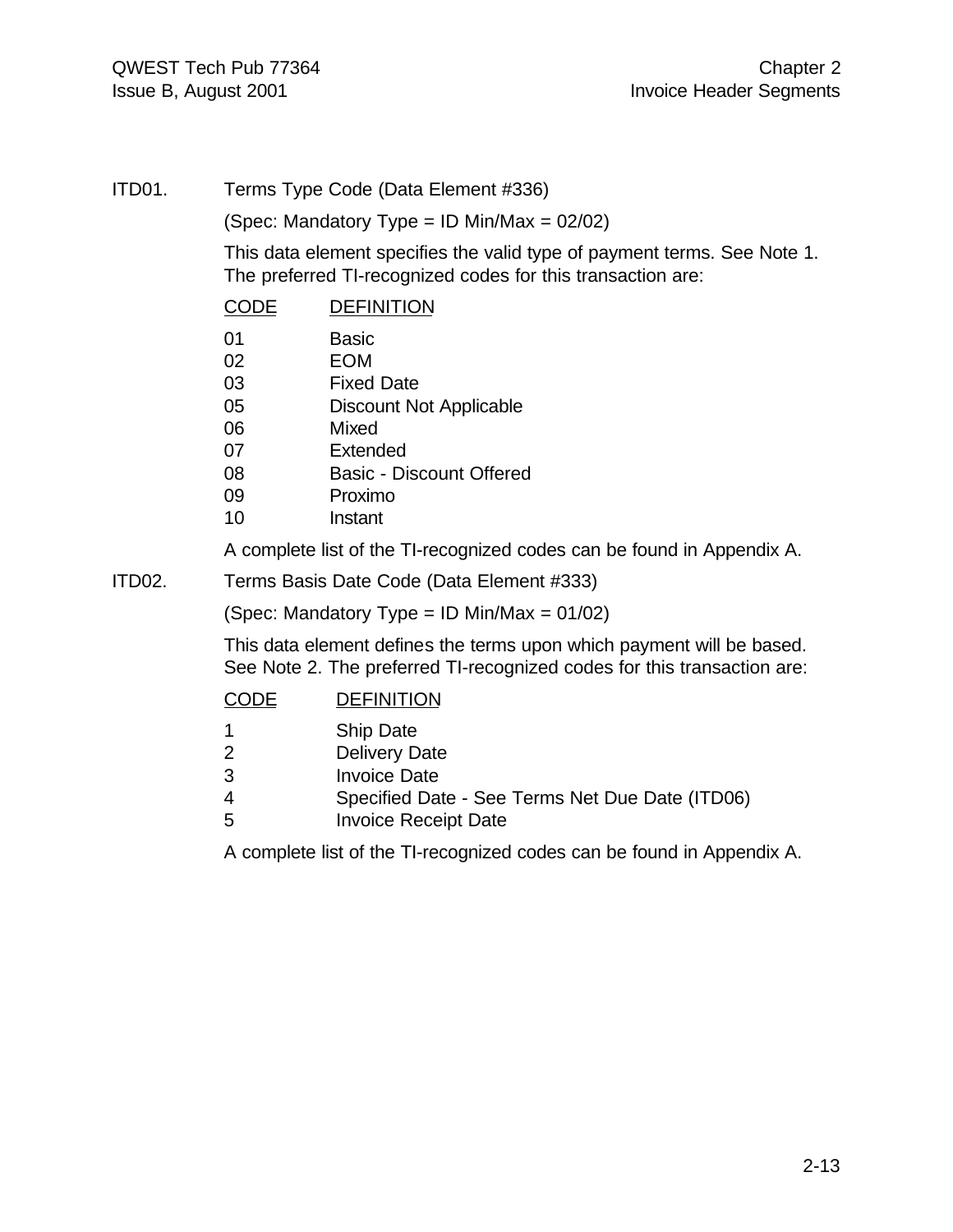| ITD03. | Terms Discount Percent (Data Element #338)                                                                                                                                                                             |
|--------|------------------------------------------------------------------------------------------------------------------------------------------------------------------------------------------------------------------------|
|        | (Spec: Conditional Type = $R$ Min/Max = 01/06)                                                                                                                                                                         |
|        | This data element is the percentage discount offered by the originator if the<br>invoice is paid on or before the Terms Discount Due Date (ITD04) or within<br>the Terms Discount Days Due (ITD05). See Notes 1 and 3. |
| ITD04. | Terms Discount Due Date (Data Element #370)                                                                                                                                                                            |
|        | (Spec: Conditional Type = $DT$ Min/Max = 06/06)                                                                                                                                                                        |
|        | This date is the date payment is due if the discount is to be earned. See<br>Notes 3 and 4.                                                                                                                            |
| ITD05. | Terms Discount Days Due (Data Element #351)                                                                                                                                                                            |
|        | (Spec: Conditional Type = $NO$ Min/Max = $01/03$ )                                                                                                                                                                     |
|        | This data element contains the number of days after the terms basis date<br>by which payment is due if the discount is to be earned. See Notes 3 and<br>4.                                                             |
| ITD06. | Terms Net Due Date (Data Element #446)                                                                                                                                                                                 |
|        | (Spec: Conditional Type = $DT$ Min/Max = 06/06)                                                                                                                                                                        |
|        | This data element is the date when the total invoice amount becomes due.<br>See Notes 1 and 2.                                                                                                                         |
| ITD07. | Terms Net Days (Data Element #386)                                                                                                                                                                                     |
|        | (Spec: Conditional Type = $NO$ Min/Max = $01/03$ )                                                                                                                                                                     |
|        | This data element is the number of days after the terms basis date when<br>the total invoice amount becomes due. See Note 1.                                                                                           |
| ITD08. | Terms Discount Amount (Data Element #362)                                                                                                                                                                              |
|        | (Spec: Conditional Type = $N2$ Min/Max = 01/10)                                                                                                                                                                        |
|        | This data element contains the total amount of the terms discount. See<br>Notes 1 and 4.                                                                                                                               |
| ITD09. | Terms Deferred Due Date (Data Element #388)                                                                                                                                                                            |
|        | NOT USED BY TI.                                                                                                                                                                                                        |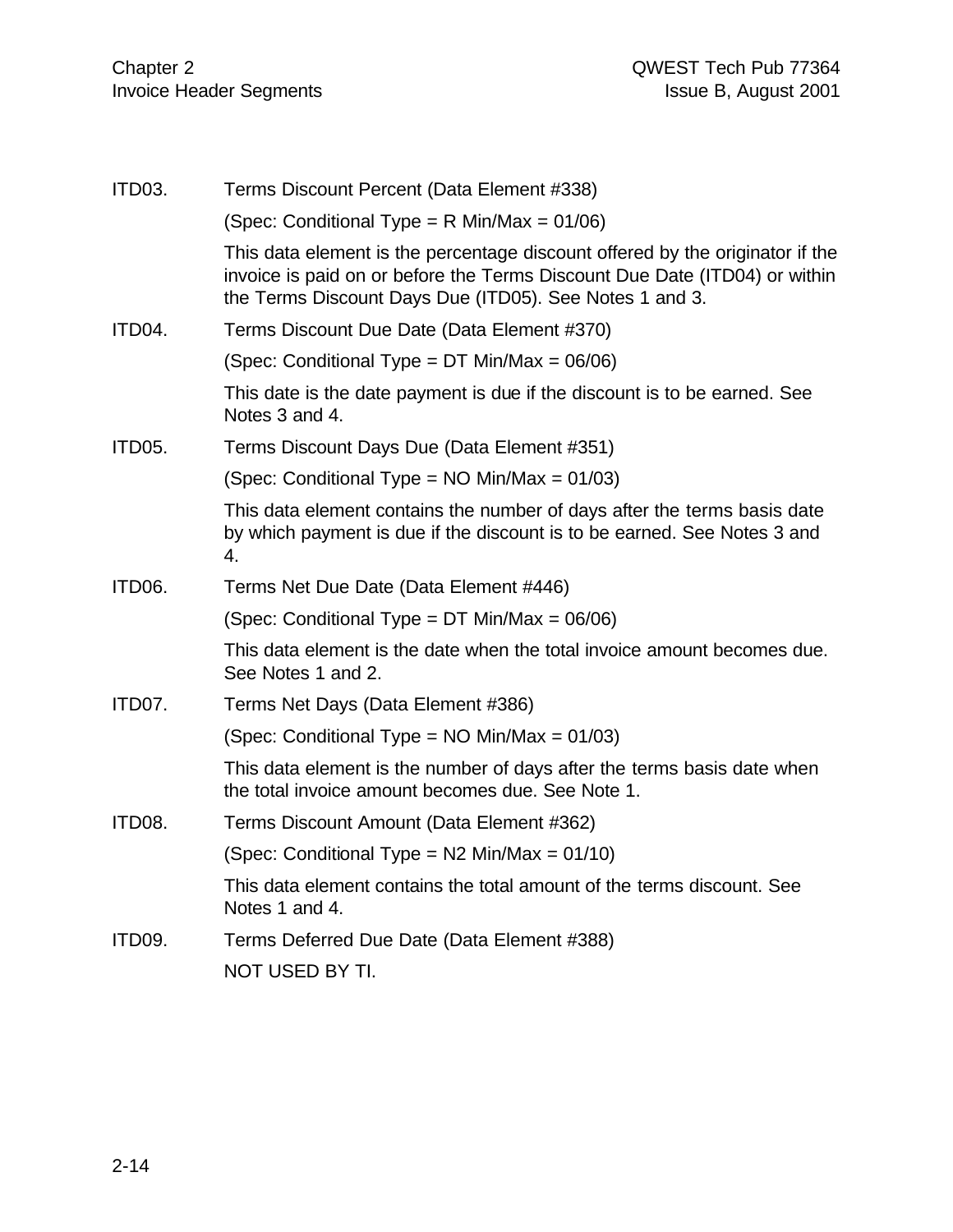- ITD10. Deferred Amount Due (Data Element #389) NOT USED BY TI.
- ITD11. Percent Invoice Payable (Data Element #342) NOT USED BY TI.
- ITD12. Description (Data Element #352) NOT USED BY TI.
- NOTES: 1. If ITD01 equals "05," ITD06 or ITD07 is required. If ITD01 does not equal "05," ITD03 or ITD08 is required.
	- 2. If ITD02 equals '4' (Specified Date), then indicate that date in ITD06.
	- 3. If ITD03 is used, either ITD04 or ITD05 is required.
	- 4. If ITD08 is used, either ITD04 or ITD05 is required.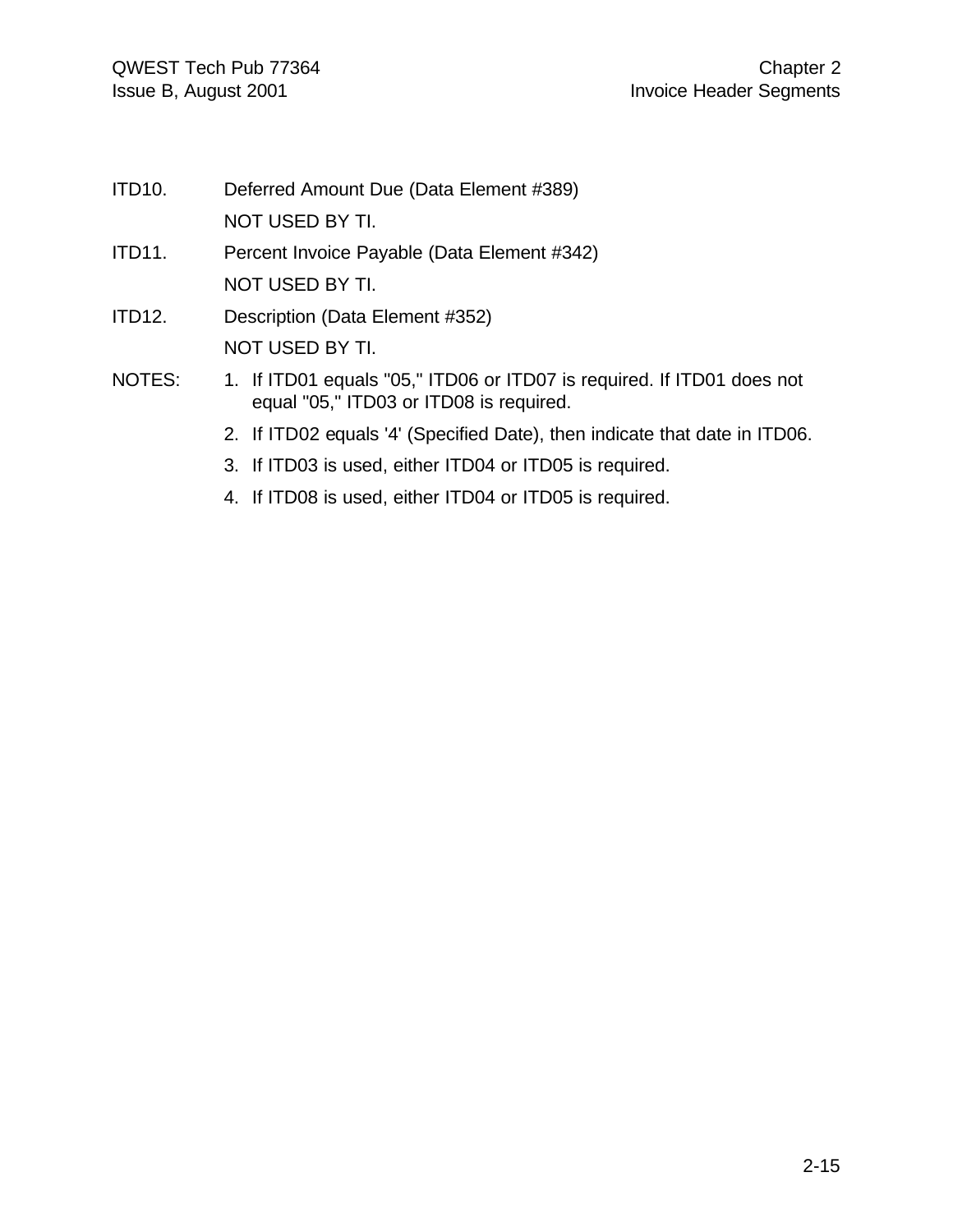#### **2.9 DTM - Date/Time Reference**

Purpose: To specify pertinent dates and times.

Spec: Optional Max Length = 20 Max Use = l

Diagram:

|            |         | DTMD01                        | 374   |         |             | DTM <sub>02</sub> | 373   |             |  | DTM03 | 337   |  |
|------------|---------|-------------------------------|-------|---------|-------------|-------------------|-------|-------------|--|-------|-------|--|
| <b>DTM</b> | $\star$ | DATE/TIME<br><b>QUALIFIER</b> |       | $\star$ | <b>DATE</b> |                   | *     | <b>TIME</b> |  |       |       |  |
|            |         | ID<br>M                       | 03/03 |         |             | DT                | 06/06 |             |  | TМ    | 04/04 |  |

DTM01. Date/Time Qualifier (Data Element #374)

(Spec: Mandatory Type = ID Min/Max = 03/03)

This data element identifies the type of date/time information that is to follow. The preferred PICS/DCPR (BVAPP) code for this transaction is:

#### CODE DEFINITION

001 Shipped on this Date/Time

A complete list of the TI-recognized codes can be found in Appendix A.

DTM02. Date (Data Element #373)

(Spec: Conditional Type = DT Min/Max = 06/06)

This data element is the date associated with the Date/Time Qualifier (DTM01). See Note 1.

DTM03. Time (Data Element #337)

(Spec: Conditional Type = TM Min/Max = 04/04)

This data element is the time associated with the Date/Time Qualifier (DTM01). See Note 1.

NOTE: 1. Either DTM02 or DTM03 is required.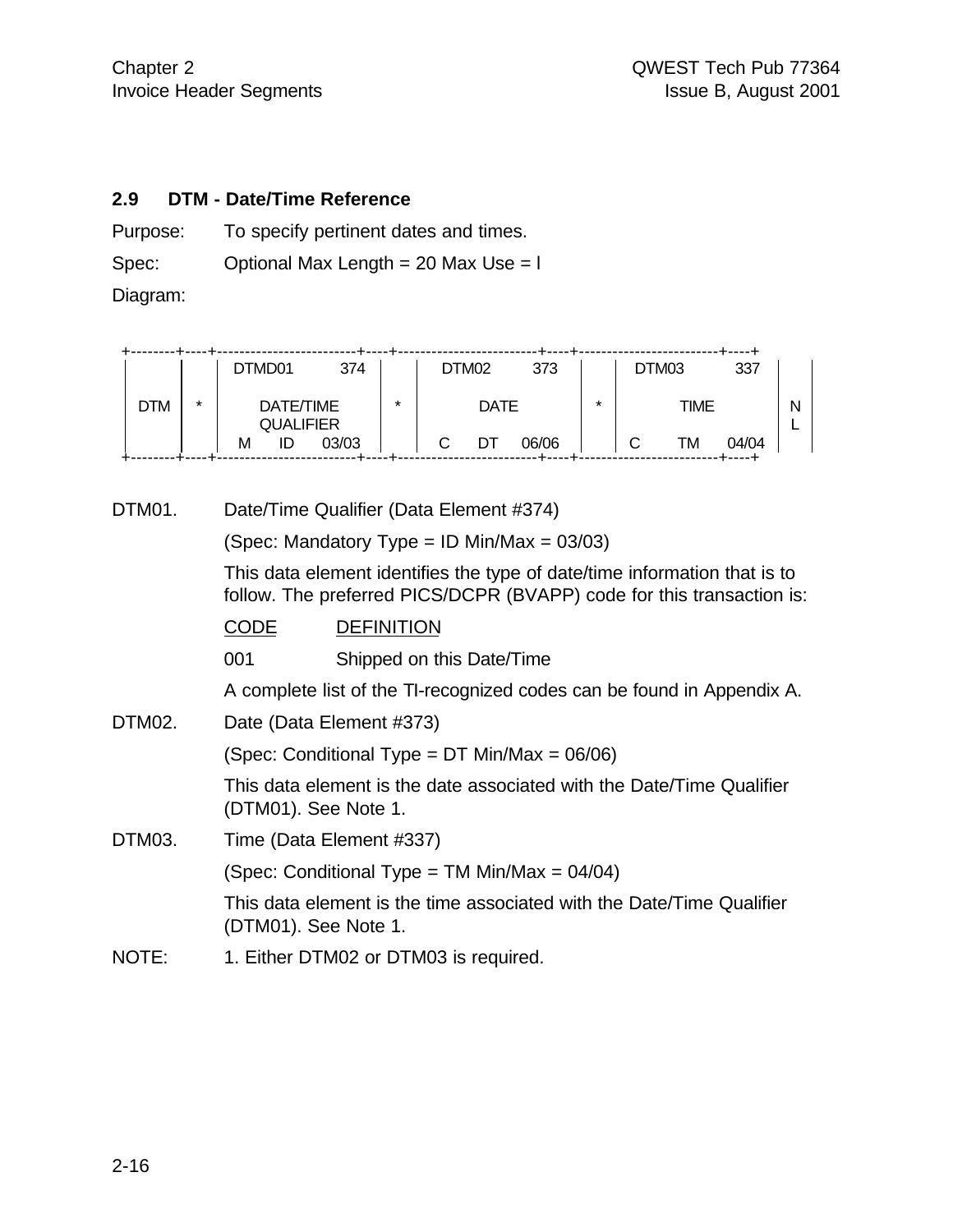#### **2.10 FOB - F.O.B. Related Instructions**

Purpose: To specify transportation instructions relating to shipment. The FOB point is always treated as a destination point.

Spec: Optional Max Length = 185 Max Use = 1

Diagram:

|     |   | FOB <sub>01</sub>           | 146   |         | FOB <sub>02</sub> |    | 376                 |                    | FOB <sub>03</sub> | 352   |   |
|-----|---|-----------------------------|-------|---------|-------------------|----|---------------------|--------------------|-------------------|-------|---|
|     |   | <b>SHIPMENT</b>             |       |         |                   |    | <b>TRANS, RESP.</b> |                    |                   |       |   |
| FOB | ÷ | METHOD OF<br><b>PAYMENT</b> |       | $\star$ | <b>LOCATION</b>   |    |                     | <b>DESCRIPTION</b> |                   |       | * |
|     |   |                             |       |         | <b>QUALIFIER</b>  |    |                     |                    |                   |       |   |
|     |   | ID<br>М                     | 02/02 |         |                   | ID | 02/02               |                    | AN                | 01/80 |   |
|     |   |                             |       |         |                   |    |                     |                    |                   |       |   |

| FOB <sub>04</sub>                      | 334   |  | FOB <sub>05</sub>                 |  | 335   |         | FOB <sub>06</sub><br><b>TITLE PASS.</b> | 377   |  |
|----------------------------------------|-------|--|-----------------------------------|--|-------|---------|-----------------------------------------|-------|--|
| <b>TRADE TERMS</b><br><b>QUALIFIER</b> |       |  | <b>TRADE TERMS</b><br><b>CODE</b> |  |       | $\star$ | <b>LOCATION</b><br><b>QUALIFIER</b>     |       |  |
| ID                                     | 02/02 |  |                                   |  | 03/06 |         |                                         | 02/02 |  |

|   | FOB <sub>07</sub>  | 352   |  |
|---|--------------------|-------|--|
|   | <b>DESCRIPTION</b> |       |  |
| C | ΑN                 | 01/80 |  |

FOB01. Shipment Method of Payment (Data Element #146)

(Spec: Mandatory Type = ID Min/Max =  $02/02$ )

This data element contains a code that identifies the payment method for transportation charges. It usually indicates which party will pay the carrier. The TI-recognized codes can be found in Appendix A.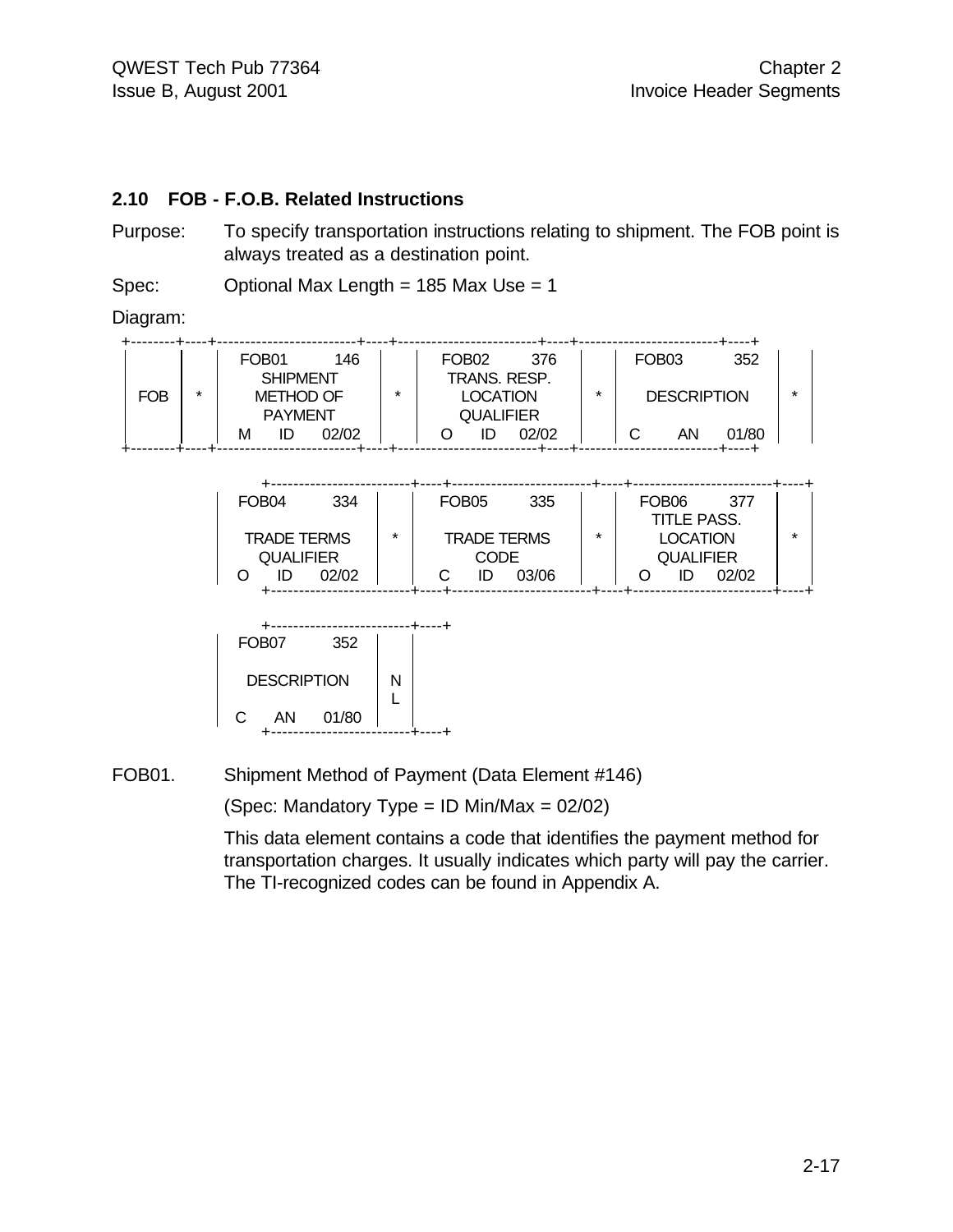FOB02. Transportation Responsibility Location Qualifier (Data Element #376)

(Spec: Optional Type = ID Min/Max = 02/02)

This data element specifies the location at which responsibility for the shipment changes. See Notes 1 and 2. The preferred TI-recognized codes for this transaction are:

|        | <b>CODE</b>     | <b>DEFINITION</b>                                                                                                                                       |
|--------|-----------------|---------------------------------------------------------------------------------------------------------------------------------------------------------|
|        | DE<br><b>OR</b> | <b>Destination</b><br>Origin                                                                                                                            |
|        |                 | A complete list of the TI-recognized codes can be found in Appendix A,<br>data element list #309.                                                       |
| FOB03. |                 | Description (Data Element #352)                                                                                                                         |
|        |                 | (Spec: Conditional Type = AN Min/Max = $01/80$ )                                                                                                        |
|        |                 | This data element contains the free-form description to clarify the<br>Transportation Location Qualifier (FOB02). See Notes 1 and 2.                    |
| FOB04. |                 | Trade Terms Qualifier (Data Element #334)                                                                                                               |
|        |                 | (Spec: Optional Type = ID Min/Max = $02/02$ )                                                                                                           |
|        |                 | This data element describes the transportation responsibility criteria. See<br>Notes 1 and 3. The preferred TI-recognized code for this transaction is: |
|        | <b>CODE</b>     | <b>DEFINITION</b>                                                                                                                                       |
|        | 02              | <b>TDCC List</b>                                                                                                                                        |
| FOB05. |                 | Trade Terms Code (Data Element #335)                                                                                                                    |
|        |                 | (Spec: Conditional Type = ID Min/Max = $03/06$ )                                                                                                        |
|        |                 | This code indicates the trade terms which apply to the responsibility for                                                                               |

shipment transportation. See Notes 1 and 3. The TI-recognized codes can be found in Appendix A, ASC X12.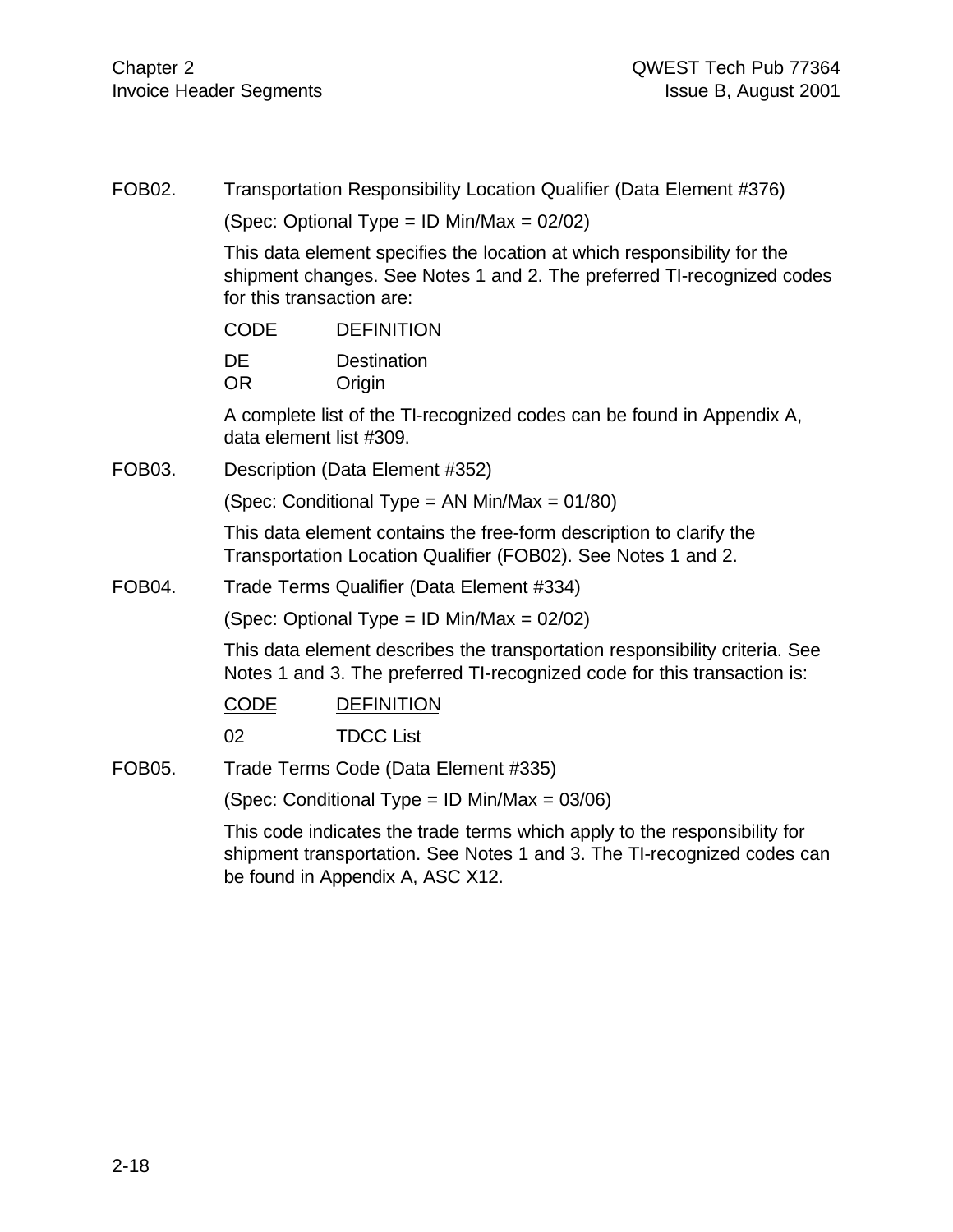FOB06. Title Passage Location Qualifier (Data Element #377)

(Spec: Optional Type = ID Min/Max = 02/02)

This data element specifies whether the FOB point is the origin or destination. See Note 4. Valid codes for PICS/DCPR (BVAPP) are:

| <b>CODE</b> | <b>DEFINITION</b> |
|-------------|-------------------|
| DF.         | Destination       |
| OR.         | Origin            |

FOB07. Description (Data Element #352)

(Spec: Conditional Type = AN Min/Max = 01/80)

This data element contains a description of the specific location at which title to the shipment passes, as indicated by the Title Passage Location Qualifier (FOB06). See Note 4.

- NOTES: 1. FOB02, FOB03, FOB04, and FOB05 describe which party has the final responsibility for the final cost of transportation and/or the risk of loss while the material is in transit.
	- 2. If FOB02 is used, FOB03 is required.
	- 3. If FOB04 is used, FOB05 is required.
	- 4. If FOB06 is used, FOB07 is required.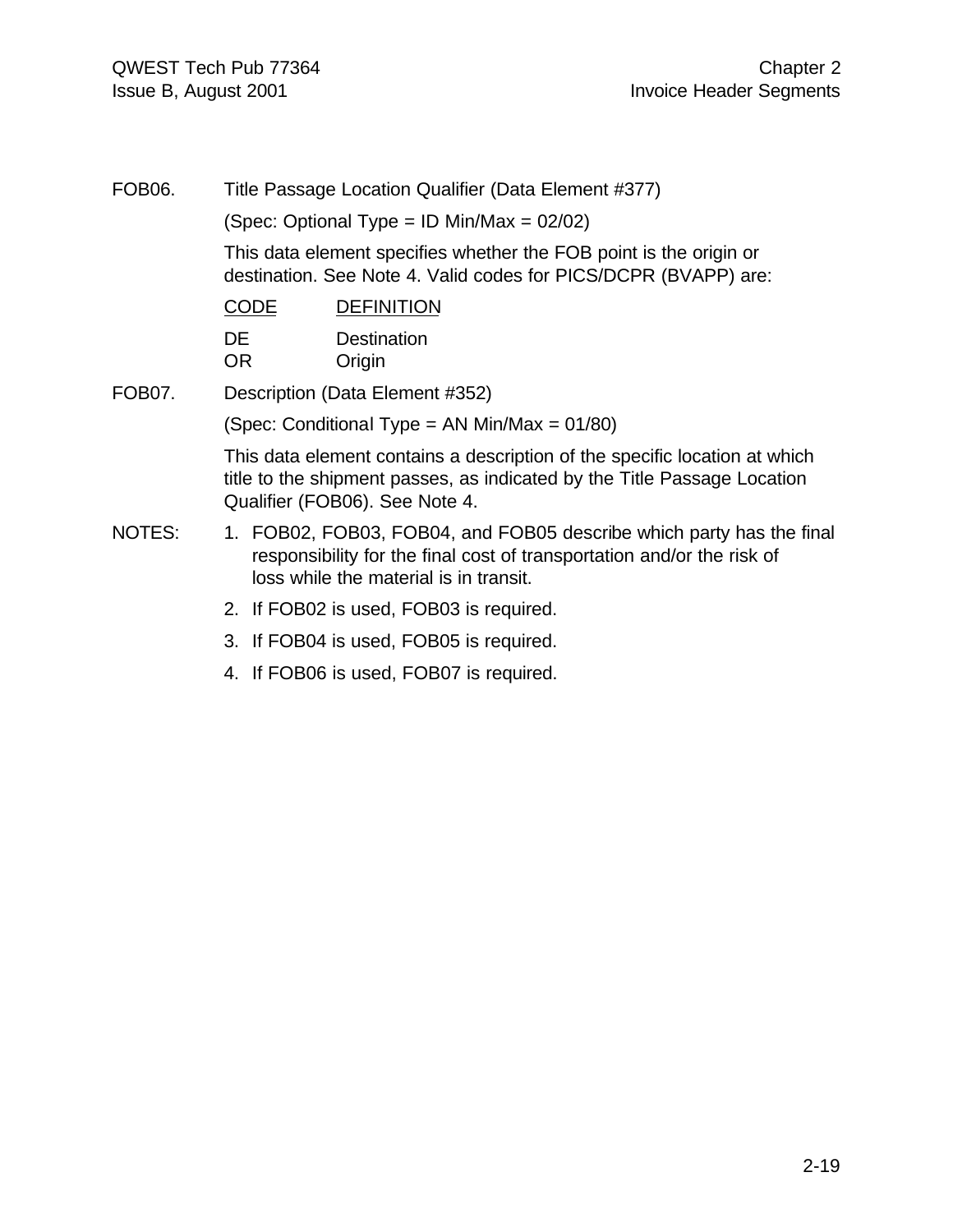# **CONTENTS**

# **Chapter and Section Page**

| 3.8 |                                                  |  |
|-----|--------------------------------------------------|--|
| 3.9 | PER - Administrative Communications Contact 3-25 |  |
|     |                                                  |  |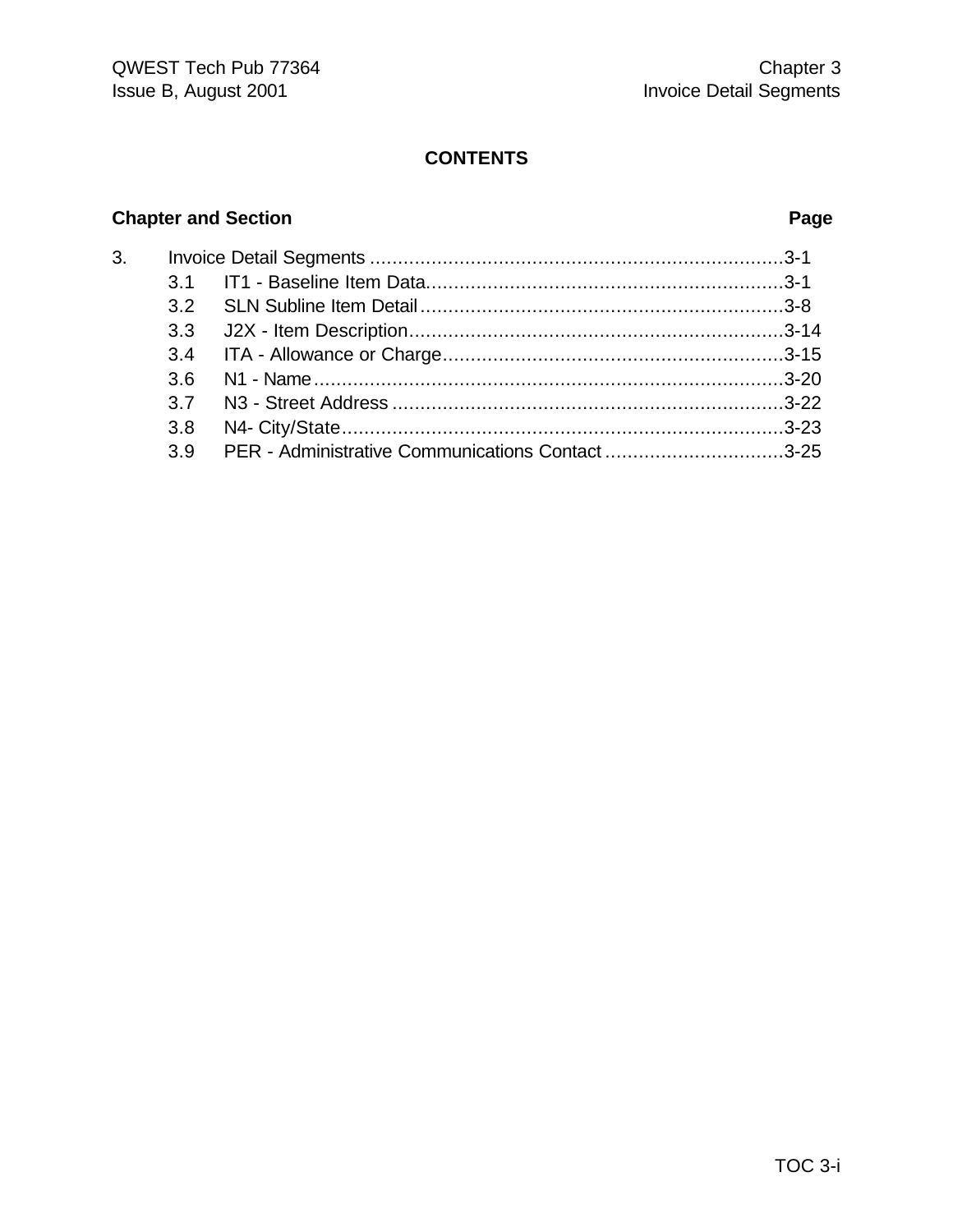#### INVOICE DETAIL SEGMENTS

#### **3. Invoice Detail Segments**

#### **3.1 IT1 - Baseline Item Data**

Purpose: This data segment is the beginning of the line item loop, and a separate IT1 segment is required for every line item on an invoice. The information provided on the ITI data segment is the basic and most commonly used information for an invoice transaction.

> NOTE: For PICS/DCPR (BVAPP), each billing category (Exhibit 4-1) for a repair invoice will appear as a separate line item.

Spec: Mandatory Max Length = 383 Max Use = 1 IT1 Loop Start  $Max$  Loops = 10,000

Diagram:

|         | IT101             |  | 350                        |  |   |   | 358         |                 |   |  | 355   |                |
|---------|-------------------|--|----------------------------|--|---|---|-------------|-----------------|---|--|-------|----------------|
|         | <b>PURCHASE</b>   |  |                            |  |   |   | UNIT OF     |                 |   |  |       |                |
| $\star$ | ORDER<br>LINE NO. |  | $\star$<br><b>QUANTITY</b> |  |   | ÷ |             |                 |   |  |       |                |
|         |                   |  |                            |  |   |   | <b>CODE</b> |                 |   |  |       |                |
|         |                   |  | 01/04                      |  | м |   | 01/10       |                 | M |  | 02/02 |                |
|         |                   |  | AN                         |  |   |   | IT102       | <b>INVOICED</b> |   |  | IT103 | <b>MEASURE</b> |

| 235<br>T106<br>212<br>IT105<br>639<br><b>IT104</b><br><b>BASIS OF</b>                                    |  |
|----------------------------------------------------------------------------------------------------------|--|
| $\star$<br>÷<br><b>PRODUCT</b><br>UNIT<br><b>UNIT PRICE</b><br><b>PRICE</b><br>ID QUALIF.<br><b>CODE</b> |  |
| 02/02<br>01/14<br>02/02<br>м<br>R<br>ID                                                                  |  |

| <b>IT107</b>                        | 234 |         | IT <sub>1xx</sub>                  | 235   |         | IT <sub>1yy</sub> | 234                                 |  |
|-------------------------------------|-----|---------|------------------------------------|-------|---------|-------------------|-------------------------------------|--|
| <b>PRODUCT</b><br>ID<br>01/30<br>AN |     | $\star$ | <b>PRODUCT</b><br>ID QUALIF.<br>ID | 02/02 | $\star$ |                   | <b>PRODUCT</b><br>IC<br>ΑN<br>01/30 |  |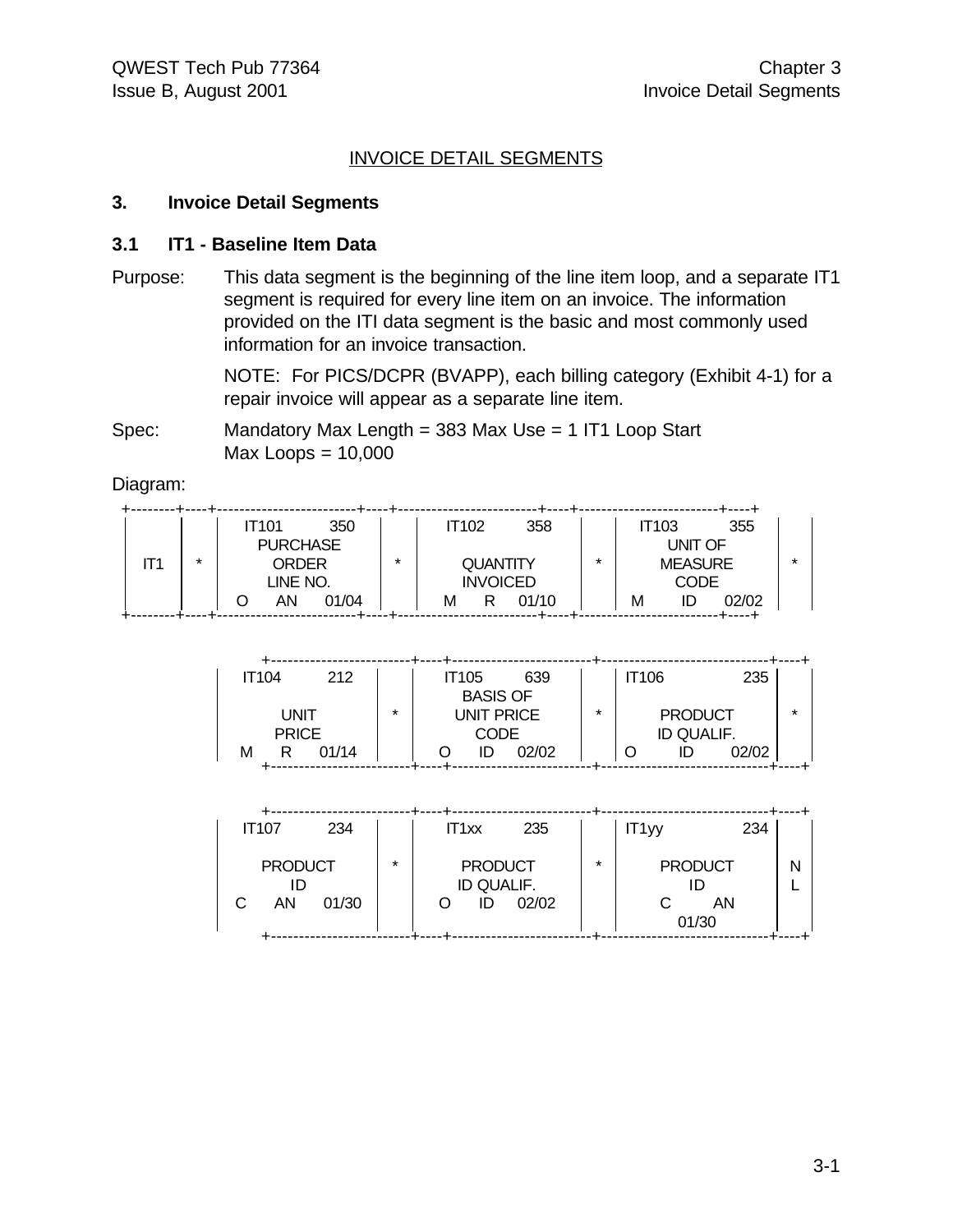IT101. Purchase Order Line Number (Data Element #350)

(Spec: Optional Type = AN Min/Max =  $01/04$ )

The Purchase Order Line Number is optional for every item on an invoice and may be either the Purchase Order Line Number OR the main item number for equipment identified by Vendor Order, Vendor Specification, Main Item Number and Point Item Number. This number should correspond to the line item number on the Purchase Order or Order Acknowledgment. Note that the maximum length for this data element is less than ANSI.

IT102. Quantity Invoiced (Data Element #358)

(Spec: Mandatory Type = R Min/Max =  $01/10$ )

The Quantity Invoiced is the number of units invoiced on this line item. For items such as engineering services, this element should contain a zero. See Notes 2, 3, and 4.

IT103. Unit of Measure Code (Data Element #355)

(Spec: Mandatory Type = ID Min/Max = 02/02)

The Unit of Measure Code is the basic unit of measurement for the item being invoiced as it appeared on the purchase order. If unit of measure is not applicable for a line item, PICS/DCPR (BVAPP) requires "zz" to be transmitted. The TI-recognized codes can be found in Appendix A.

IT104. Unit Price (Data Element #212)

(Spec: Mandatory Type = R Min/Max =  $01/14$ )

The Unit Price is the price per unit of the product, service, commodity, etc. being invoiced. See Notes 2 and 4.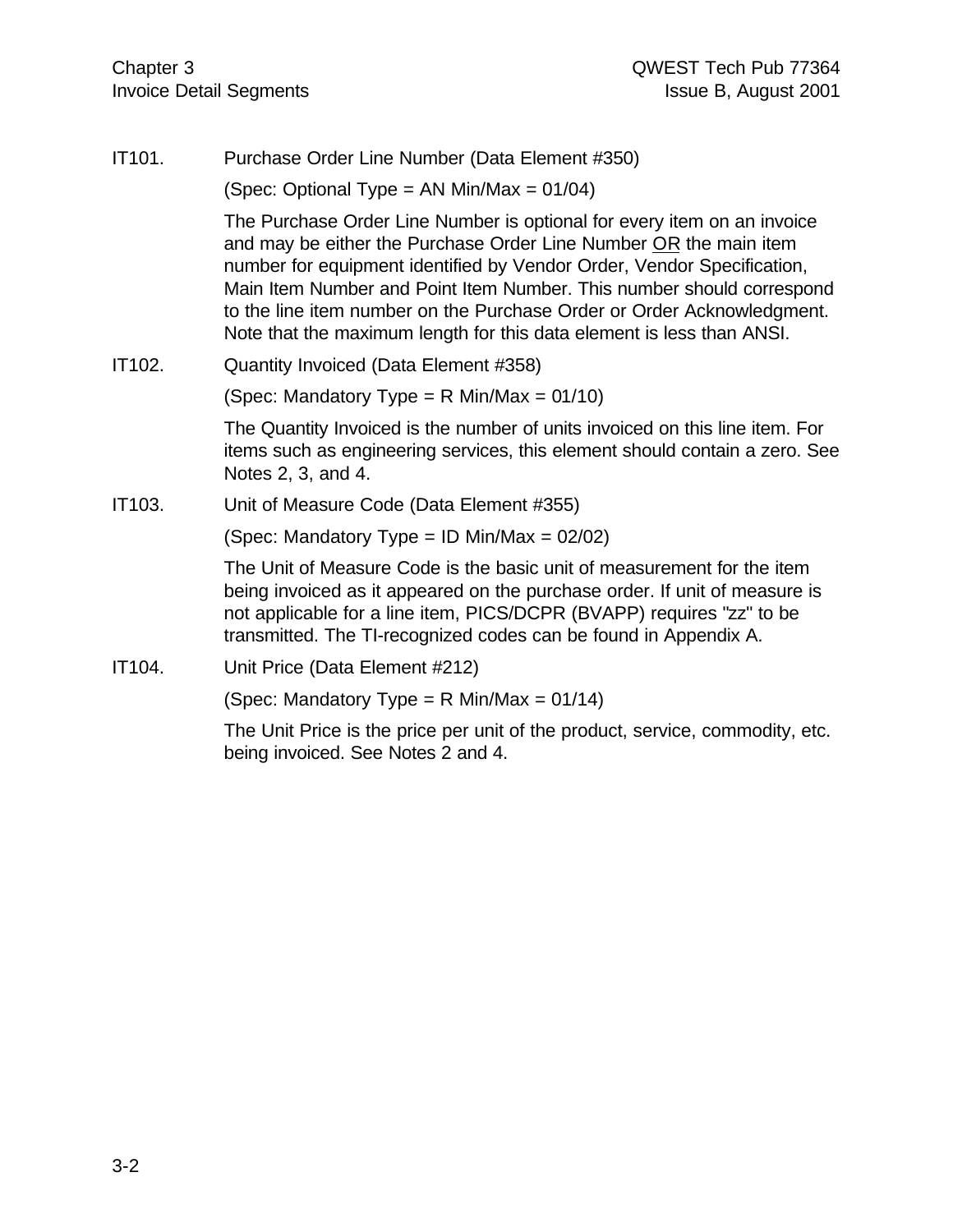IT105. Basis of Unit Price Code (Data Element #639)

(Spec: Optional Type = ID Min/Max = 02/02)

This code defines the type of price indicated for an item. The Basis of Unit Price Code represents a factor applied to the product of quantity and unit price to determine the cost of an item being invoiced, as shown in the formula and example below.

NOTE: PICS/DCPR (BVAPP) requires that for repair invoices, if the line item (i.e., billing category) is a contract charge/credit, the vendor should place the contracted unit price in this data element with a unit of measure of 'ea' (each) in the preceding field.

Formula: Extended value of item invoiced =

Quantity Invoiced (IT102) x Unit Price (IT104) Basis of Unit Price (ITI05)

Example 1 - Assume IT102 = 10, IT104 = \$1.00, IT105 = TE (Price/Each)

$$
\frac{10 \times \$1.00}{1}
$$

Example 2 - Assume  $IT102 = 10$ ,  $IT104 = $1.00$ ,  $IT105 = TC$ (Price/Hundred)

$$
\frac{10 \times \$1.00}{100}
$$

See Notes 2, 3 and 4. The TI-recognized codes can be found in Appendix A.

IT106. Product I.D. Qualifier (Data Element #235)

(Spec: Optional Type = ID Min/Max = 02/02)

The Product I.D. Qualifier identifies the type or source of the descriptive information being provided in the Product I.D. data element. See Note 1.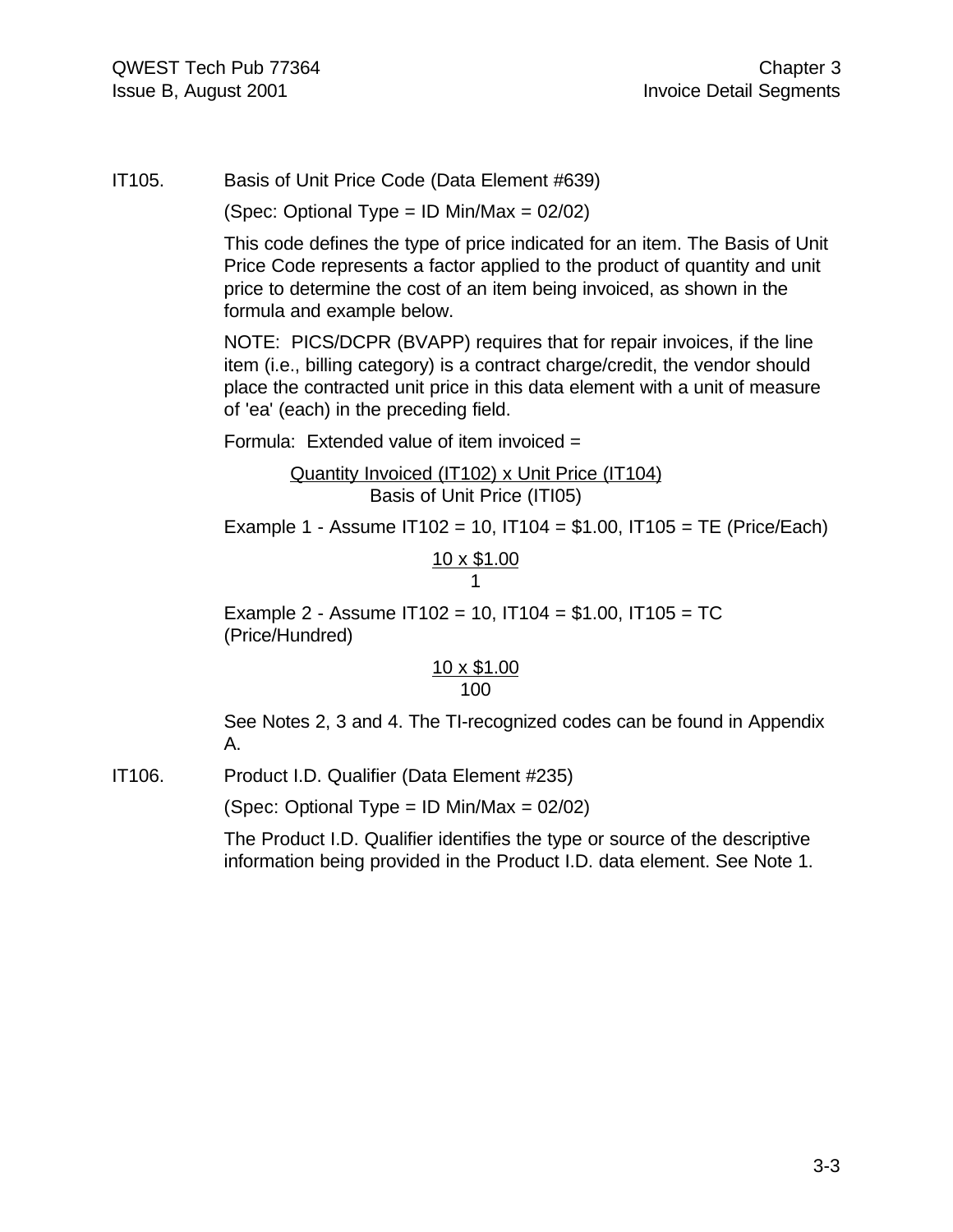"CI" - CLEIT™ (COMMON LANGUAGE® Equipment Identifier) is an alphanumeric code describing a unique equipment item (10 characters) or a group of related equipment items (7 characters). The Language Standards Division of Bell Communications Research, Inc. controls the assignment of these codes. CI is an approved ANSI code and will be published in the next release.

"CR" - Contract Number is an alphanumeric code that specifies the purchase agreement between the trading partners.

"CT" - Continuation of the part number, used when the part number exceeds 30 characters.

"IN" - Buyer's Item Number is the Customer's Standard Supply Item Number used in the internal system.

"MF" - Manufacturer is an alphanumeric code that specifies the manufacturer of the equipment.

"PN" - Company Part Number is an alphanumeric code which qualifies the basic unit to uniquely identify a specific piece of the vendor's equipment.

"RD" - Reel Number to be specified by the customer when ordering cable. A customer reel number can be provided and used or the vendor can assign a number so that the trading partners can maintain inventories and audit the return of non-billable reels to the vendor.

"SV" - Services Rendered specifies a non-material charge such as engineering or installation as identified on the purchase order and purchase order acknowledgment.

"UP" - Universal Product Code (UPC) (full 11 digit number) is a common code used by the vendor and the customer to eliminate the necessity for descriptions. The codes are administered by:

> Uniform Product Council 7051 Corporate Way Dayton, Ohio 45459

"VN" - Vendor's Item Number is an alphanumeric code that the vendor uses to identify the material ordered. This is the number that appears in the vendor's catalog.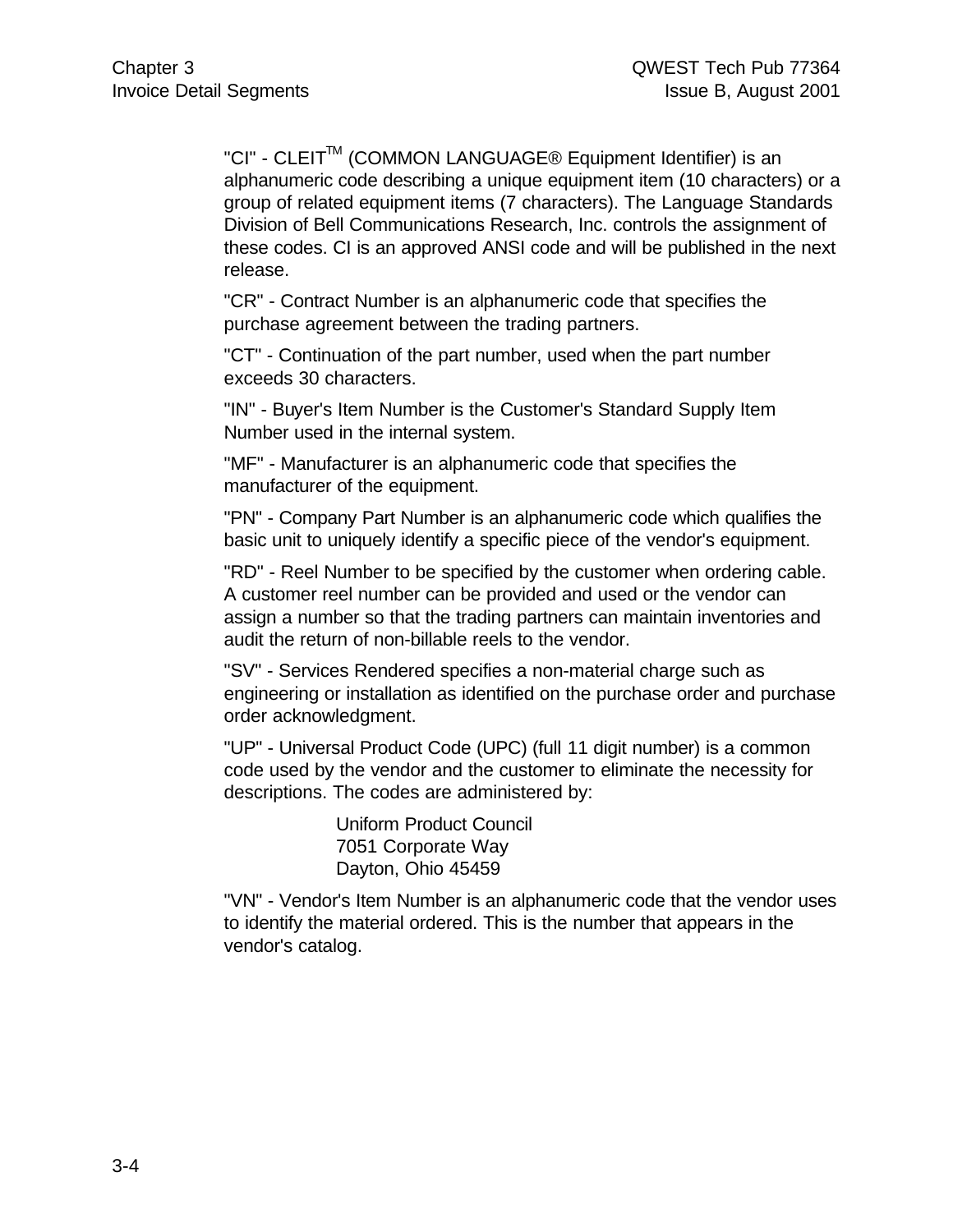"VO" - Vendor Order Number is a number assigned by the vendor to all or part of an order. The use of vendor order number is at the vendor's discretion, as long as the use is consistent for the same items on the order acknowledgment and invoices. SPECIFIES THAT THE PRODUCT/SERVICE ID (ITA07) WILL BE FILLED WITH A VENDOR ORDER NUMBER.

"VS" - Vendor's Supplemental Item Number is an alphanumeric point item number used to subdivide a grouping of related pieces of equipment into separately orderable entities. It is also used for substitution items. IT ALSO SPECIFIES THAT THE POINT ITEM NUMBER FOLLOWS IN THE PRODUCT/SERVICE ID (IT107).

"VU" - Vendor's Basic Unit Number is an alphanumeric code which defines a family of related items of equipment. SPECIFIES THAT THE BASIC UNIT FOLLOWS IN THE PRODUCT/SERVICE ID (IT107).

"VX" - Vendor Specification Number is a number assigned by the customer engineer or the vendor engineer, depending on who engineered the order, to all or part of the order. An engineer will usually use this field to subdivide an order. The use of vendor specification numbers is at the vendor's discretion for vendor engineered jobs, as long as the use is consistent for the same items on all related transaction sets. SPECIFIES THAT THE VENDOR SPECIFICATION NUMBER FOLLOWS IN THE PRODUCT SERVICE ID (IT107).

A complete list of the TI-recognized codes can be found in Appendix A.

IT107. Product I.D. (Data Element #234)

(Spec: Conditional Type = AN Min/Max = 01/30)

The Product I.D. is an identifying number for a product or service with a Product I.D. Qualifier. See Note 1.

A. U S WEST requirement for repair items processed in PICS/DCPR (BVAPP).

- Unit Price: When Billing Category is a Repair Charge or Credit, fill in unit price using "TE" as unit of measure code.

- Basis of Unit Price Code (Repair): TE - Contract Price or Repair Price per item.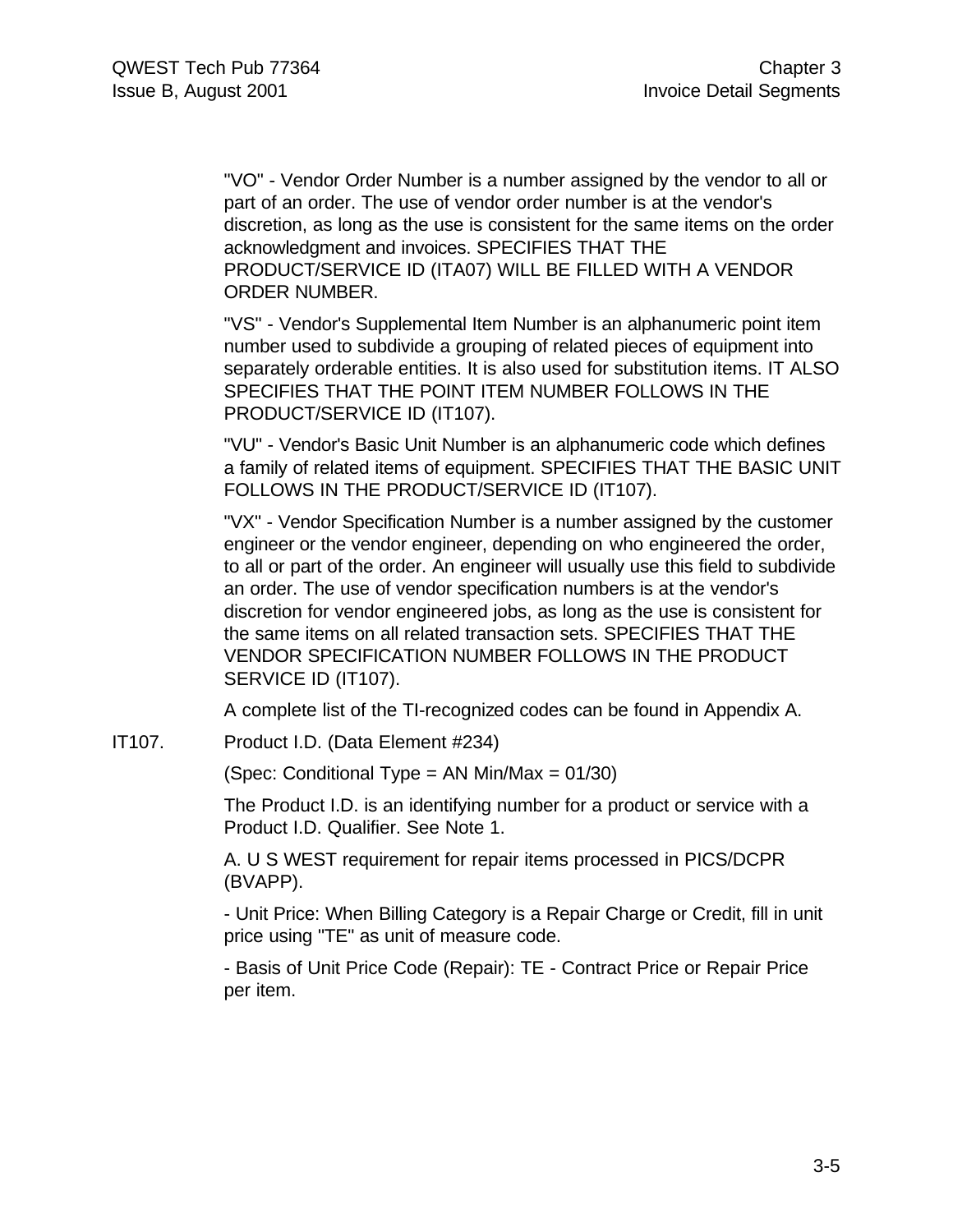#### NOTES:

- 1. The Product I.D. Qualifier (ITI06)/Product I.D. (IT107) combination can occur a total of ten times. All notes and conditions applicable to IT106 and IT107 apply. If IT106 is used, IT107 is required.
- 2. If quantity is not applicable, as may be the case for some services, Quantity Invoiced (IT102) must contain a zero and Unit Price (IT104) will contain the total price. Since Unit Priee (IT104) contains the total price, the formula shown in Basis of Unit Price Code (IT105) for calculation of the extended amount is not appropriate.
- 3. If Quantity Invoiced (IT102) is other than zero, Basis of Unit Price (IT105) is required.
- 4. Credits can be specified for either the line item or the invoice, depending upon the conditions of the credit and the agreements of the trading partners. Some of the most recognizable credit conditions involve: return of material; adjustments or refunds for invoices or items on invoices paid in error; modification to equipment involving removal of equipment parts; and settlements of lost or damaged material claims.

The following are examples of the credit conditions and how they should appear in an Invoice Transaction Set 810.

a. Return of Material - Assumptions: 2 units at \$100.00 each were ordered and paid for; only 1 unit was needed on the job; the extra unit was shipped back. A credit invoice with a negative quantity on the IT1 segment should be used for this condition as shown in the example.

#### Example:

|          |                   |       |          | Unit   |           |
|----------|-------------------|-------|----------|--------|-----------|
| Item $#$ | <b>Basic Unit</b> | Part# | Quantity | Price  | Amount    |
|          | Pack Ckt          | 481   | -1       | 100.00 | $-100.00$ |

IT1\*1\*-1\*EA\*100.00\*TE\*VU\*PACK CKT\*PN\*481 N/L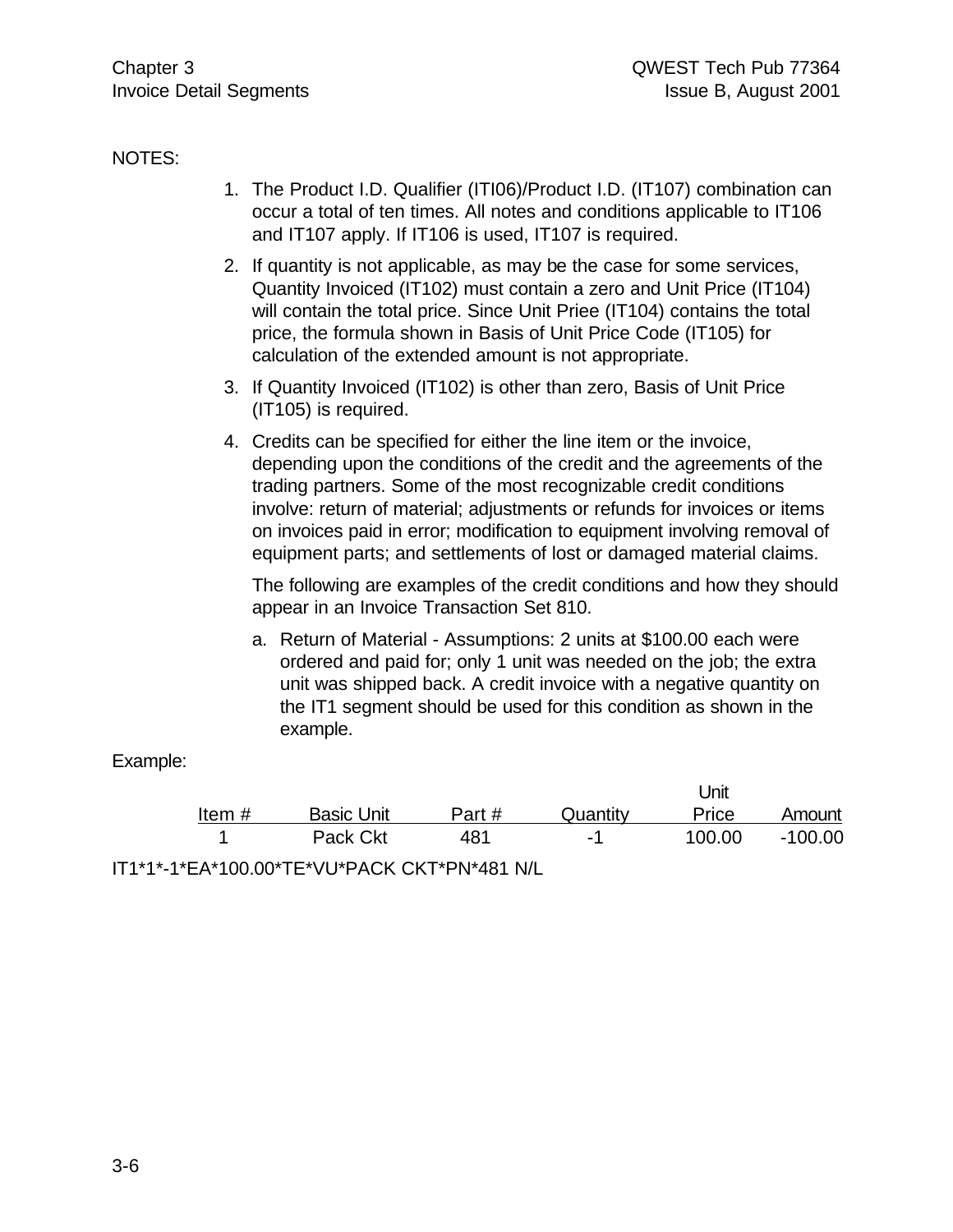b. Adjustment or Refunds for items and/or invoices paid in error - Assumptions: 2 units at \$100.00 each were ordered; an invoice for 2 units at \$110.00 each (\$220.00 total invoice) was paid; the overpayment of \$20.00 must be adjusted. A credit invoice with a \$20.00 adjustment in the ITA (Allowance or Charge Segment) would be used for this as shown in the example.

#### Example:

|          |                   |        |          | Unit  |           |
|----------|-------------------|--------|----------|-------|-----------|
| Item $#$ | <b>Basic Unit</b> | Part # | Quantity | Price | Amount    |
|          | Pack Ckt          | 481    |          | 0.00  | $-110.00$ |

IT1\*1\*O\*EA\*O\*TE\*VU\*PACK CKT\*PN\*481 N/L

ITA\*A\*T1\*AJ\*02\*\*\*2000\*\*\*ADJUSTMENT OF INVOICE#12345 N/L

Note: This method of crediting can also be used to refund invoices paid in error, or settlements for lost material or damaged material claims.

c. Purchase of Equipment - Assumptions: a piece of equipment is ordered that required modifications involving an addition, a removal, and an inclusion of equipment parts. The equipment modifications should be shown on an invoice as Subline Item Detail (SLN) segments being added to, deleted from, or included in the baseline item configuration as shown in the example. Subline items 1.A (addition), 1.B (removal), and 1.C (included) are shown as modifications to the baseline line item 1.

#### Example:

|          | <b>Subline</b>                              | <b>Basic</b> |                            | Quan- |        |
|----------|---------------------------------------------|--------------|----------------------------|-------|--------|
| Item $#$ | Item#                                       | Unit         | Part#                      | tity  | Unit   |
|          | 1A, 1B, 1C                                  |              | J123456 L-1, L-A, L-B, L-C |       | 150.00 |
|          | IT1*1*1*EA*150.00*TE*VU*J123456*PN*L-1 N/L  |              |                            |       |        |
|          | SLN*A**A*1*EA*60*TE*A*VU*J123456*PN*L-A N/L |              |                            |       |        |
|          | SLN*B**D*1*EA*1O*TE*D*VU*J123456*PN*L-B N/L |              |                            |       |        |
|          | SLN*C*1**1*EA*O*TE*1*VU*J123456*PN*L-C N/L  |              |                            |       |        |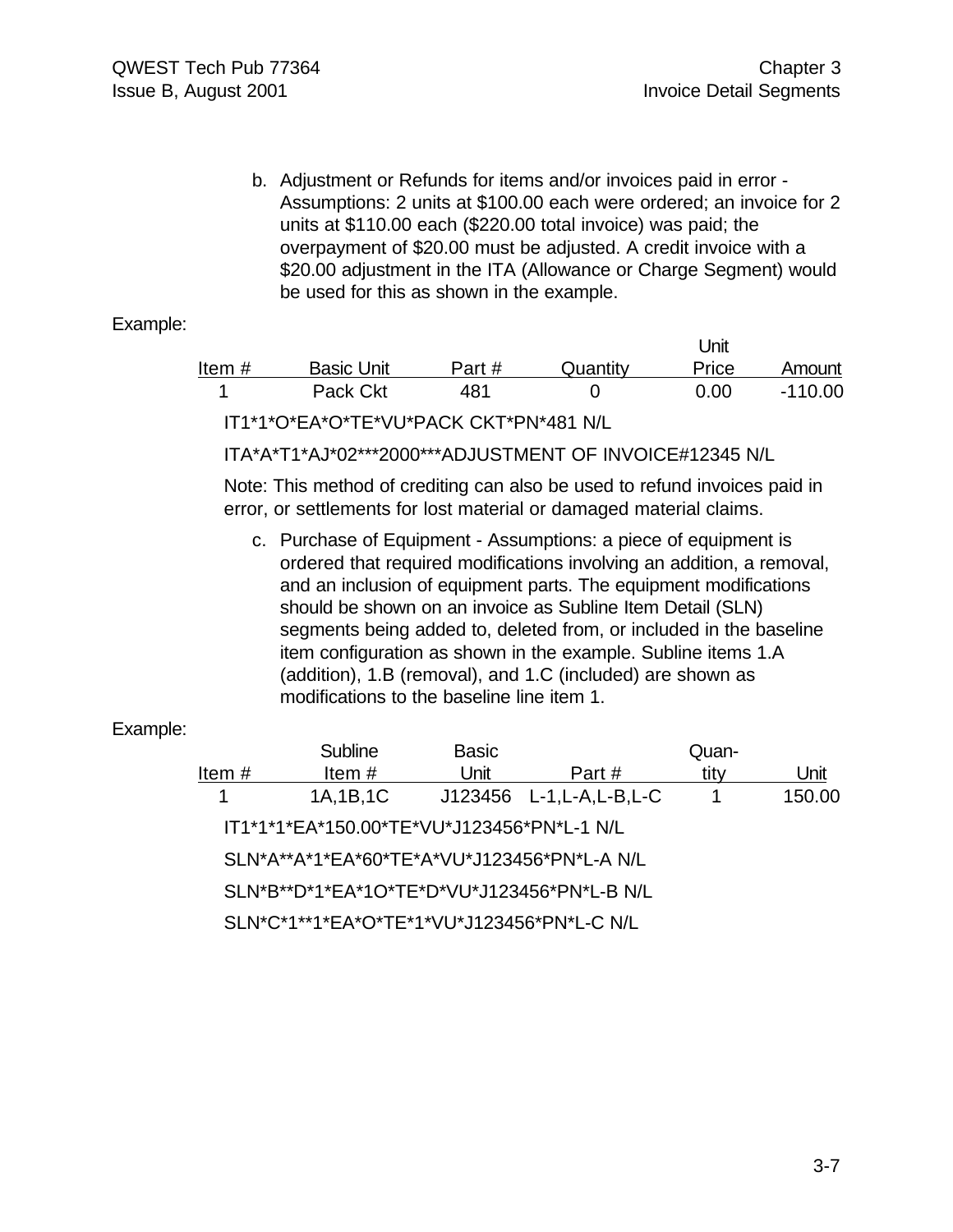#### **3.2 SLN Subline Item Detail**

Purpose: The SLN data segment is an optional segment used to specify product information below the detail item level for baseline items on the ITI data segment.

Spec: Optional Max Length = 390 Max Use - 100 Within IT1 loop

Diagram:

|            |         | SLN <sub>01</sub>               |    | 659     |  |                         | SLN <sub>02</sub> | 660   |  | SLN <sub>03</sub> |                      | 661   |  |
|------------|---------|---------------------------------|----|---------|--|-------------------------|-------------------|-------|--|-------------------|----------------------|-------|--|
| <b>SLN</b> | $\star$ | <b>SUBLINE</b><br><b>NUMBER</b> |    | $\star$ |  | <b>SUBLINE</b><br>LEVEL |                   | ÷     |  | CODE              | <b>CONFIGURATION</b> | ÷     |  |
|            |         | М                               | AN | 01/06   |  | $^{\textregistered}$    | ΑN                | 01/02 |  | М                 | ID                   | 01/01 |  |

| SLN <sub>04</sub> |                 | 380   |         |   | SLN <sub>05</sub> | 355   |         |   | SLN06        |       |   |
|-------------------|-----------------|-------|---------|---|-------------------|-------|---------|---|--------------|-------|---|
|                   |                 |       |         |   | UNIT OF           |       |         |   | 212          |       |   |
|                   | <b>QUANTITY</b> |       | $\star$ |   | <b>MEASURE</b>    |       | $\star$ |   |              |       | * |
|                   |                 |       |         |   | <b>CODE</b>       |       |         |   | <b>UNIT</b>  |       |   |
| М                 | R               | 01/10 |         | М | ID                | 02/02 |         |   | <b>PRICE</b> |       |   |
|                   |                 |       |         |   |                   |       |         | M |              | 01/14 |   |
|                   |                 |       |         |   |                   |       |         |   |              |       |   |

| SLN <sub>07</sub> | 639               |         | SLN <sub>08</sub>    | 662   |         | SLN <sub>09</sub>   |       |  |
|-------------------|-------------------|---------|----------------------|-------|---------|---------------------|-------|--|
|                   | <b>BASIS OF</b>   |         |                      |       |         | 235                 |       |  |
|                   | <b>UNIT PRICE</b> | $\star$ | <b>SUBLINE PRICE</b> |       | $\star$ |                     |       |  |
|                   | <b>CODE</b>       |         | <b>CHANGE ID</b>     |       |         | <b>PRODUCT</b>      |       |  |
|                   | 02/02<br>ID       |         | м<br>ID              | 01/01 |         | <b>ID QUALIFIER</b> |       |  |
|                   |                   |         |                      |       |         | ID                  | 02/02 |  |
|                   |                   |         |                      |       |         |                     |       |  |

| <b>SLN10</b> | 234            |         | <b>SLNxx</b>        | 235   |         | <b>SLNyy</b>   |   |
|--------------|----------------|---------|---------------------|-------|---------|----------------|---|
|              |                |         |                     |       |         | 234            |   |
|              | <b>PRODUCT</b> | $\star$ | <b>PRODUCT</b>      |       | $\star$ |                | N |
|              |                |         | <b>ID QUALIFIER</b> |       |         | <b>PRODUCT</b> |   |
|              | ΑN<br>01/30    |         | ID                  | 02/02 |         | ID             |   |
|              |                |         |                     |       |         | ΑN             |   |
|              |                |         |                     |       |         | 01/30          |   |
|              |                |         |                     |       |         |                |   |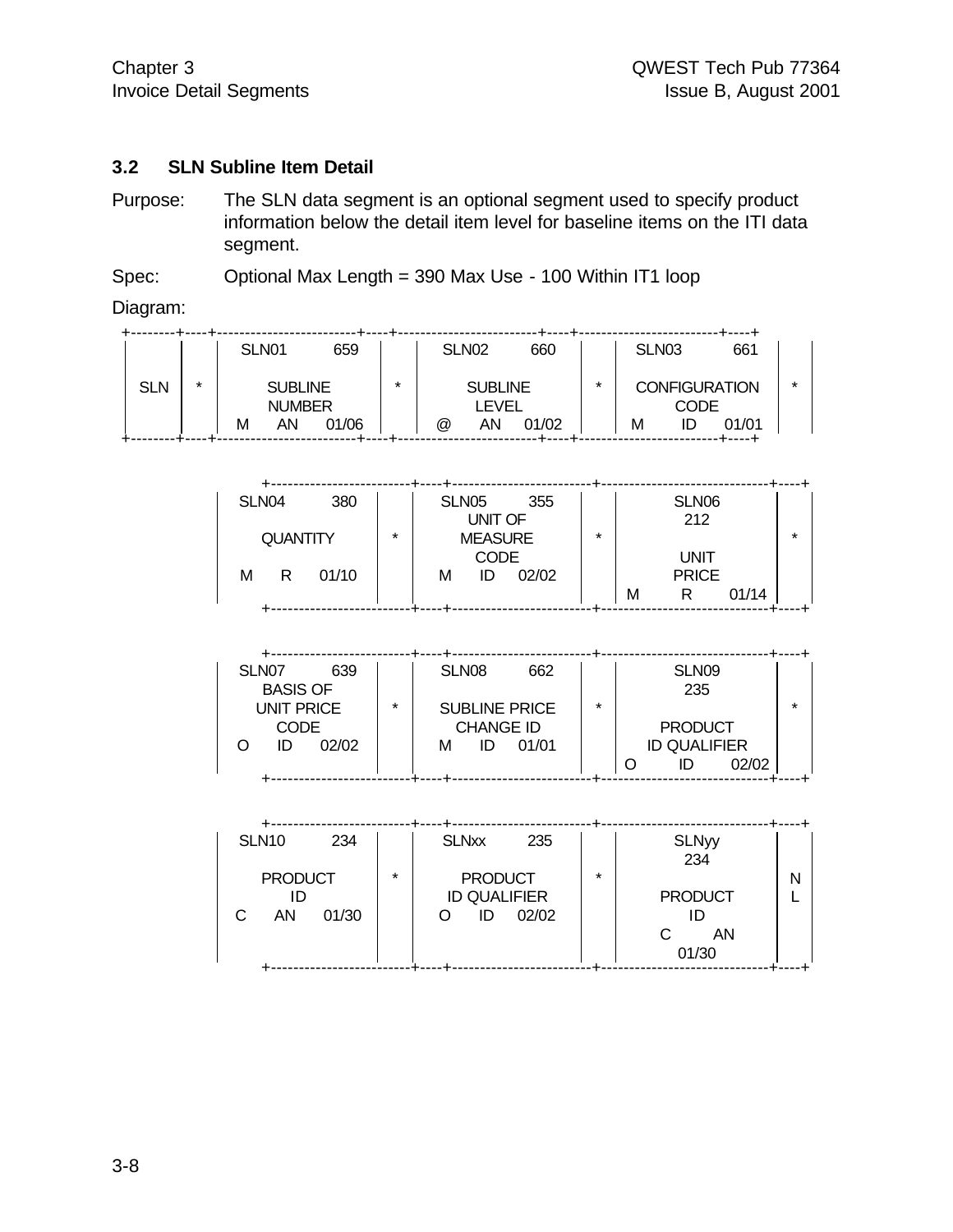| <b>SLN01.</b> | Subline Number (Data Element #659)                                                                                                                                                                      |
|---------------|---------------------------------------------------------------------------------------------------------------------------------------------------------------------------------------------------------|
|               | (Spec: Mandatory Type = AN Min/Max = $01/06$ )                                                                                                                                                          |
|               | The Subline Number identifies a number for a subline or point item that is<br>related to, but not necessarily equivalent to, the baseline item number.                                                  |
|               | If examples 2.1, or 2.A are used as subline or point item numbers for a<br>baseline item number of 2, then SLN01 would be either 1 or A.                                                                |
| <b>SLN02.</b> | Subline Level (Data Element #660)                                                                                                                                                                       |
|               | NOT USED BY TI.                                                                                                                                                                                         |
| <b>SLN03.</b> | Configuration Code (Data Element #661)                                                                                                                                                                  |
|               | (Spec: Mandatory Type = ID Min/Max = 01/01)                                                                                                                                                             |
|               | The Configuration Code indicates whether the subline item is included in,<br>added to, or deleted from the baseline item configuration. The preferred TI-<br>recognized codes for this transaction are: |
|               | <b>CODE</b><br><b>DEFINITION</b>                                                                                                                                                                        |
|               | Added to the Configuration<br>A<br>Deleted from the Configuration<br>D<br>Included in the Configuration                                                                                                 |
|               | A complete list of the TI-recognized codes can be found in Appendix A.                                                                                                                                  |
| SLN04.        | Quantity (Data Element #380)                                                                                                                                                                            |
|               | (Spec: Mandatory Type = $R$ Min/Max = 01/10                                                                                                                                                             |
|               | The Quantity represents the quantity invoiced for the subline item being<br>invoiced. See Note 1.                                                                                                       |
| <b>SLN05.</b> | Unit of Measure Code (Data Element #355)                                                                                                                                                                |
|               | (Spec: Mandatory Type = ID Min/Max = $02/02$ )                                                                                                                                                          |
|               | The Unit of Measure Code is the basic unit of measurement for the subline<br>item being invoiced. The T1-recognized codes are listed in Appendix A.                                                     |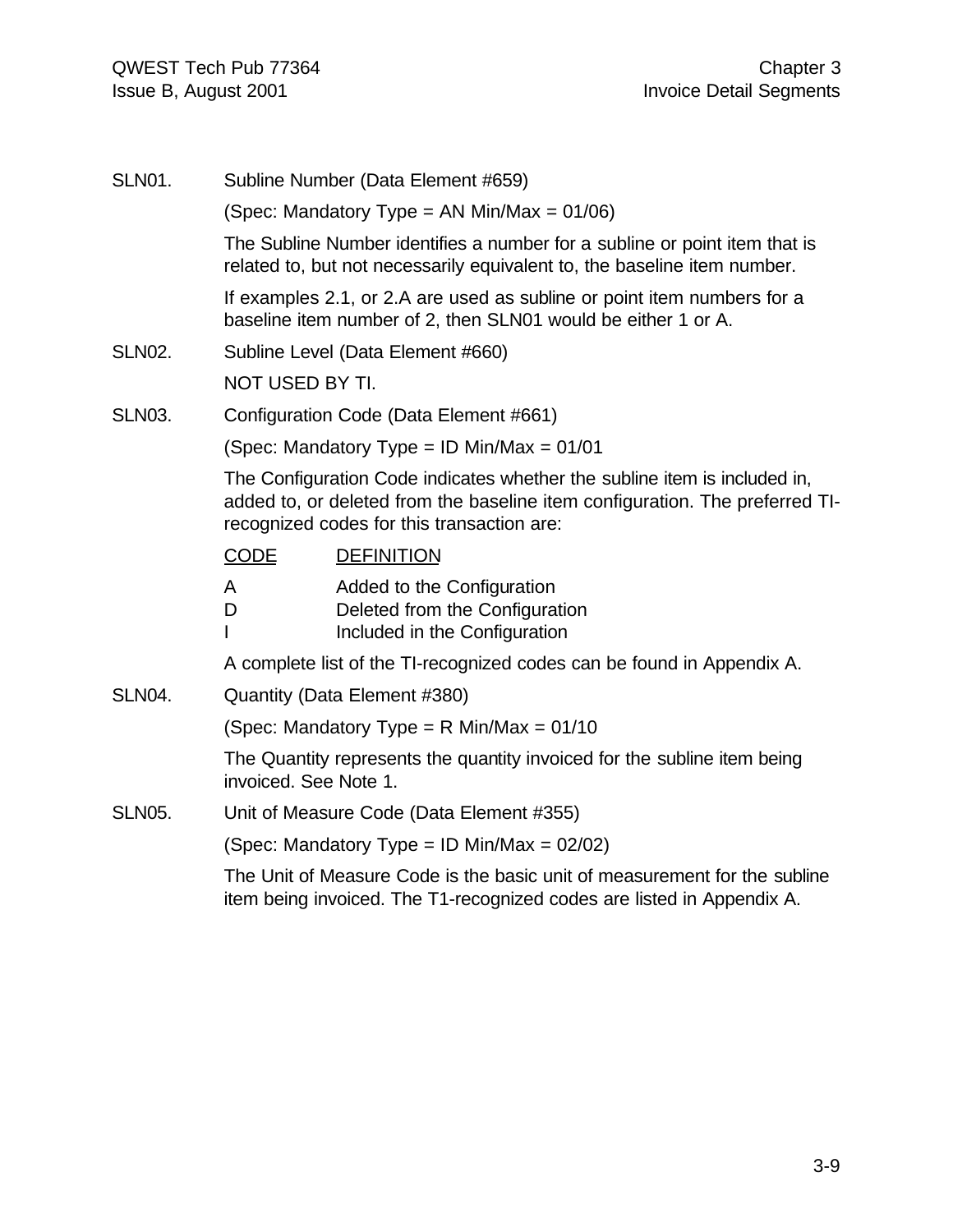| SLN <sub>06</sub> . |                          | Unit Price (Data Element #212)                                                                                                                                                                                               |
|---------------------|--------------------------|------------------------------------------------------------------------------------------------------------------------------------------------------------------------------------------------------------------------------|
|                     |                          | (Spec: Mandatory Type = $R$ Min/Max = 01/14)                                                                                                                                                                                 |
|                     | item. See Notes 1 and 2. | The Unit Price is the price per unit of the product, service, commodity, etc.,<br>of the subline item being added to, deleted from, or included in the baseline                                                              |
| SLN07.              |                          | Basis of Unit Price Code (Data Element #639)                                                                                                                                                                                 |
|                     |                          | (Spec: Optional Type = ID Min/Max = $02/02$ )                                                                                                                                                                                |
|                     | See Note 2.              | The Basis of Unit Price Code represents a factor applied to the product of<br>quantity and unit price to determine the cost of a subline item being<br>invoiced, as shown in the formula and examples of data element IT105. |
|                     |                          | The TI-recognized codes can be found in Appendix A.                                                                                                                                                                          |
| <b>SLN08.</b>       |                          | Subline Price Change I.D. (Data Element #662)                                                                                                                                                                                |
|                     |                          | (Spec: Mandatory Type = ID Min/Max = $01/01$ )                                                                                                                                                                               |
|                     |                          | The Subline Price Change I.D. is a code indicating whether the subline item<br>is included in, added to, or subtracted from the baseline item unit price. The<br>preferred TI-recognized codes for this transaction are:     |
|                     | <b>CODE</b>              | <b>DEFINITION</b>                                                                                                                                                                                                            |
|                     | A<br>S                   | Added to the Baseline Item Unit Price<br>Included in the Baseline Item Unit Price<br>Subtracted from the Baseline Item Unit Price                                                                                            |
|                     |                          | A complete list of the TI-recognized codes can be found in Appendix A.                                                                                                                                                       |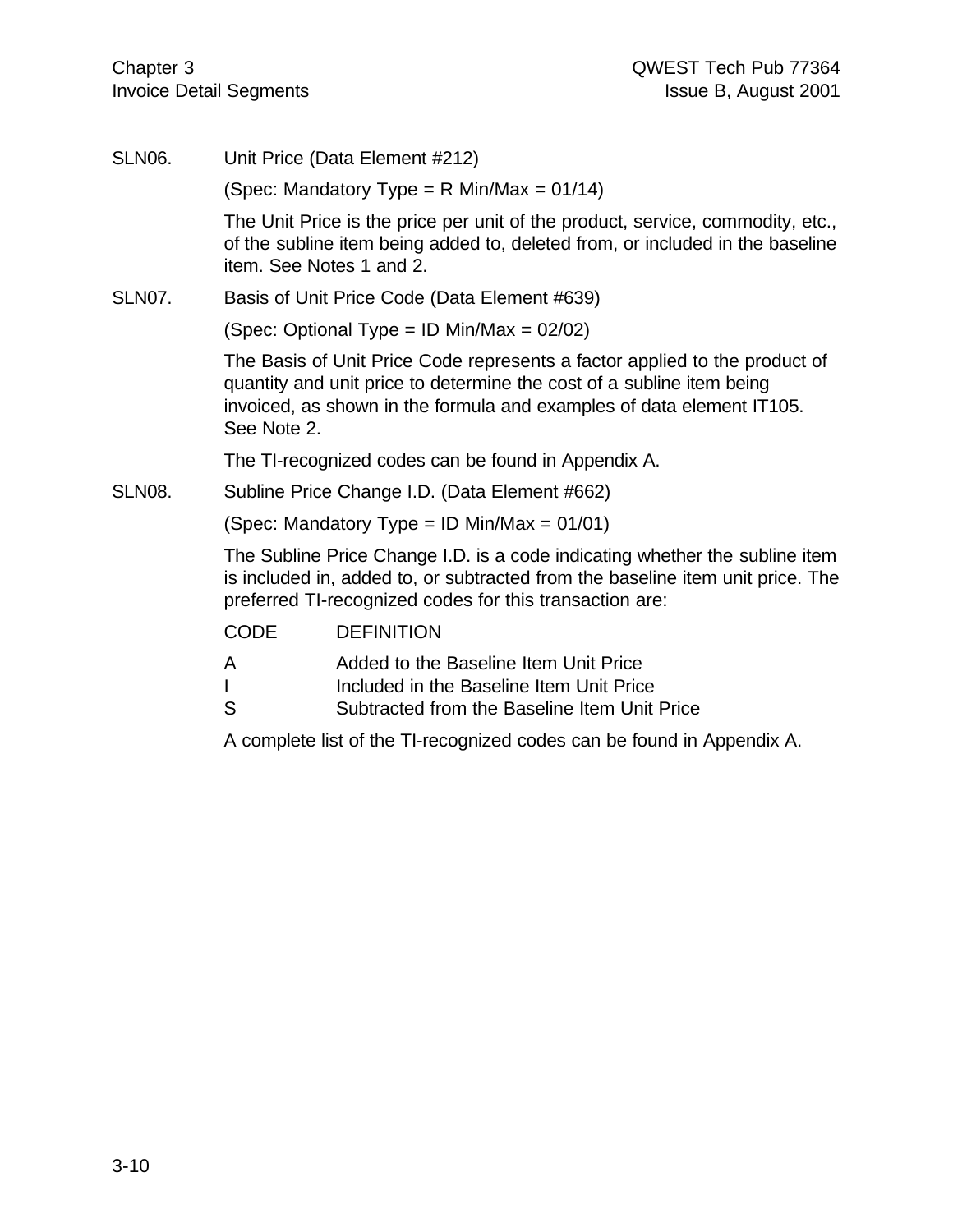SLN09. Product I.D. Qualifier (Data Element #235)

(Spec: Optional Type = ID Min/Max = 02/02)

The Product I.D. Qualifier identifies the type or source of the descriptive information being provided in the Product I.D. data element (SLN10). See Notes 3 and 4. The preferred TI-recognized codes for this transaction are:

"CI" - CLEITM (COMMON LANGUAGE® Equipment Identifier) is an alphanumeric code describing a unique equipment item (10 characters) or a group of related equipment items (7 characters). The Language Standards Division of Bell Communications Research, Inc. controls the assignment of these codes. CI is an approved ANSI code and will be published in the next release.

"CR" - Contract Number is an alphanumeric code that specifies the purchase agreement between the trading partners.

"CT" - Continuation of the part number, used when the part number exceeds 30 characters.

"IN" - Buyer's Item Number is the Customer's Standard Supply Item Number used in the internal system.

"MF" - Manufacturer is an alphanumeric code that specifies the manufacturer of the equipment.

"PN" - Company Part Number is an alphanumeric code which qualifies the basic unit to uniquely identify a specific piece of the vendor's equipment.

"RD" - Reel Number to be specified by the customer when ordering cable. A customer reel number can be provided and used or the vendor can assign a number so that the trading partners can maintain inventories and audit the return of non-billable reels to the vendor.

"SV" - Services Rendered specifies a non-material charge such as engineering or installation as identified on the purchase order and purchase order acknowledgment.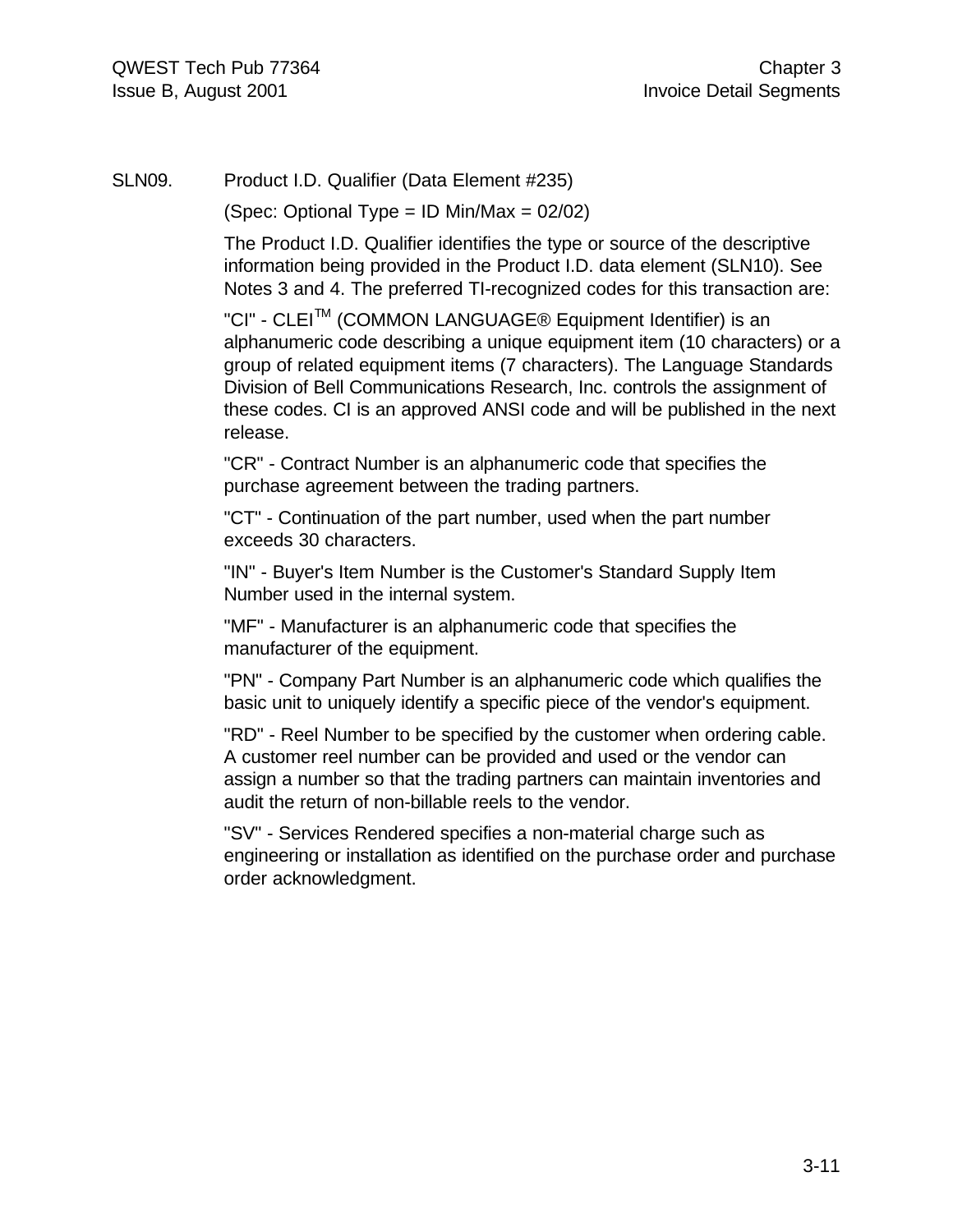"UP" - Universal Product Code (UPC) (Full 11 Digit No.) is a common code used by the vendor and the customer to eliminate the necessity for descriptions. The codes are administrated by:

Uniform Product Council 7051 Corporate Way Dayton, Ohio 45459

"VN" - Vendor's Item Number is an alphanumeric code that the vendor uses to identify the material ordered. This is the number that appears in the vendor's catalog.

"VO" - Vendor Order Number is a number assigned by the vendor to all or part of the order. The use of the vendor order number is at the vendor's discretion, as long as the use is consistent for the same items on the order acknowledgment and invoices.

"VS" - Vendor's Supplemental Item Number is an alphanumeric point item number used to subdivide a grouping of related pieces of equipment into separately orderable entities. It is also used for substitution items.

"VU" - Vendor's Basic Unit Number is an alphanumeric code which defines a family of related items of equipment.

"VX" - Vendor Specification Number is a number assigned by the customer engineer or the vendor engineer, depending on who engineered the order, to all or part of the order. An engineer will usually use this field to subdivide an order. The use of vendor specification numbers is at the vendor's discretion for vendor engineered jobs, as long as the use is consistent for the same items on all related transaction sets.

A complete list of the TI-recognized codes can be found in Appendix A.

SLN10. Product I.D. (Data Element #234)

(Spec: Conditional Type = AN Min/Max = 01/30)

The Product I.D. is an identifying number for a product or service with a Product I.D. Qualifier. See Notes 3 and 4.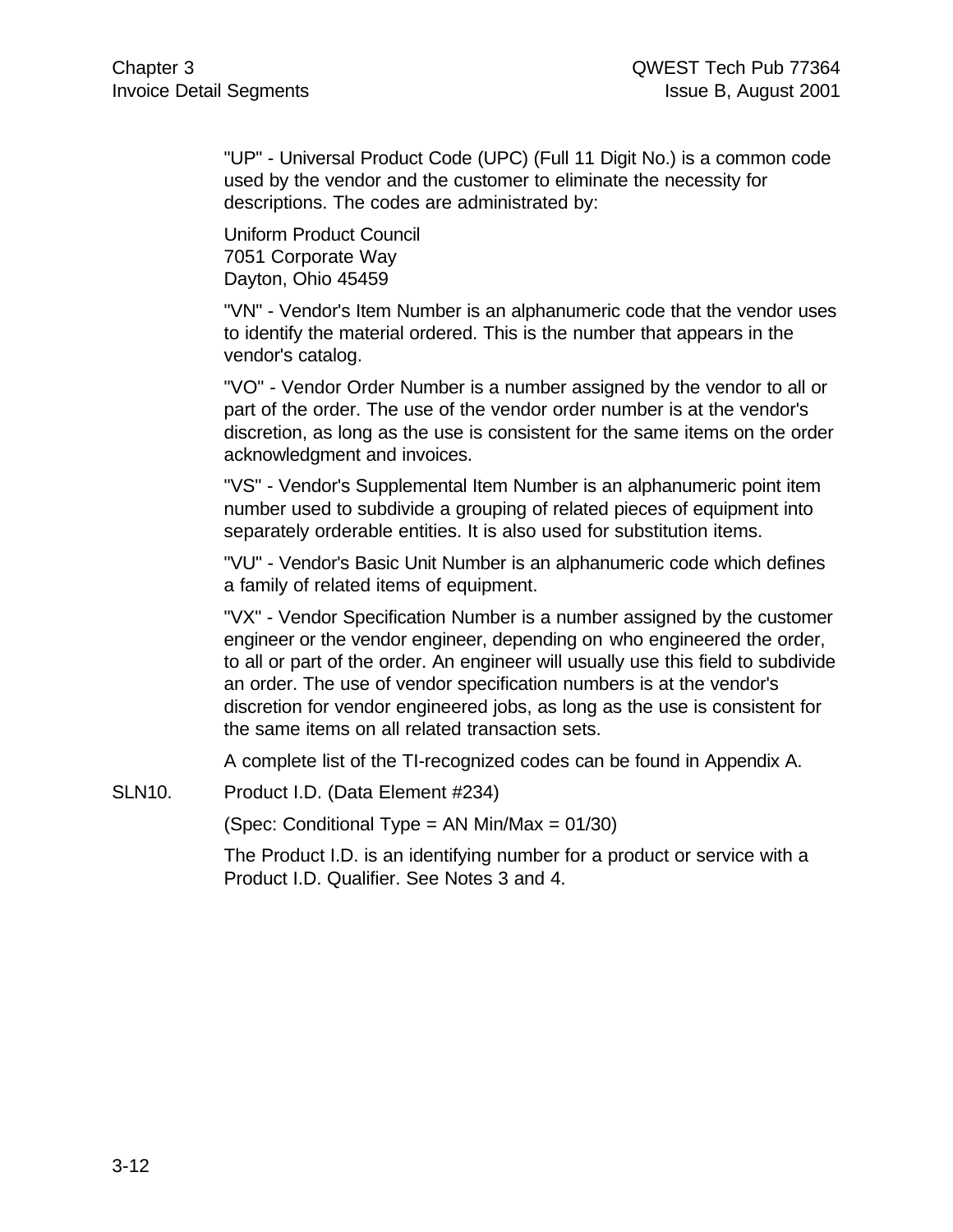NOTES:

- 1. If quantity is not applicable as may be the case for some services, Quantity (SLN04) must contain a zero and Unit Price (SLN06) will contain the total price. Since Unit Price (SLN06) contains the total price, the formula referred to in Basis of Unit Price Code (IT105) for calculation of the extended amount is not appropriate.
- 2. If SLN07 is used, SLN06 is required.
- 3. If SLN09 is used, SLN10 is required.
- 4. The Product I.D. Qualifier (SLN09)/Product I.D. (SLN10) combination can occur a total of ten times. All notes and conditions applicable to SLN09 and SLN10 apply.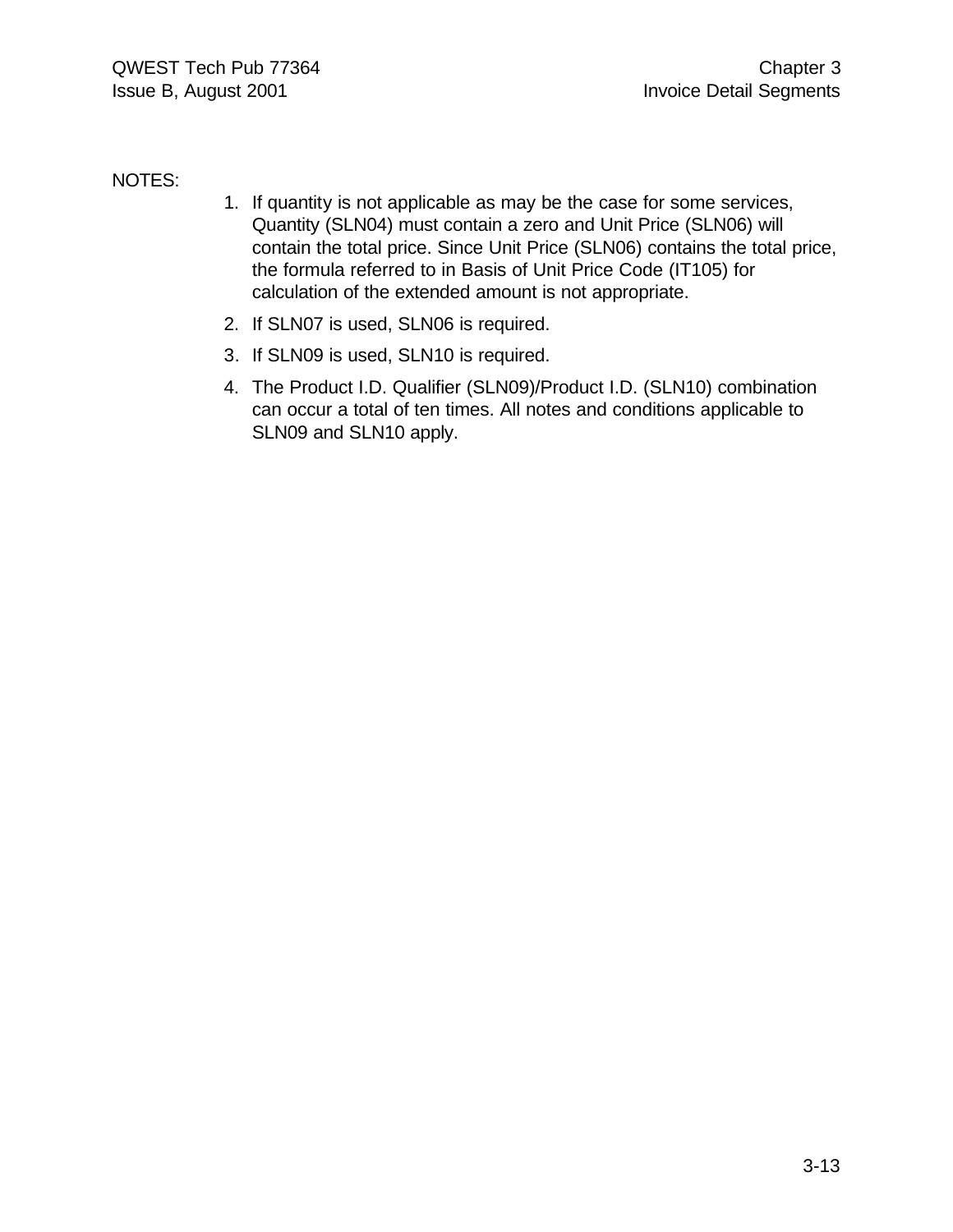#### **3.3 J2X - Item Description**

Purpose: To describe an item in a free-form format.

Spec: Optional Max Length = 90 Max Use = 1000 Within the IT1 loop

Diagram:

|     |         | J2X01                                            | 348   |   | J2X02 |                                 | 349   |   | JSX03 |                                  | 372   |   |
|-----|---------|--------------------------------------------------|-------|---|-------|---------------------------------|-------|---|-------|----------------------------------|-------|---|
| J2X | $\star$ | <b>ITEM DESC.</b><br><b>QUALIFIER</b><br>ID<br>М | 02/02 | ÷ | м     | <b>ITEM DESC.</b><br>TYPE<br>IC | 01/01 | ÷ | М     | ITEM<br><b>DESCRIPTION</b><br>ΑN | 01/80 | N |
|     |         |                                                  |       |   |       |                                 |       |   |       |                                  |       |   |

J2X01. Item Description Qualifier (Data Element #348) (Spec: Mandatory Type = ID Min/Max =  $02/02$ ) This code identifies the group or industry for the product. 'TI' (Telecommunications Industry) is the only TI-recognized code. J2X02. Item Description Type (Data Element #349) (Spec: Mandatory Type = ID Min/Max 01/01) This code indicates the format of the description. The only TI-recognized code for this data element is 'F' (free-form). J2X03. Item Description (Data Element #372) (Spec: Mandatory Type = AN Min/Max = 01/80) This data element is a free-form description of the line item.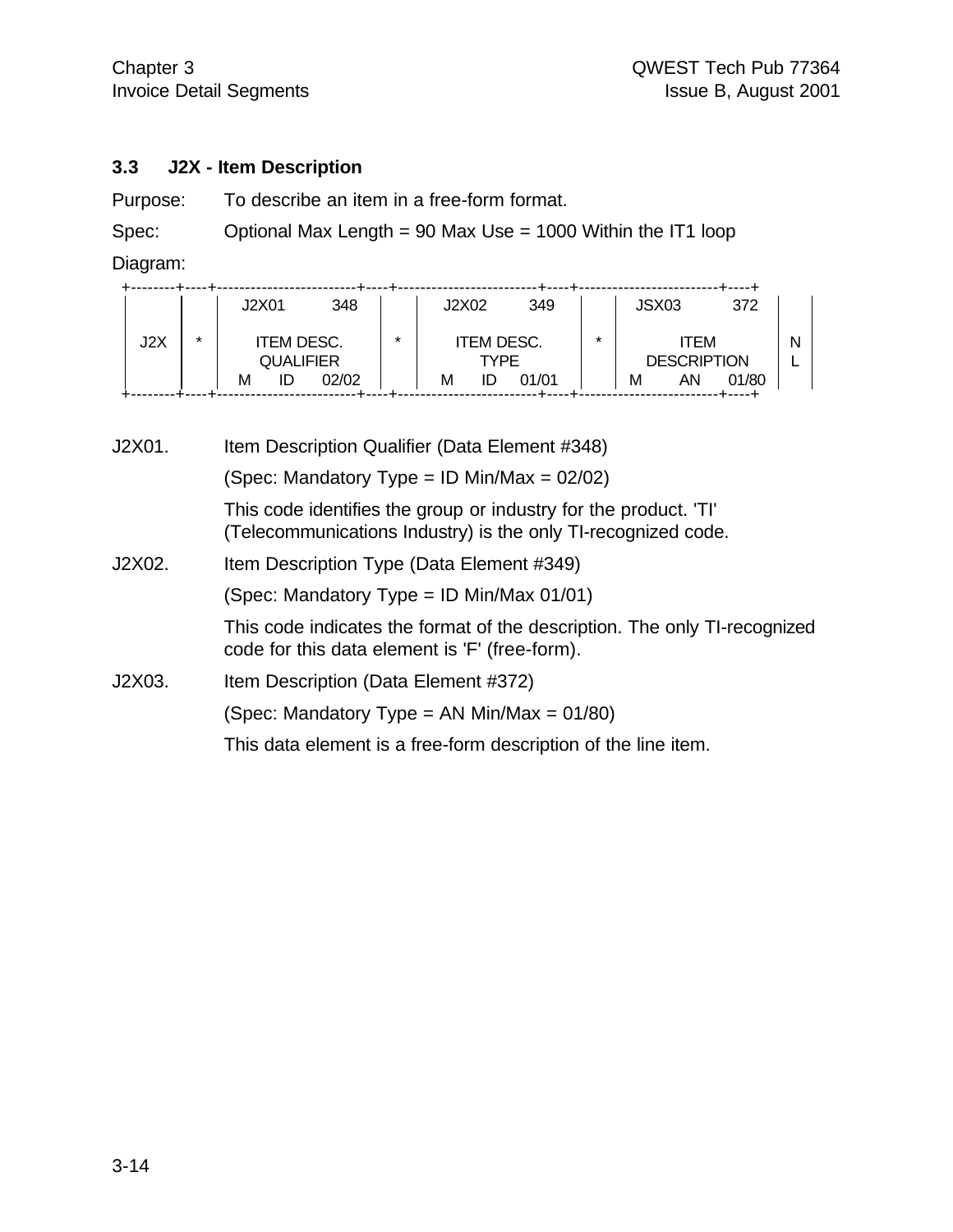#### **3.4 ITA - Allowance or Charge**

Purpose: To specify allowances or charges related to a line item.

Spec: Optional Max Length = 175 Max Use = 10 Within the IT1 loop

Diagram:

|                             |  | ITA01                           | 248              |                  |  | ITA02 | 559   |                 | ITA03 |      | 560   |  |
|-----------------------------|--|---------------------------------|------------------|------------------|--|-------|-------|-----------------|-------|------|-------|--|
| <b>ALLOWANCE</b><br>$\star$ |  | <b>AGENCY</b><br><b>SPECIAL</b> |                  |                  |  |       |       |                 |       |      |       |  |
| OR CHARGE<br>'TA            |  | $\star$                         |                  | <b>QUALIFIER</b> |  | ÷     |       | <b>SERVICES</b> |       |      |       |  |
|                             |  |                                 | <b>INDICATOR</b> |                  |  | CODE  |       |                 |       | CODE |       |  |
|                             |  | м<br>IL                         | 01/01            |                  |  | ID    | 02/02 |                 |       |      | 02/10 |  |
|                             |  |                                 |                  |                  |  |       |       |                 |       |      |       |  |

| 331<br>ITA <sub>04</sub><br><b>ALLOW OR</b><br>CHG. METHOD<br>OF HANDLING<br>02/02<br>М | ÷ | ITA05<br><b>ALLOWANCE</b><br>OR CHARGE<br><b>NUMBER</b><br>ΑN | 341<br>01/16 | ITA06 | <b>ALLOWANCE</b><br>OR CHARGE<br><b>RATE PER UNIT</b> | 359<br>01/09 |  |
|-----------------------------------------------------------------------------------------|---|---------------------------------------------------------------|--------------|-------|-------------------------------------------------------|--------------|--|
|                                                                                         |   |                                                               |              |       |                                                       |              |  |

| 360<br>ITA07<br><b>ALLOWANCE</b><br>OR CHARGE<br><b>TOTAL AMOUNT</b><br>N <sub>2</sub><br>01/09 | ITA08<br>378<br><b>ALLOWANCE</b><br>OR CHARGE<br>% QUALIFIER<br>01/01 | $\star$ | ITA09<br><b>ALLOWANCE</b><br>OR CHARGE<br><b>PERCENT</b> | 332<br>01/06 |  |
|-------------------------------------------------------------------------------------------------|-----------------------------------------------------------------------|---------|----------------------------------------------------------|--------------|--|
|                                                                                                 |                                                                       |         |                                                          |              |  |

| ITA <sub>10</sub><br>339      |   | ITA11<br>355     |         | <b>ITA12</b>              | 379   |         |
|-------------------------------|---|------------------|---------|---------------------------|-------|---------|
| <b>ALLOWANCE</b>              |   | UNIT OF          |         |                           |       |         |
| OR CHARGE                     | ÷ | <b>MEASURE</b>   | $\star$ | FREE GOODS                |       | $\star$ |
| <b>QUANTITY</b>               |   | <b>CODE</b>      |         | <b>QUANTITY</b>           |       |         |
| 01/10<br>$^{\textregistered}$ |   | 02/02<br>@<br>ID |         | $^\text{\textregistered}$ | 01/10 |         |
|                               |   |                  |         |                           |       |         |

|             |    | 352               |                    |  |
|-------------|----|-------------------|--------------------|--|
|             |    |                   | ΝI                 |  |
| $\mathbf C$ | AN | 01/80             |                    |  |
|             |    | ITA <sub>13</sub> | <b>DESCRIPTION</b> |  |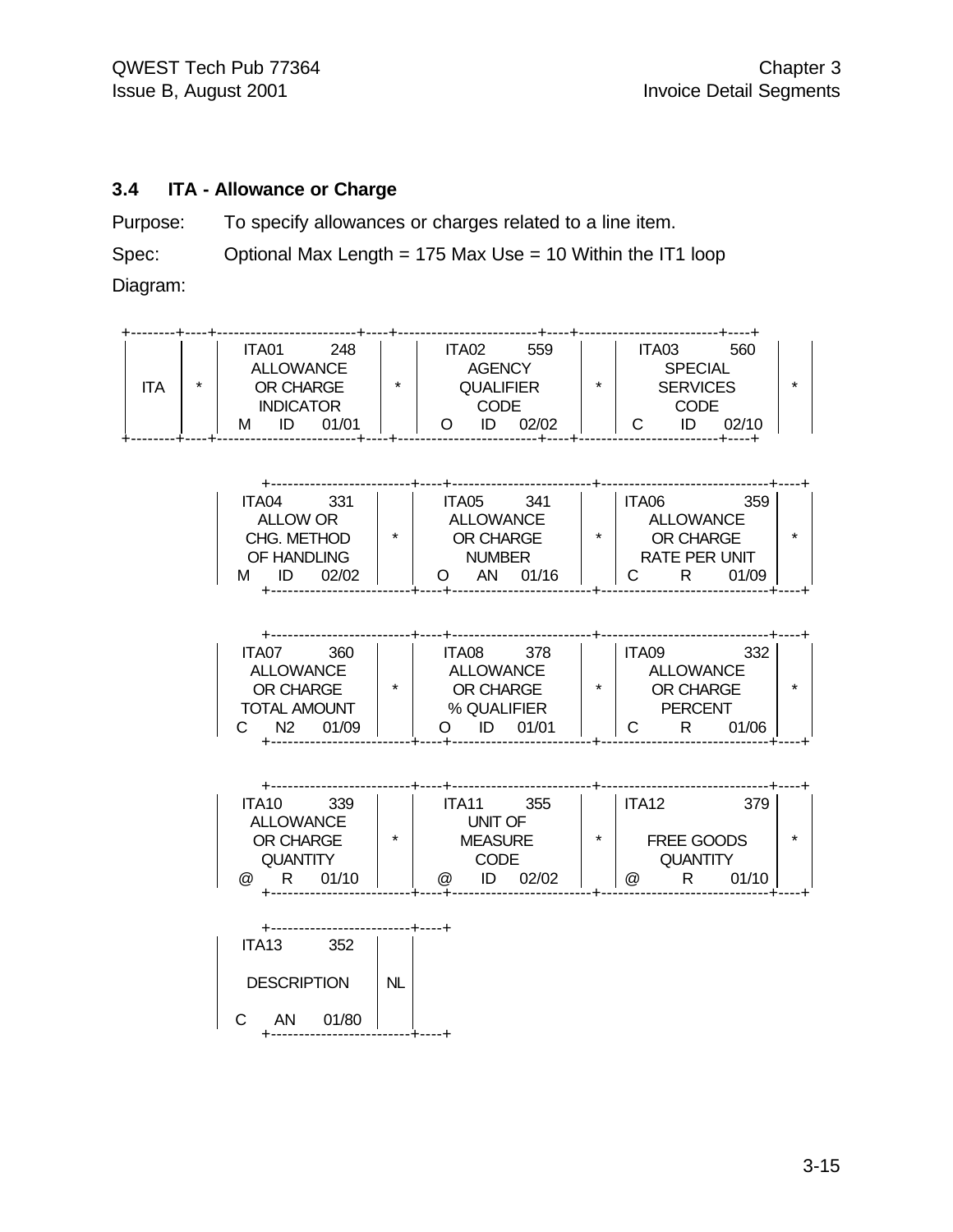ITA01. Allowance or Charge Indicator (Data Element #248)

(Spec: Mandatory Type = ID Min/Max= 01/01)

The Allowance or Charge Indicator is a one-position indicator specifying whether the allowance or charge data segment is an allowance or charge against the line item. The preferred TI-recognized codes for this transaction are:

#### CODE DEFINITION

- A Allowance (Credit)
- C Charge

A complete list of the TI-recognized codes can be found in Appendix A.

NOTE: If 'A' is used, PICS/DCPR (BVAPP) requires that ITA07 be zero.

ITA02. Agency Qualifier Code (Data Element #559)

(Spec: Mandatory Type = ID Min/Max = 02/02)

The Agency Qualifier Code is a code identifying the agency assigning the code values used in ITA03. See Note 1. The only TI-recognized value is 'TI' (Telecommunications Industry).

ITA03. Special Services Code (Data Element #560)

(Spec: Conditional Type = ID Min/Max = 02/10)

The Special Services Code identifies special services being performed. See Note 1. The TI-recognized codes can be found in Appendix A. Unique codes for PICS/DCPR (BVAPP) for COE and non/COE are:

- CODE DEFINITION
- BT Both sales and use tax are included in tax amount for the same jurisdiction.

For non COE only:

- LR Labor (Repair and Return Orders)
- MC Mileage Fee (for Repair and Return)
- MO Minimum Order/Minimum Billing Charge
- SD Service Charge (w/Cash Discount)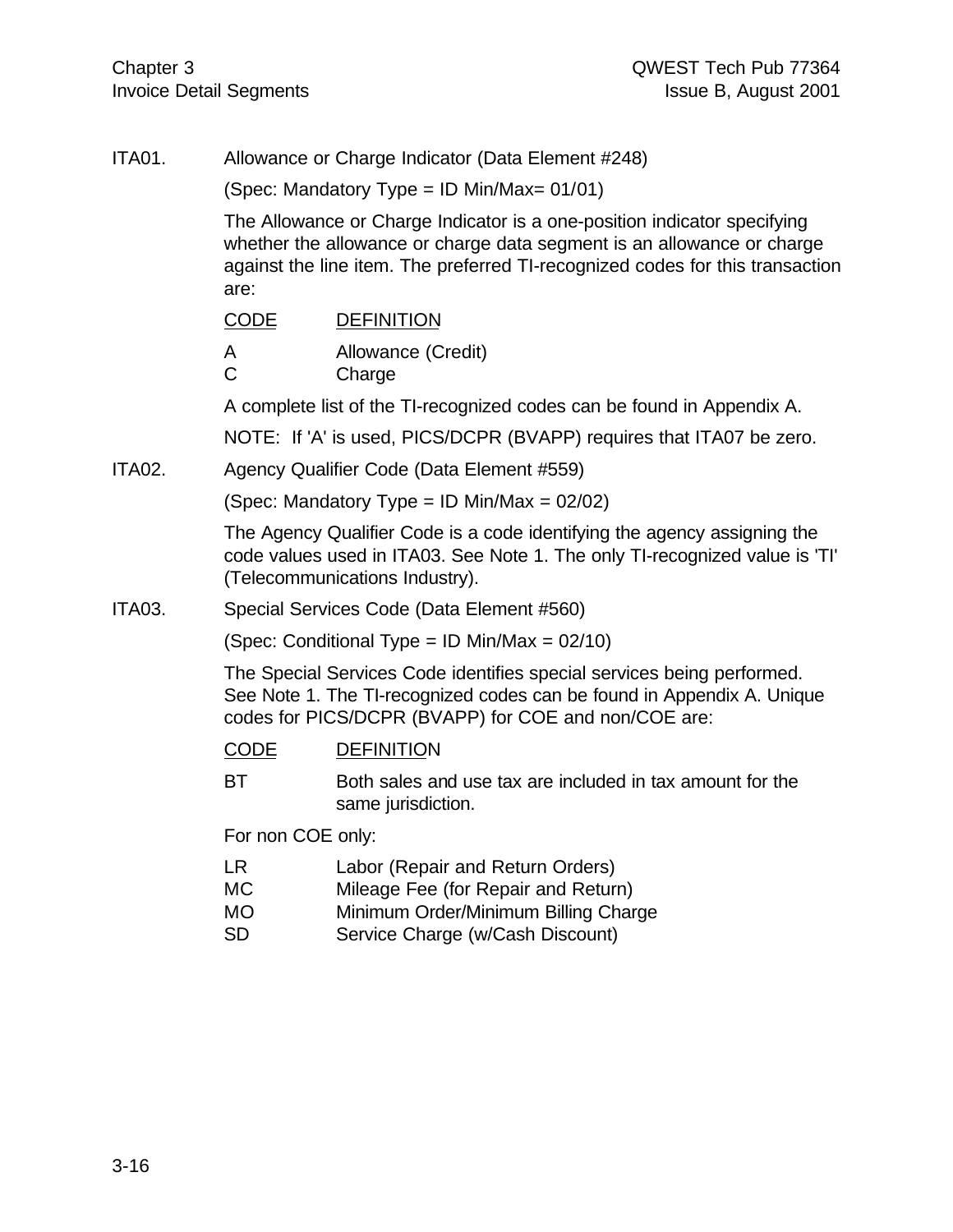ITA04. Allowance or Charge Method of Handling (Data Element #331)

(Spec: Mandatory Type = ID Min/Max = 02/02)

Allowance or Charge Method of Handling specifies how the allowance or charge on the line item should be handled. The preferred TI-recognized codes for this transaction are:

|        | <b>CODE</b>                                                                                                                                                                                    | <b>DEFINITION</b>                                                                                                                                                                                                            |  |  |  |  |  |  |
|--------|------------------------------------------------------------------------------------------------------------------------------------------------------------------------------------------------|------------------------------------------------------------------------------------------------------------------------------------------------------------------------------------------------------------------------------|--|--|--|--|--|--|
|        | 04                                                                                                                                                                                             | <b>Credit Customer Account</b>                                                                                                                                                                                               |  |  |  |  |  |  |
|        | 06                                                                                                                                                                                             | Charge to be Paid by Customer                                                                                                                                                                                                |  |  |  |  |  |  |
|        |                                                                                                                                                                                                | A complete list of the TI-recognized codes can be found in Appendix A.                                                                                                                                                       |  |  |  |  |  |  |
| ITA05. |                                                                                                                                                                                                | Allowance or Charge Number (Data Element #341)                                                                                                                                                                               |  |  |  |  |  |  |
|        |                                                                                                                                                                                                | (Spec: Optional Type = AN Min/Max = $01/16$ )                                                                                                                                                                                |  |  |  |  |  |  |
|        | Allowance or Charge Number is used to specify a tax jurisdiction if the<br>Special Services code (ITA03) was for tax. The valid codes for tax<br>jurisdiction are available from the customer. |                                                                                                                                                                                                                              |  |  |  |  |  |  |
| ITA06. |                                                                                                                                                                                                | Allowance or Charge Rate Per Unit (Data Element #359)                                                                                                                                                                        |  |  |  |  |  |  |
|        |                                                                                                                                                                                                | (Spec: Conditional Type = $R$ Min/Max = 01/09)                                                                                                                                                                               |  |  |  |  |  |  |
|        |                                                                                                                                                                                                | The Allowance or Charge Rate Per Unit specifies the rate of the allowance<br>or charge for the line item. See Note 2. The quantity on IT102 will be<br>multiplied by the rate per unit to determine the allowance or charge. |  |  |  |  |  |  |
| ITA07. |                                                                                                                                                                                                | Allowance or Charge Total Amount (Data Element #360)                                                                                                                                                                         |  |  |  |  |  |  |
|        |                                                                                                                                                                                                | (Spec: Conditional Type = $N2$ Min/Max = 01/09)                                                                                                                                                                              |  |  |  |  |  |  |
|        |                                                                                                                                                                                                | Allowance or Charge Total Amount is the dollar total of the allowance or<br>charge for the line item. See Note 2.                                                                                                            |  |  |  |  |  |  |
|        |                                                                                                                                                                                                | NOTE: PICS/DCPR (BVAPP) requires zero amount if 'A' is used in ITA01.                                                                                                                                                        |  |  |  |  |  |  |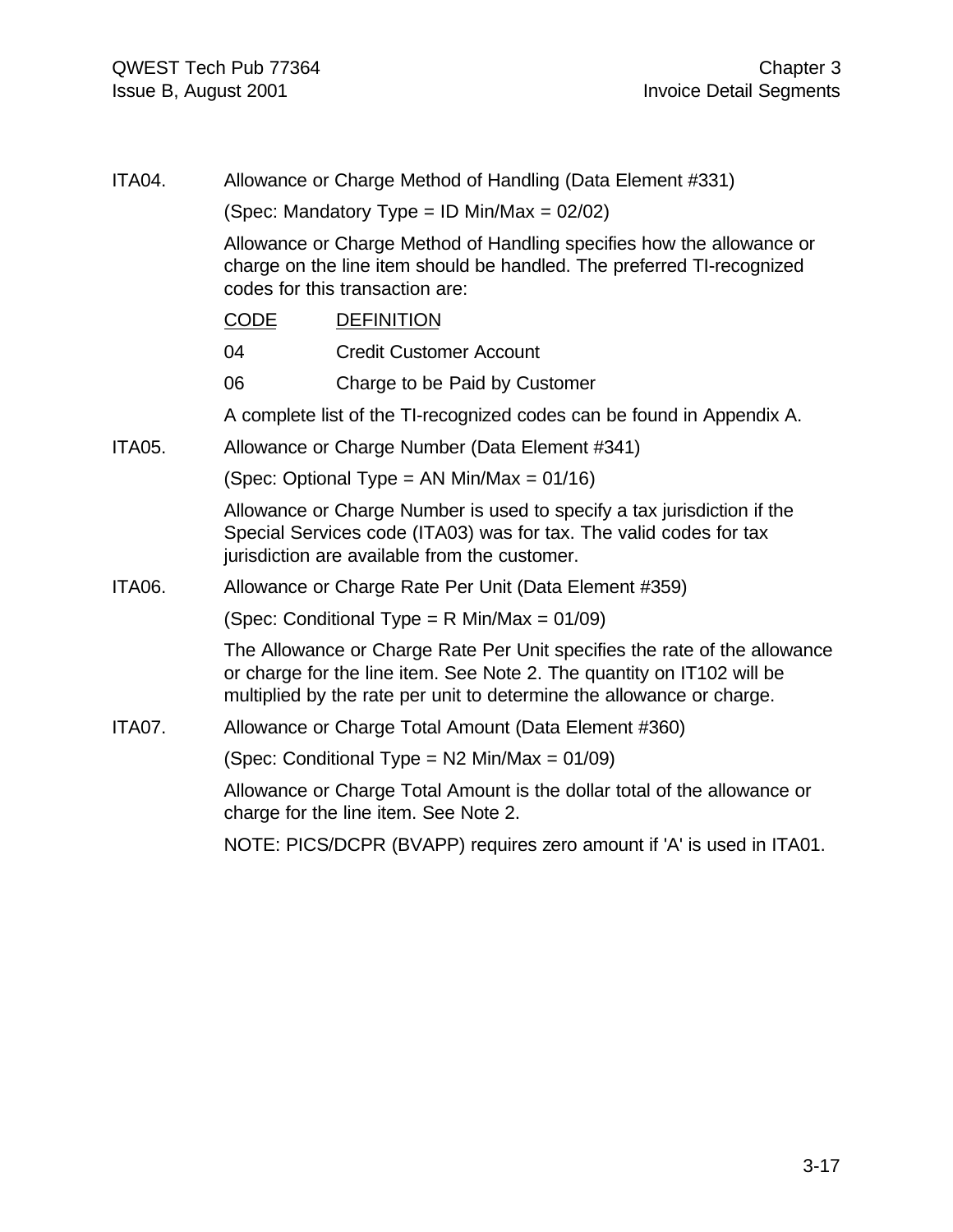| <b>ITA08.</b> | Allowance or Charge Percent Qualifier (Data Element #378)                                                                                                                                                                                                                                                                                                                                                                               |  |  |  |  |  |  |  |  |
|---------------|-----------------------------------------------------------------------------------------------------------------------------------------------------------------------------------------------------------------------------------------------------------------------------------------------------------------------------------------------------------------------------------------------------------------------------------------|--|--|--|--|--|--|--|--|
|               | (Spec: Optional Type = ID Min/Max = 01/01)                                                                                                                                                                                                                                                                                                                                                                                              |  |  |  |  |  |  |  |  |
|               | Allowance or Charge Percent Qualifier is used if a percent is supplied in the<br>Allowance or Charge Percent (ITA09) data element. See Notes 2 and 3.<br>The preferred TI-recognized codes for this transaction are:                                                                                                                                                                                                                    |  |  |  |  |  |  |  |  |
|               | <b>CODE</b><br><b>DEFINITION</b>                                                                                                                                                                                                                                                                                                                                                                                                        |  |  |  |  |  |  |  |  |
|               | $\mathbf{1}$<br><b>Item List Cost</b><br>$\overline{2}$<br><b>Item Net Cost</b>                                                                                                                                                                                                                                                                                                                                                         |  |  |  |  |  |  |  |  |
|               | A complete list of the TI-recognized codes can be found in Appendix A.                                                                                                                                                                                                                                                                                                                                                                  |  |  |  |  |  |  |  |  |
| <b>ITA09.</b> | Allowance or Charge Percent (Data Element #332)                                                                                                                                                                                                                                                                                                                                                                                         |  |  |  |  |  |  |  |  |
|               | (Spec: Conditional Type = R Min/Max = 01/06)                                                                                                                                                                                                                                                                                                                                                                                            |  |  |  |  |  |  |  |  |
|               | Allowance or Charge Percent is the allowance or charge expressed as a<br>percent for the special service performed for the line item. See Note 3.                                                                                                                                                                                                                                                                                       |  |  |  |  |  |  |  |  |
| <b>ITA10.</b> | Allowance or Charge Quantity (Data Element #339)                                                                                                                                                                                                                                                                                                                                                                                        |  |  |  |  |  |  |  |  |
|               | NOT USED BY TI.                                                                                                                                                                                                                                                                                                                                                                                                                         |  |  |  |  |  |  |  |  |
| <b>ITA11.</b> | Unit of Measure Code (Data Element #355)                                                                                                                                                                                                                                                                                                                                                                                                |  |  |  |  |  |  |  |  |
|               | NOT USED BY TI.                                                                                                                                                                                                                                                                                                                                                                                                                         |  |  |  |  |  |  |  |  |
| <b>ITA12.</b> | Free Goods Quantity (Data Element #379)                                                                                                                                                                                                                                                                                                                                                                                                 |  |  |  |  |  |  |  |  |
|               | NOT USED BY TI.                                                                                                                                                                                                                                                                                                                                                                                                                         |  |  |  |  |  |  |  |  |
| <b>ITA13.</b> | Description (Data Element #352)                                                                                                                                                                                                                                                                                                                                                                                                         |  |  |  |  |  |  |  |  |
|               | (Spec: Conditional Type = AN Min/Max = $01/80$ )                                                                                                                                                                                                                                                                                                                                                                                        |  |  |  |  |  |  |  |  |
|               | This is a semi-structured description with the first five positions being<br>reserved for use when the Special Services Code (ITA03) is "ST" and<br>taxes are being applied to a Special Services Charge Amount (ITA07) from<br>a previous data segment. The final 75 characters of this data element<br>consist of a free-form description of the allowance or charge of a special<br>service performed for the line item. See Note 1. |  |  |  |  |  |  |  |  |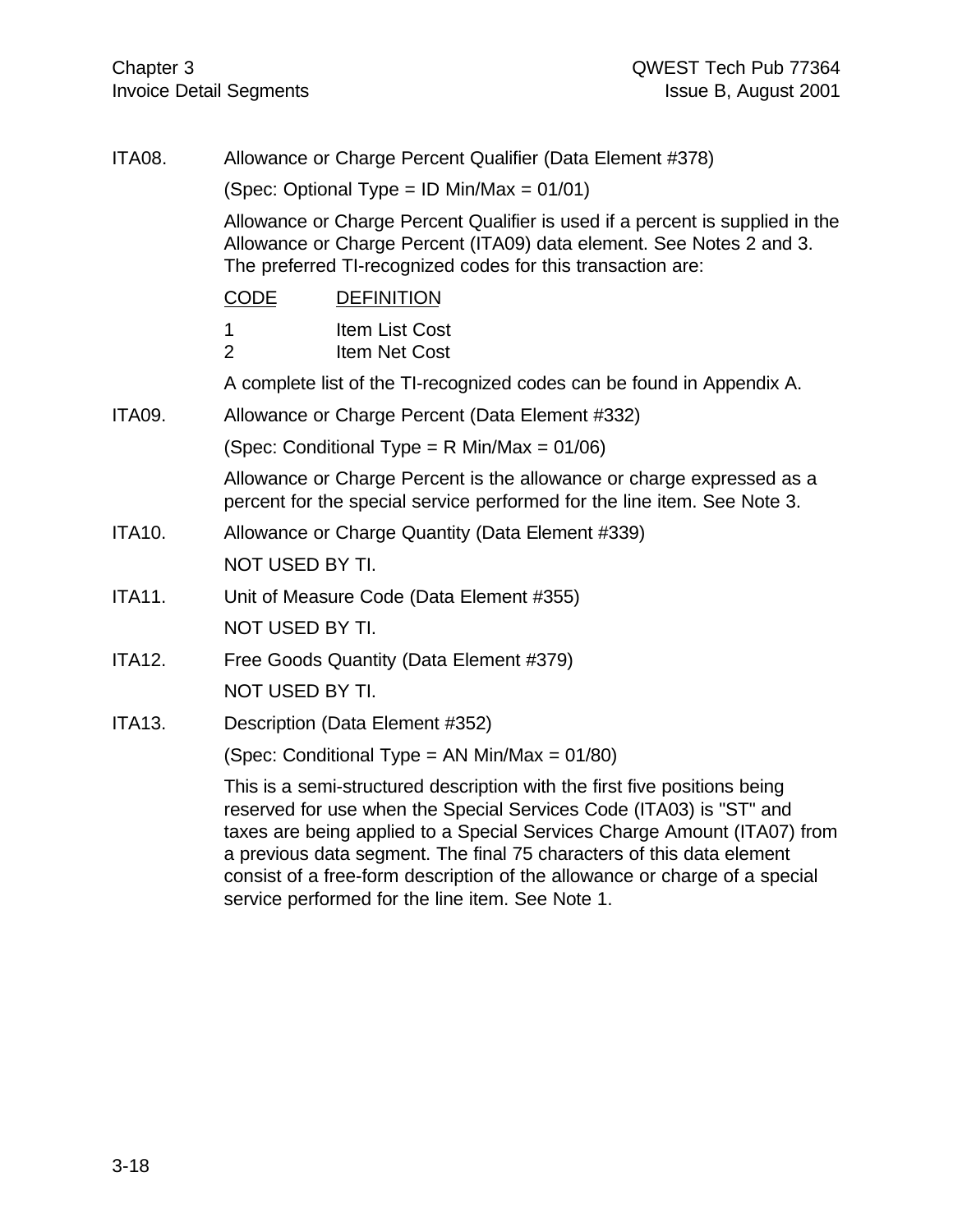#### NOTES:

- 1. Since ITA02 is required, either ITA03 or ITA13 is required.
- 2. Either ITA06, ITA07 or ITA08 is required.
- 3. If ITA08 is used, ITA09 is required.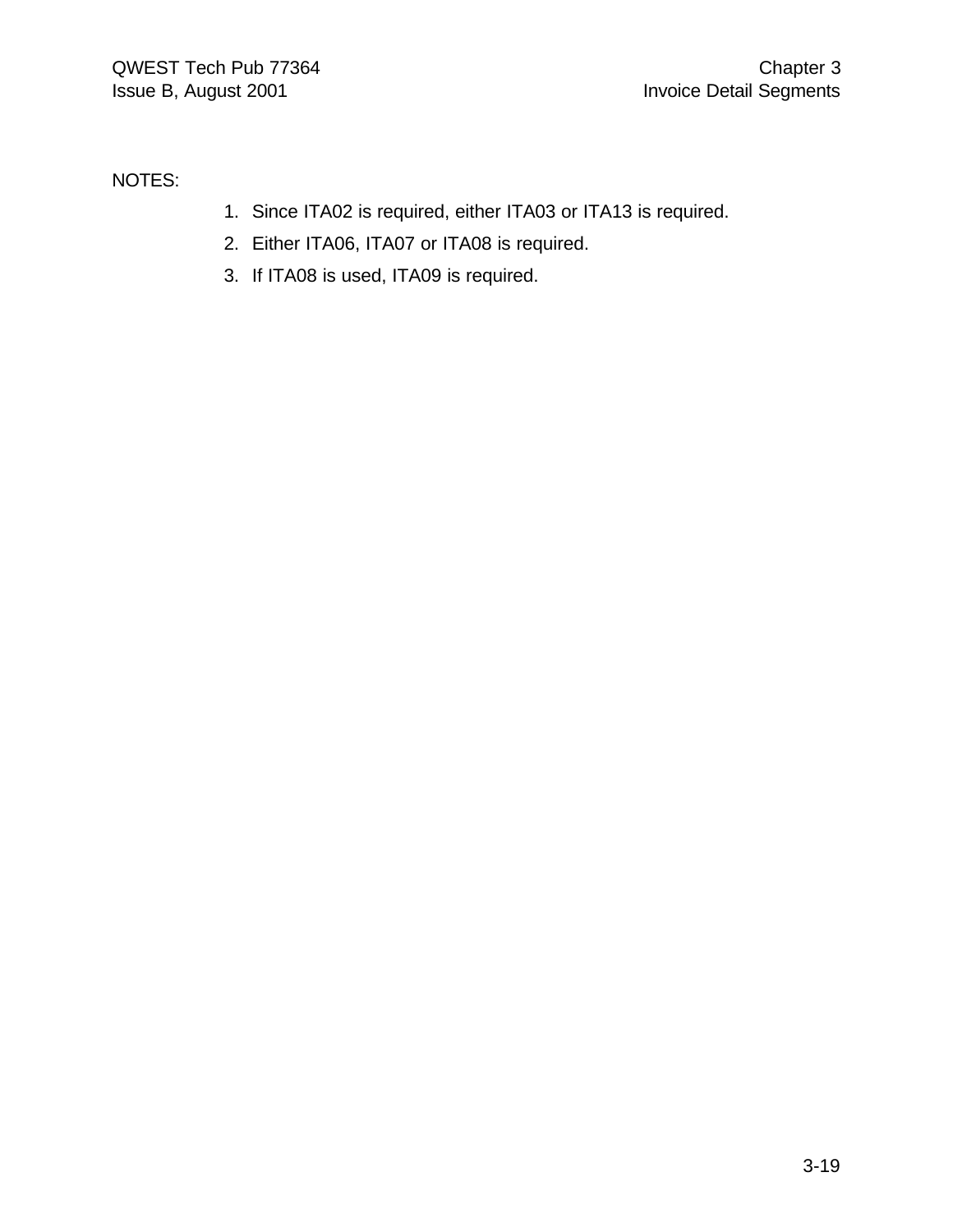#### **3.6 N1 - Name**

Purpose: To identify a party by the type of organization, name or code. If the Name (N102) is used in this segment, the N3 and N4 segments are required.

Spec: Optional Max Length = 63 Max Use = 1 N1 Loopstart Max Loops = 5 Within IT1 loop

Diagram:

|    |         | N <sub>101</sub>    | 98    |         | N <sub>102</sub> | 93    |   | N <sub>103</sub> |                  | 66    |  |
|----|---------|---------------------|-------|---------|------------------|-------|---|------------------|------------------|-------|--|
| N1 | $\star$ | <b>ORGANIZATION</b> |       | $\star$ | <b>NAME</b>      |       | ÷ |                  | <b>ID CODE</b>   |       |  |
|    |         | <b>IDENTIFIER</b>   |       |         |                  |       |   |                  | <b>QUALIFIER</b> |       |  |
|    |         | ID<br>М             | 02/02 |         | AN               | 01/35 |   |                  | ID               | 01/02 |  |
|    |         |                     |       |         |                  |       |   |                  |                  |       |  |



N101. Organization Identifier (Data Element #98)

(Spec: Mandatory Type = ID Min/Max = 02/02)

This data element defines the organization specified in the Name field (N102). The preferred TI-recognized codes for this transaction are:

| CODE      | <b>DEFINITION</b> |
|-----------|-------------------|
| BY        | <b>Buyer</b>      |
| PE        | <b>Remit to</b>   |
| <b>SE</b> | Seller            |
| <b>SF</b> | Ship from         |
| ST        | Ship to           |
|           |                   |

A complete list of the TI-recognized codes can be found in Appendix A.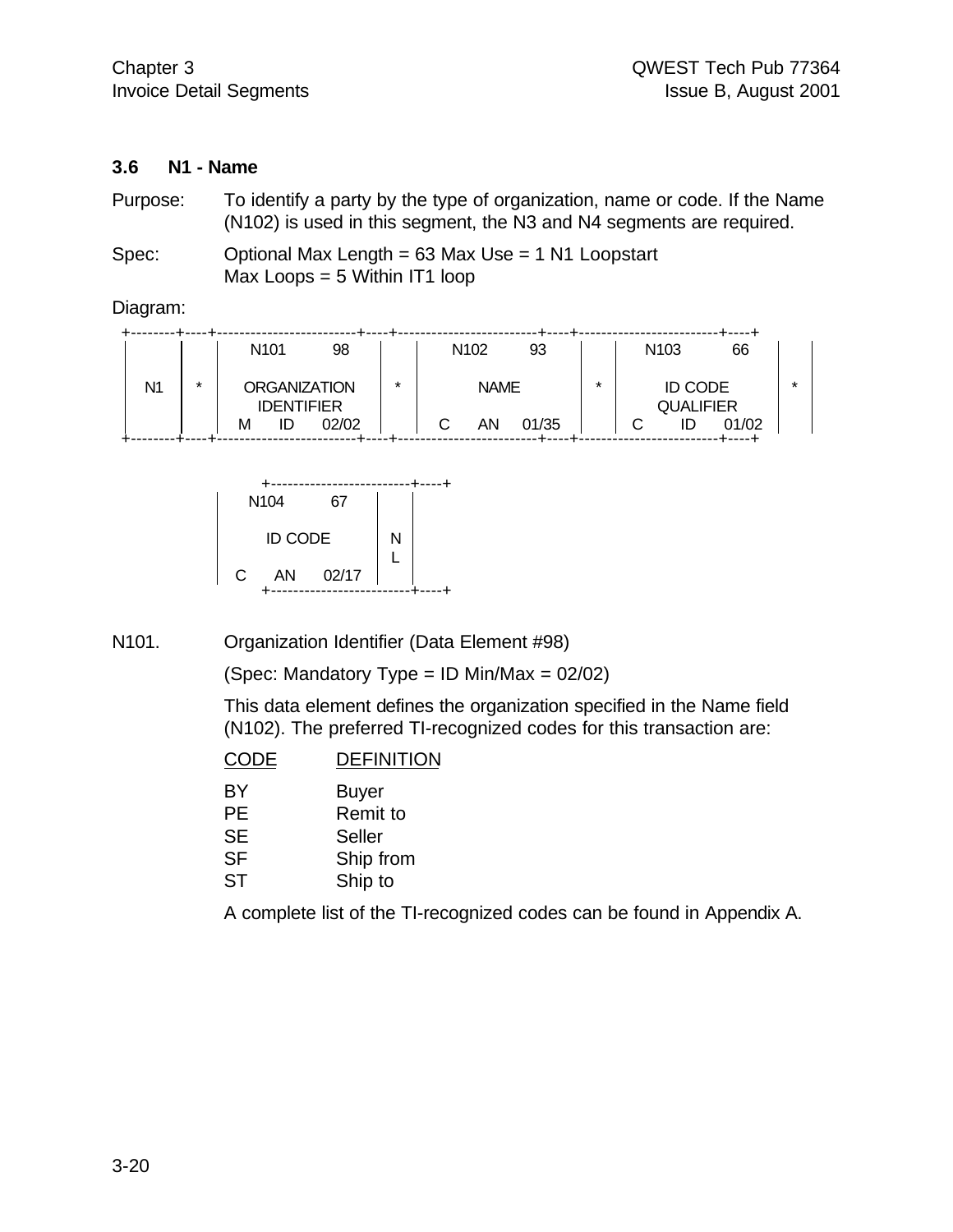| N <sub>102</sub> . | Name (Data Element #93)                                                                                                                                      |
|--------------------|--------------------------------------------------------------------------------------------------------------------------------------------------------------|
|                    | (Spec: Conditional Type = AN Min/Max = $01/35$ )                                                                                                             |
|                    | This data element contains the name of the party referenced by the<br>Organization Identifier (N101). See Note 1.                                            |
| N <sub>103</sub> . | I.D. Code Qualifier (Data Element #66)                                                                                                                       |
|                    | (Spec: Conditional Type = ID Min/Max = $01/02$ )                                                                                                             |
|                    | This data element identifies the type code found in the I.D. Code data<br>element (N104). See Note 1. The TI-recognized codes can be found in<br>Appendix A. |
| N104.              | I.D. Code (Data Element #67)                                                                                                                                 |
|                    | (Spec: Conditional Type = AN Min/Max = 02/17)                                                                                                                |
|                    | This data element contains the mutually agreed upon code identifying the<br>organization specified in the I.D. Code Qualifier (N103). See Note 1.            |
| NOTE:              | 1. Either N102 or N103 and N104 is required.                                                                                                                 |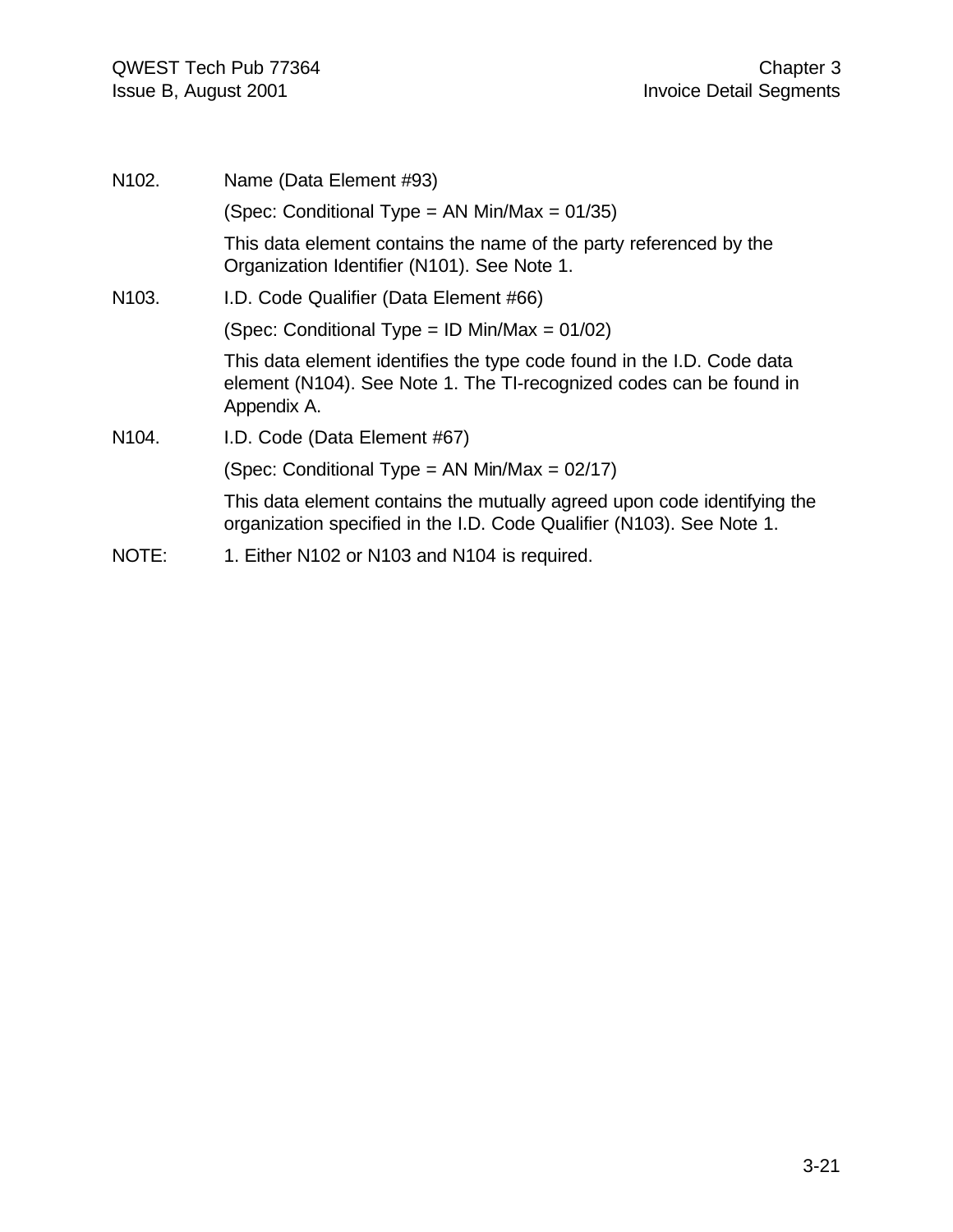#### **3.7 N3 - Street Address**

- Purpose: To specify the street, building, or other address information. This segment should be used if the Name (N102) data element was specified in the N1 segment .
- Spec: Optional Max Length = 75 Max Use = 2 Within the N1 loop Within the IT1 loop

Diagram:

|    |         | N301 |                | 166   |         | N302           | 166   |  |
|----|---------|------|----------------|-------|---------|----------------|-------|--|
|    | $\star$ |      |                |       | $\star$ |                |       |  |
| N3 |         |      | <b>STREET</b>  |       |         | <b>STREET</b>  |       |  |
|    |         |      | <b>ADDRESS</b> |       |         | <b>ADDRESS</b> |       |  |
|    |         | м    | AN             | 01/35 |         | AN             | 01/35 |  |
|    |         |      |                |       |         |                |       |  |

N301. Street Address (Data Element #166) (Spec: Mandatory Type = AN Min/Max = 01/35) This data element is used to give the street address. N302. Street Address (Data Element #166) (Spec: Optional Type = AN Min/Max = 01/35) This data element is used to give additional street address information.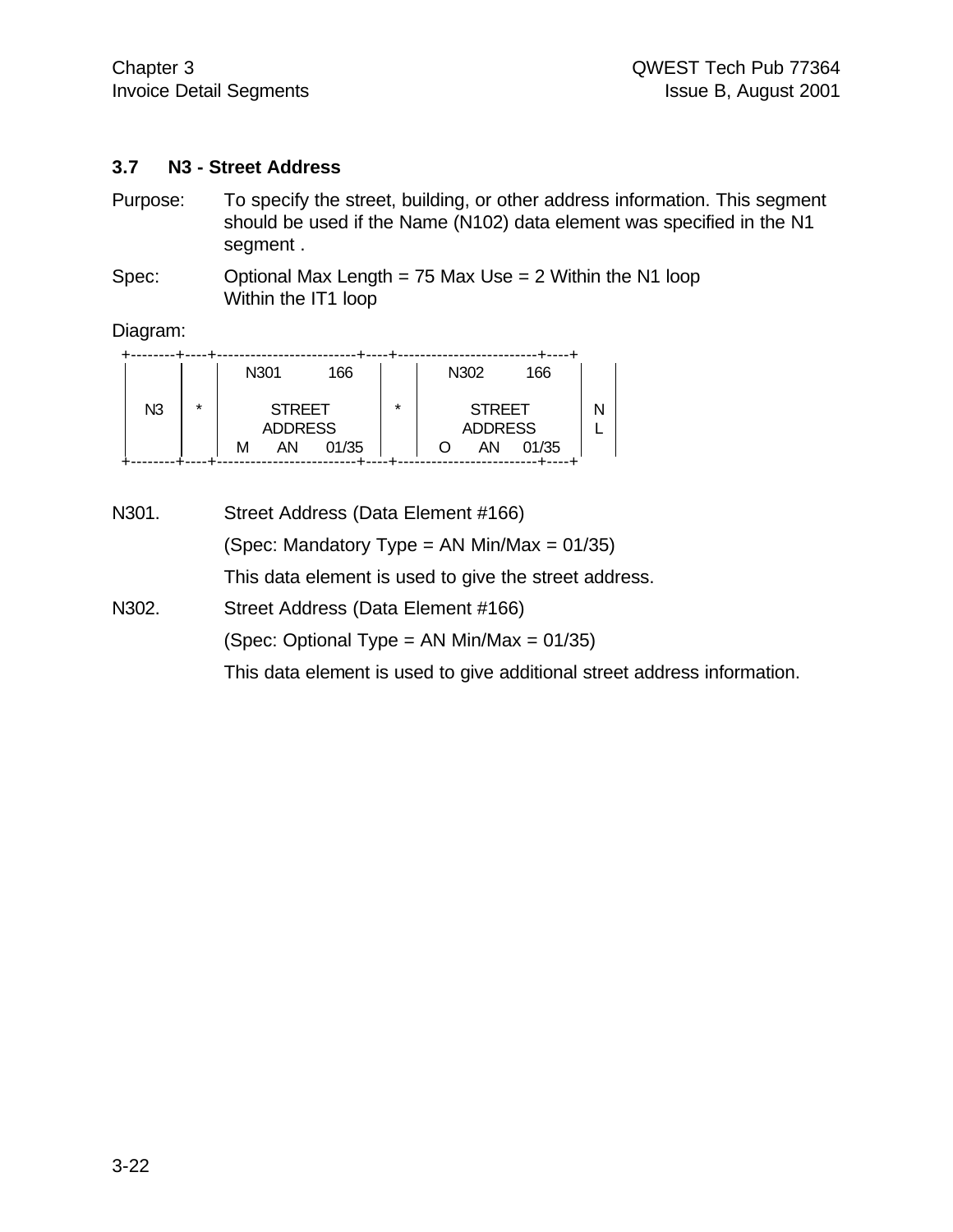#### **3.8 N4- City/State**

- Purpose: To specify the geographic location of the named party. This segment is required if the Name (N102) data element was specified in the N1 segment.
- Spec: Optional Max Length = 68 Max Use = 1 Within N1 loop Within the IT1 loop

#### Diagram:

|    |         | N401 |             | 19    |         | N402 |      | 156        |   | N403 |               | 116   |  |
|----|---------|------|-------------|-------|---------|------|------|------------|---|------|---------------|-------|--|
| N4 | $\star$ |      | CITY        |       | $\star$ |      |      | STATE/PROV | ÷ |      | <b>POSTAL</b> |       |  |
|    |         |      | <b>NAME</b> |       |         |      | CODE |            |   |      | <b>CODE</b>   |       |  |
|    |         | м    | AN          | 02/19 |         |      | ID   | 02/02      |   |      |               | 05/09 |  |

| N404                                | 26    |         | N405                                                              | 309   |         | N406 | 310                                                 |   |
|-------------------------------------|-------|---------|-------------------------------------------------------------------|-------|---------|------|-----------------------------------------------------|---|
| <b>COUNTRY</b><br><b>CODE</b><br>ID | 02/02 | $\star$ | <b>LOCATION</b><br><b>QUALIFIER</b><br>ID<br>$^{\textregistered}$ | 02/02 | $\star$ | @    | <b>LOCATION</b><br><b>IDENTIFIER</b><br>AN<br>01/25 | N |

N401. City Name (Data Element #19)

(Spec: Mandatory Type = AN Min/Max =  $02/19$ )

This data element specifies the city of the named party. See Note 1.

N402. State/Province Code (Data Element #156)

(Spec: Conditional Type = ID Min/Max = 02/02)

This data element is a two-position abbreviation as contained in the document FIPS-PUB-5-1. The document is available from:

National Technical Information Service Springfield, Virginia 22161

See Note 1.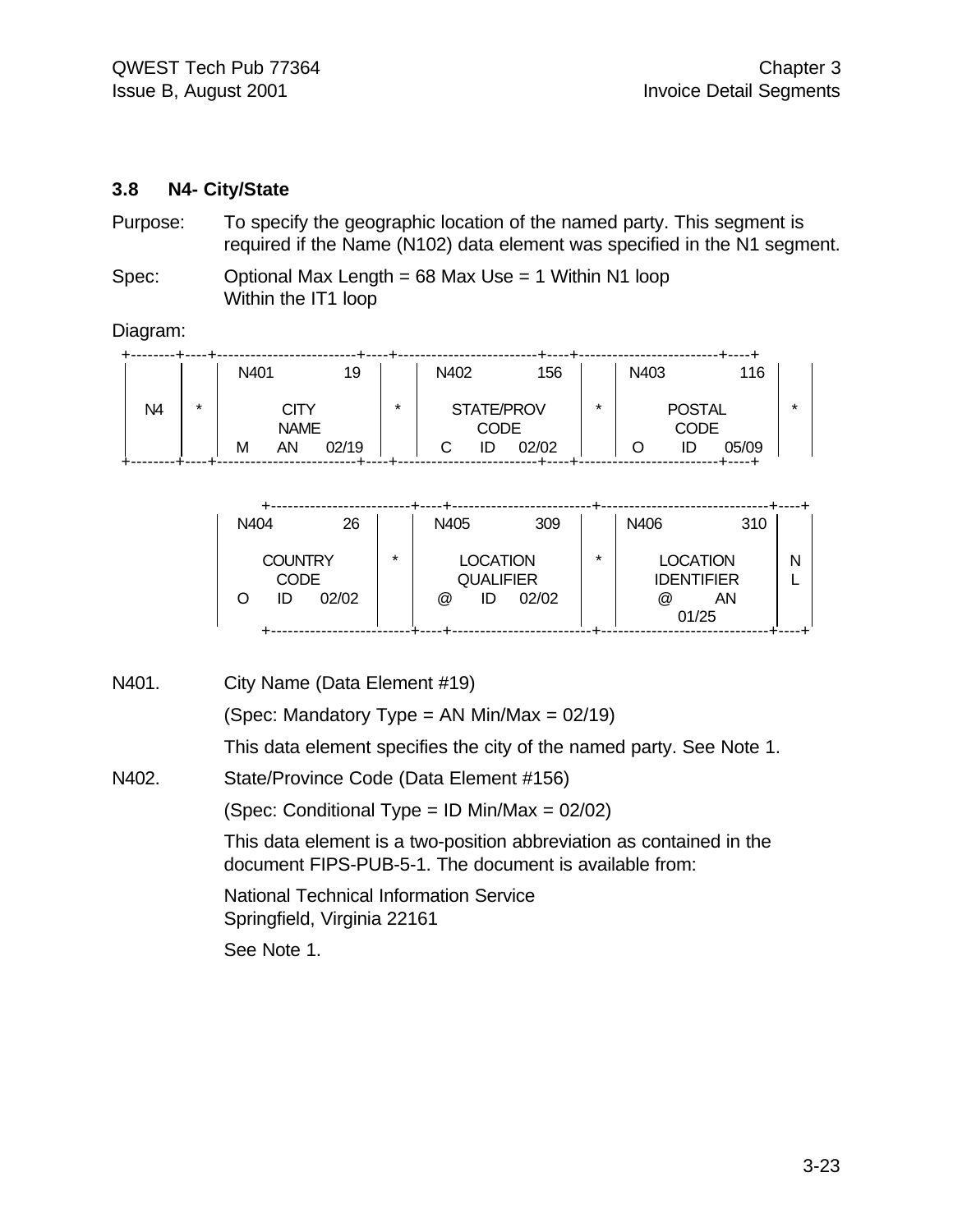| N403. | Postal Code (Data Element #116)                                                                                                                                                                                                                                                                                                                                                                                                                                                                                                                                 |
|-------|-----------------------------------------------------------------------------------------------------------------------------------------------------------------------------------------------------------------------------------------------------------------------------------------------------------------------------------------------------------------------------------------------------------------------------------------------------------------------------------------------------------------------------------------------------------------|
|       | (Spec: Optional Type = ID Min/Max = $05/09$ )                                                                                                                                                                                                                                                                                                                                                                                                                                                                                                                   |
|       | This data element identifies the postal zone code, excluding punctuation or<br>blanks. For the United States, this is the ZIP Code.                                                                                                                                                                                                                                                                                                                                                                                                                             |
| N404. | ISO Standard Country Code (Data Element #26)                                                                                                                                                                                                                                                                                                                                                                                                                                                                                                                    |
|       | (Spec: Optional Type = ID Min/Max = $02/02$ )                                                                                                                                                                                                                                                                                                                                                                                                                                                                                                                   |
|       | This data element is a two-position code contained in the document Codes<br>for Representation of Names and Countries (ISO 3166-1974(E)). The<br>international standard provides a two-position alphabetic code for<br>representing the names of countries, dependencies, and other areas of<br>special geopolitical interest for purposes of international exchange and<br>general directions for the maintenance of the code. The standard is<br>intended for use in any application requiring expression of entities in coded<br>form. It is available from: |
|       | American National Standards Institute<br>1430 Broadway<br>New York, NY 10018                                                                                                                                                                                                                                                                                                                                                                                                                                                                                    |
| N405. | Location Qualifier (Data Element #309)                                                                                                                                                                                                                                                                                                                                                                                                                                                                                                                          |
|       | NOT USED BY TI.                                                                                                                                                                                                                                                                                                                                                                                                                                                                                                                                                 |
| N406. | Location Identifier (Data Element #310)                                                                                                                                                                                                                                                                                                                                                                                                                                                                                                                         |
|       | NOT USED BY TI.                                                                                                                                                                                                                                                                                                                                                                                                                                                                                                                                                 |
| NOTE: | 1. N402 is required only if City Name (N401) is in the USA or Canada.                                                                                                                                                                                                                                                                                                                                                                                                                                                                                           |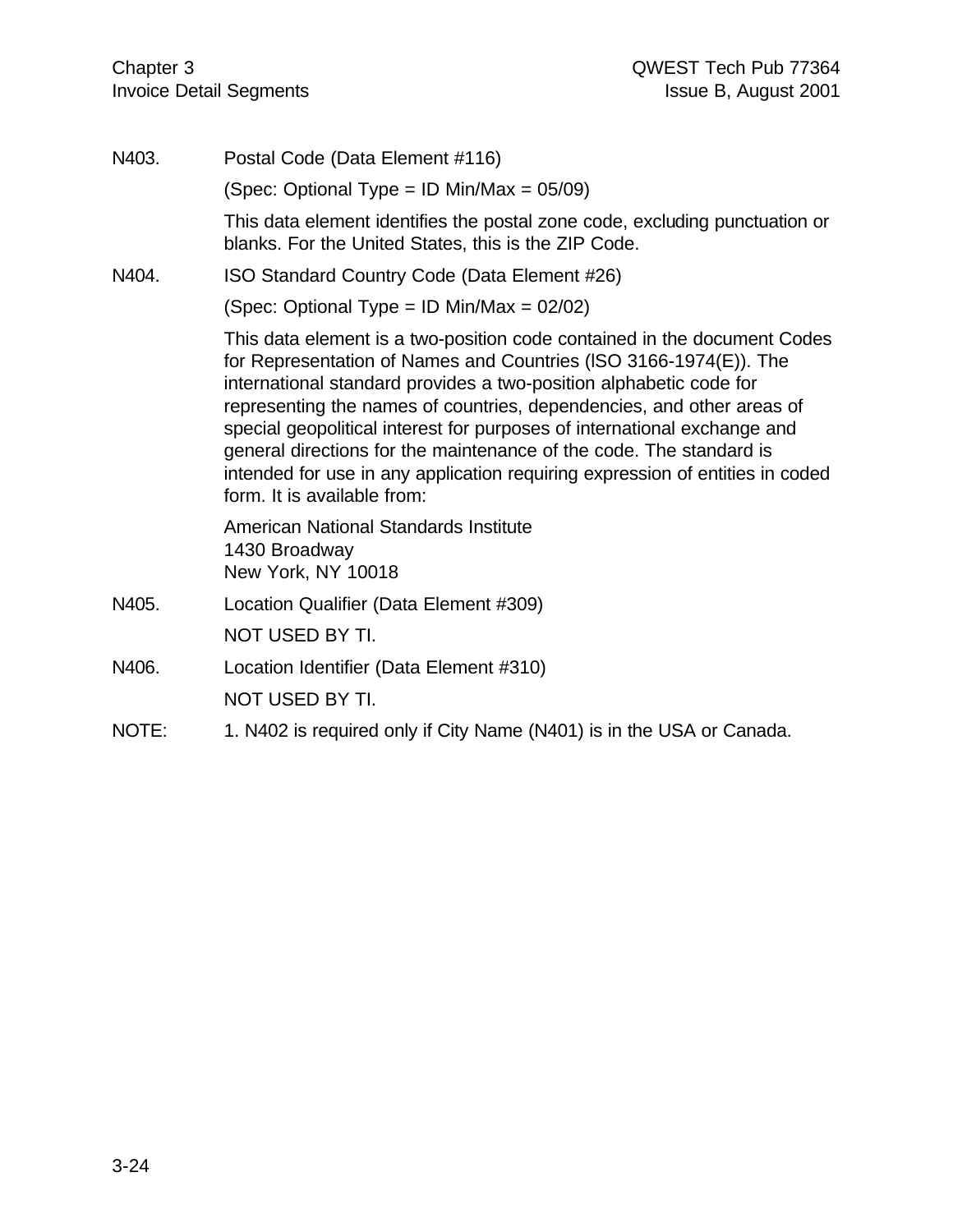#### **3.9 PER - Administrative Communications Contact**

- Purpose: To identify a person or office to whom administrative communications should be directed.
- Spec: Optional Max Length = 114 Max Use = 3 N1 loop end, if used; IT1 loop end.

Diagram:

|     |         | PER <sub>01</sub> | 366   |             | PER <sub>02</sub> | 93    |  | PER <sub>03</sub> |                    | 365     |  |
|-----|---------|-------------------|-------|-------------|-------------------|-------|--|-------------------|--------------------|---------|--|
|     |         | <b>CONTACT</b>    |       |             |                   |       |  |                   |                    |         |  |
| PER | $\star$ | <b>FUNCTION</b>   | *     | <b>NAME</b> |                   | *     |  |                   | <b>COMM NUMBER</b> | $\star$ |  |
|     |         | CODE              |       |             |                   |       |  |                   | <b>QUALIFIER</b>   |         |  |
|     |         | ID<br>м           | 02/02 |             | ΑN                | 01/35 |  |                   |                    | 02/02   |  |
|     |         |                   |       |             |                   |       |  |                   |                    |         |  |

| PER <sub>04</sub> | 364           |         | PER <sub>05</sub>          | 326   |  |
|-------------------|---------------|---------|----------------------------|-------|--|
|                   |               |         |                            |       |  |
| COMM.             |               | $\star$ | <b>REQUEST REF.</b>        |       |  |
|                   |               |         |                            |       |  |
|                   | <b>NUMBER</b> |         | <b>NUMBER</b>              |       |  |
| AN                | 07/21         |         | $^{\textregistered}$<br>ΑN | 01/45 |  |
|                   |               |         |                            |       |  |

#### PER01. Contact Function Code (Data Element #366)

(Spec: Mandatory Type = ID Min/Max = 02/02)

This data element contains a code identifying the major duty or responsibility of the person or group named. The TI-recognized codes can be found in Appendix A.

PER02. Name (Data Element #93)

(Spec: Optional Type = AN Min/Max = 01/35)

This data element is the free-form name of the person or organization to be contacted regarding the line item.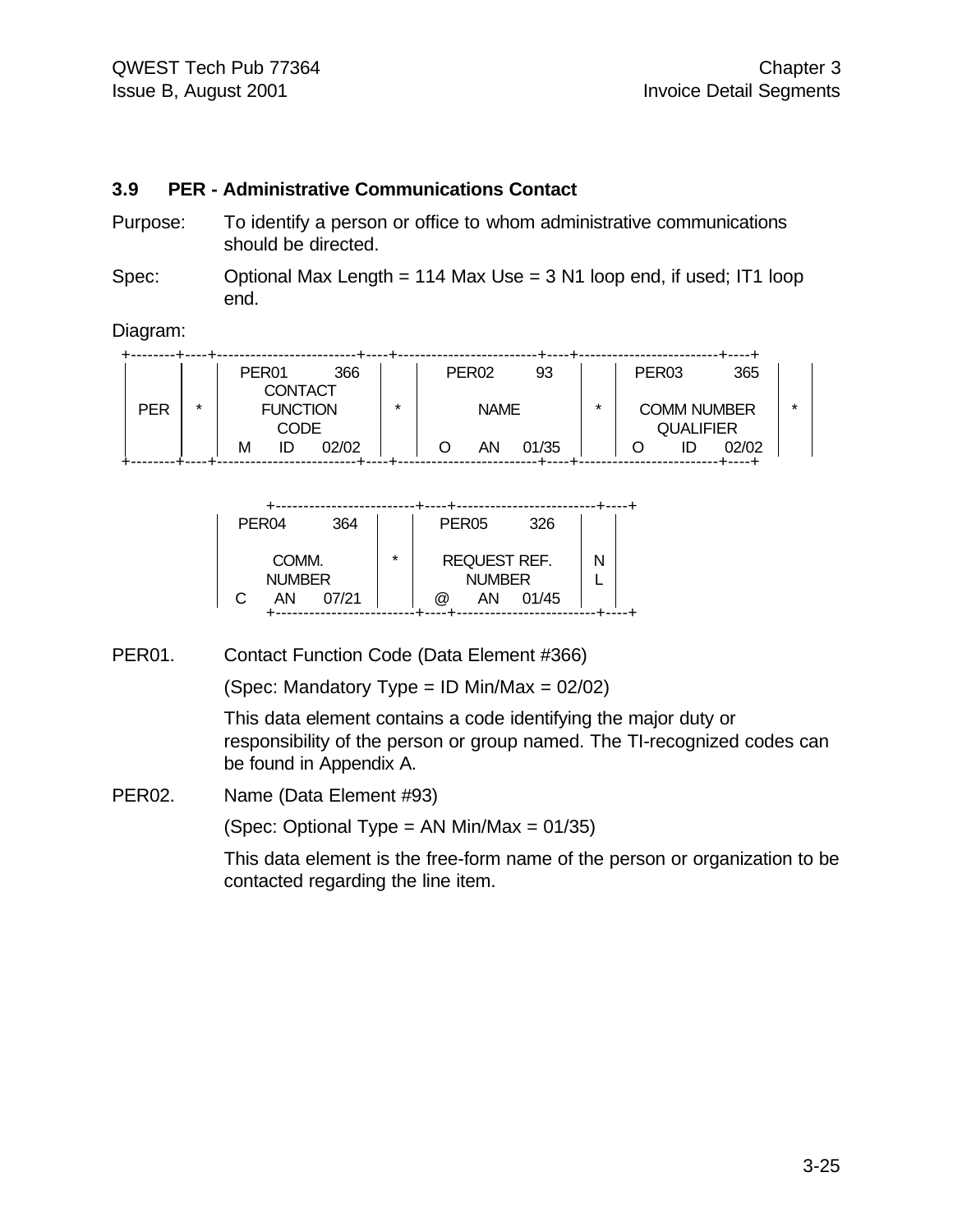PER03. Communication Number Qualifier (Data Element #365) (Spec: Optional Type = ID Min/Max = 02/02) This data element identifies the type of communication number which follows. See Note 1. The preferred TI-recognized codes for this transaction are: CODE DEFINITION IT International Telephone PS Packet Switching TE Telephone TL Telex TM Telemail TX TWX A complete list the the TI-recognized codes can be found in Appendix A. PER04. Communication Number (Data Element #364) (Spec: Conditional Type = AN Min/Max = 07/21) This is the complete communication number including the country or area code when applicable. See Note 1. PER05. Request Reference Number (Data Element #326) NOT USED BY TI. NOTE: 1. If PER03 is used, PER04 is required.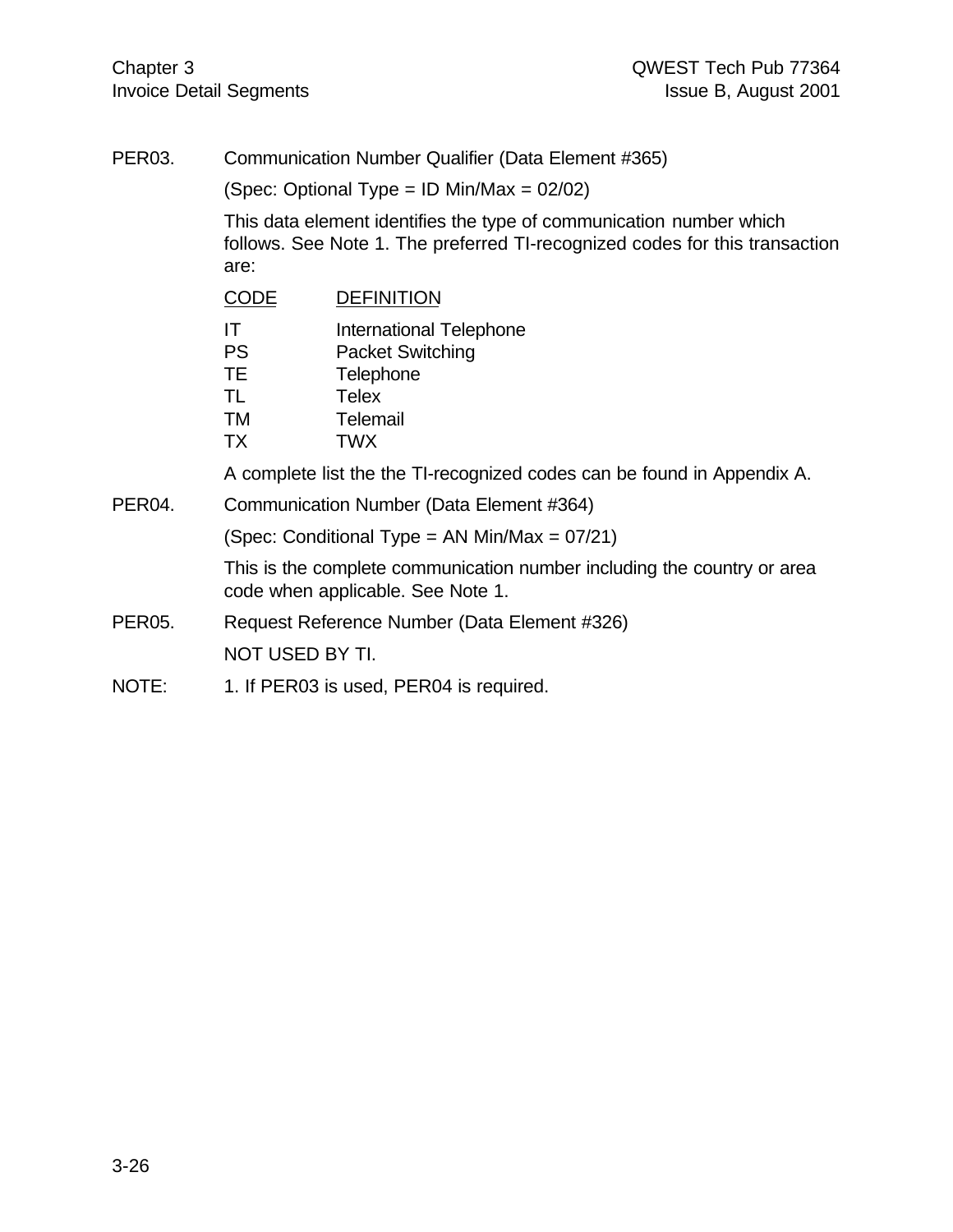# **CONTENTS**

# **Chapter and Section Page**

# **Figure**

| $4 - 1$ |  |
|---------|--|
|         |  |
|         |  |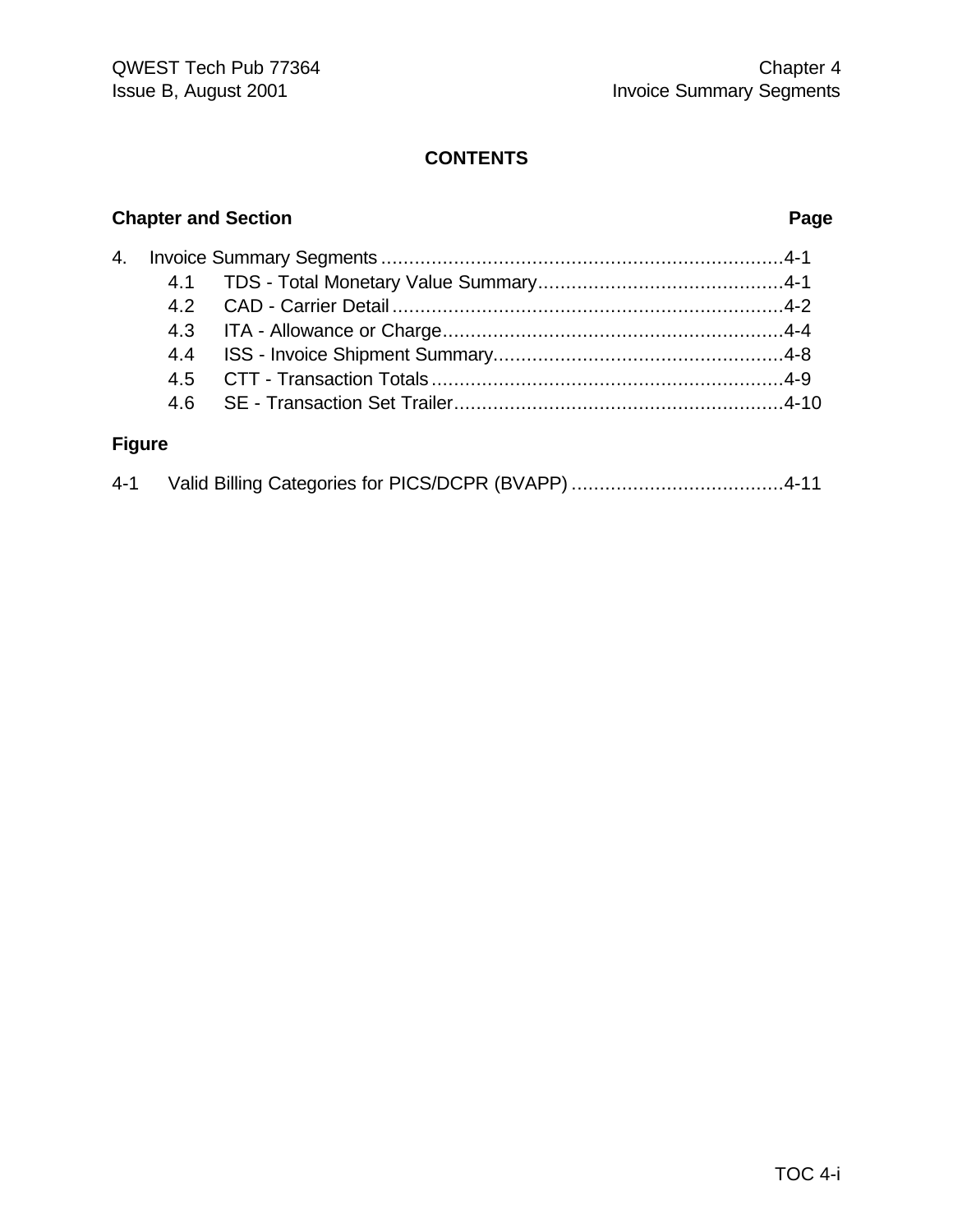#### INVOICE SUMMARY SEGMENTS

#### **4. Invoice Summary Segments**

#### **4.1 TDS - Total Monetary Value Summary**

Purpose: To specify the total invoice discounts and amounts.

Spec: Mandatory Max Length = 48 Max Use = 1

Diagram:

|     |   | TDS01             | 361     |                 | TDS02          | 390          |  | TDS03             |    | 391   |  |
|-----|---|-------------------|---------|-----------------|----------------|--------------|--|-------------------|----|-------|--|
|     |   |                   |         |                 |                | AMT. SUBJECT |  |                   |    |       |  |
| ГDS | ÷ | <b>TOTAL INV.</b> | $\star$ | <b>TO TERMS</b> |                |              |  | <b>DISCOUNTED</b> |    | *     |  |
|     |   | <b>AMOUNTE</b>    |         | <b>DISCOUNT</b> |                |              |  | <b>AMOUNT DUE</b> |    |       |  |
|     |   | Ν2<br>М           | 01/10   |                 | N <sub>2</sub> | 01/10        |  |                   | N2 | 01/10 |  |
|     |   |                   |         |                 |                |              |  |                   |    |       |  |



TDS01. Total Invoice Amount (Data Element #361)

(Spec: Mandatory Type =  $N2$  Min/Max = 01/10)

Total Invoice Amount is the amount of invoice (including detail and summary charges, less detail and summary allowances) before terms discount is taken.

#### TDS02. Amount Subject to Discount (Data Element #390)

(Spec: Conditional Type =  $N2$  Min/Max = 01/10)

Amount Subject to Discount is the amount upon which the terms discount percent (ITD03) is applied. This field is required if the amount subject to discount is not equal to the total invoice Amount (TDS01).

TDS03. Discounted Amount Due (Data Element #391)

(Spec: Optional Type =  $N2$  Min/Max = 01/10)

Discounted Amount Due is the amount of invoice due if paid by the Terms Discount Due Date (ITD04).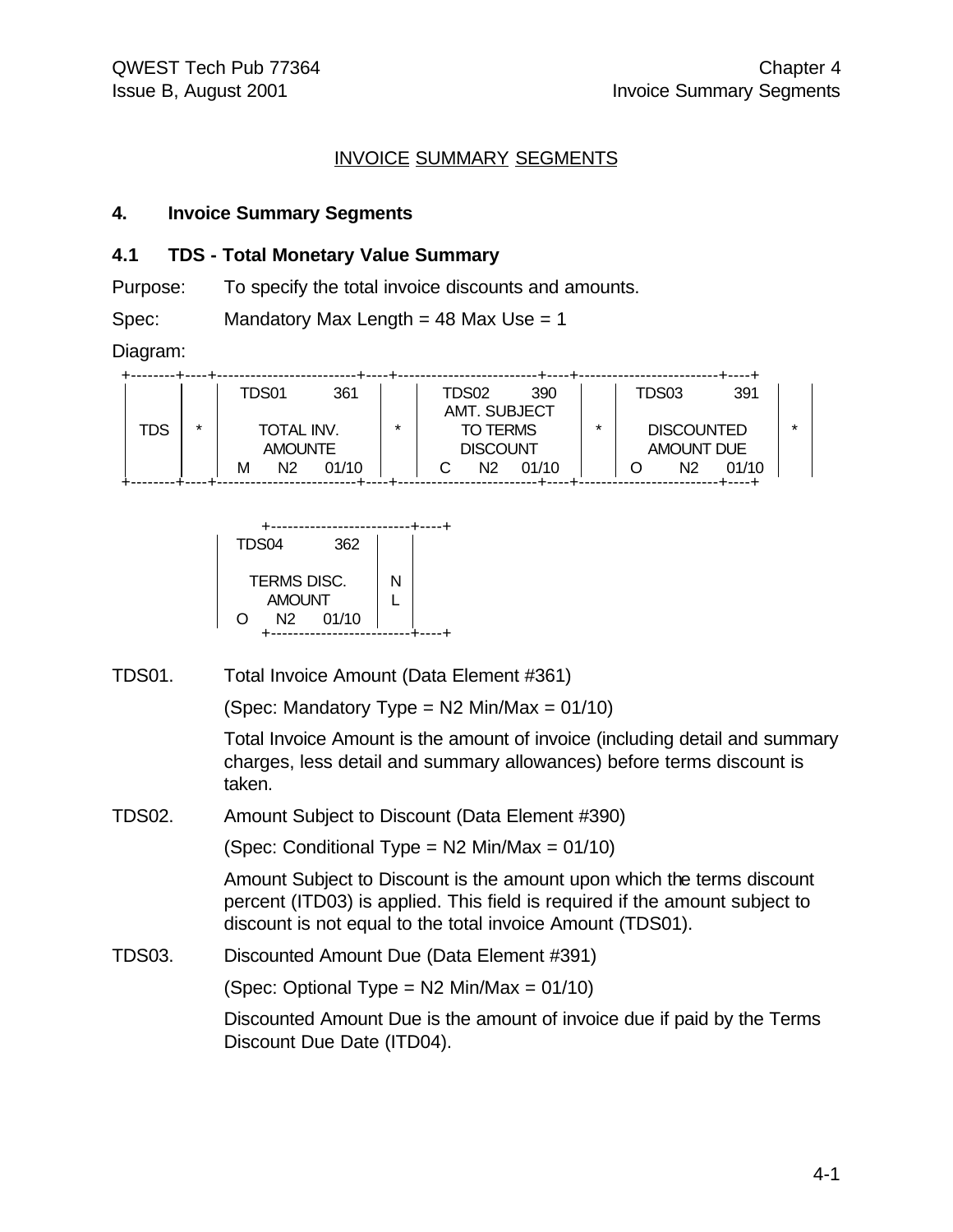TDS04. Terms Discount Amount (Data Element #362) (Spec: Optional Type = N2 Min/Max = 01/10) This data element contains the total amount of the terms discount.

### **4.2 CAD - Carrier Detail**

Purpose: To specify transportation details for the invoice.

Spec: Optional Max Length = 98 Max Use = 1

Diagram:

|     |         | CAD <sub>01</sub> |             | 91    |                  | CAD <sub>02</sub><br>206 |   | CAD <sub>03</sub> |                  | 207   |  |
|-----|---------|-------------------|-------------|-------|------------------|--------------------------|---|-------------------|------------------|-------|--|
| CAD | $\star$ |                   | <b>MODE</b> |       | $\star$          |                          | * |                   | <b>EQUIPMENT</b> |       |  |
|     |         |                   |             |       | <b>EQUIPMENT</b> |                          |   | <b>NUMBER</b>     |                  |       |  |
|     |         |                   | ID          | 01/02 |                  | <b>INITIAL</b>           |   | @                 | ΑN               | 01/07 |  |
|     |         |                   |             |       |                  | 01/04<br>@<br>ΑN         |   |                   |                  |       |  |

| CAD <sub>04</sub>          | 140 |  | CAD <sub>05</sub> | 387<br><b>ROUTING</b>          |         | CAD <sub>06</sub><br>368                   |         |
|----------------------------|-----|--|-------------------|--------------------------------|---------|--------------------------------------------|---------|
| <b>SCAC</b><br>02/04<br>ID |     |  | AΝ<br>U           | (ORIGINAL<br>CARRIER)<br>01/35 | $\star$ | SHIP/ORDER<br><b>STATUS</b><br><b>CODE</b> | $\star$ |
|                            |     |  |                   |                                |         | @<br>ID<br>02/02                           |         |

| CAD <sub>07</sub> | 128     |                  |               | CAD <sub>08</sub> | 127   |  |
|-------------------|---------|------------------|---------------|-------------------|-------|--|
| <b>REFERENCE</b>  |         |                  |               |                   |       |  |
| <b>NUMBER</b>     | $\star$ | <b>REFERENCE</b> |               |                   |       |  |
| <b>QUALIFIER</b>  |         |                  | <b>NUMBER</b> |                   |       |  |
| ID                | 02/02   |                  |               | AN                | 01/30 |  |
|                   |         |                  |               |                   |       |  |

CAD01. Mode (Data Element #91)

(Spec: Optional Type = ID Min/Max = 01/02

Mode specifies the mode of transportation for the shipment. The TIrecognized codes can be found in Appendix A.

- CAD02. Equipment Initial (Data Element #206) NOT USED BY TI.
- CAD03. Equipment Number (Data Element #207)

NOT USED BY TI.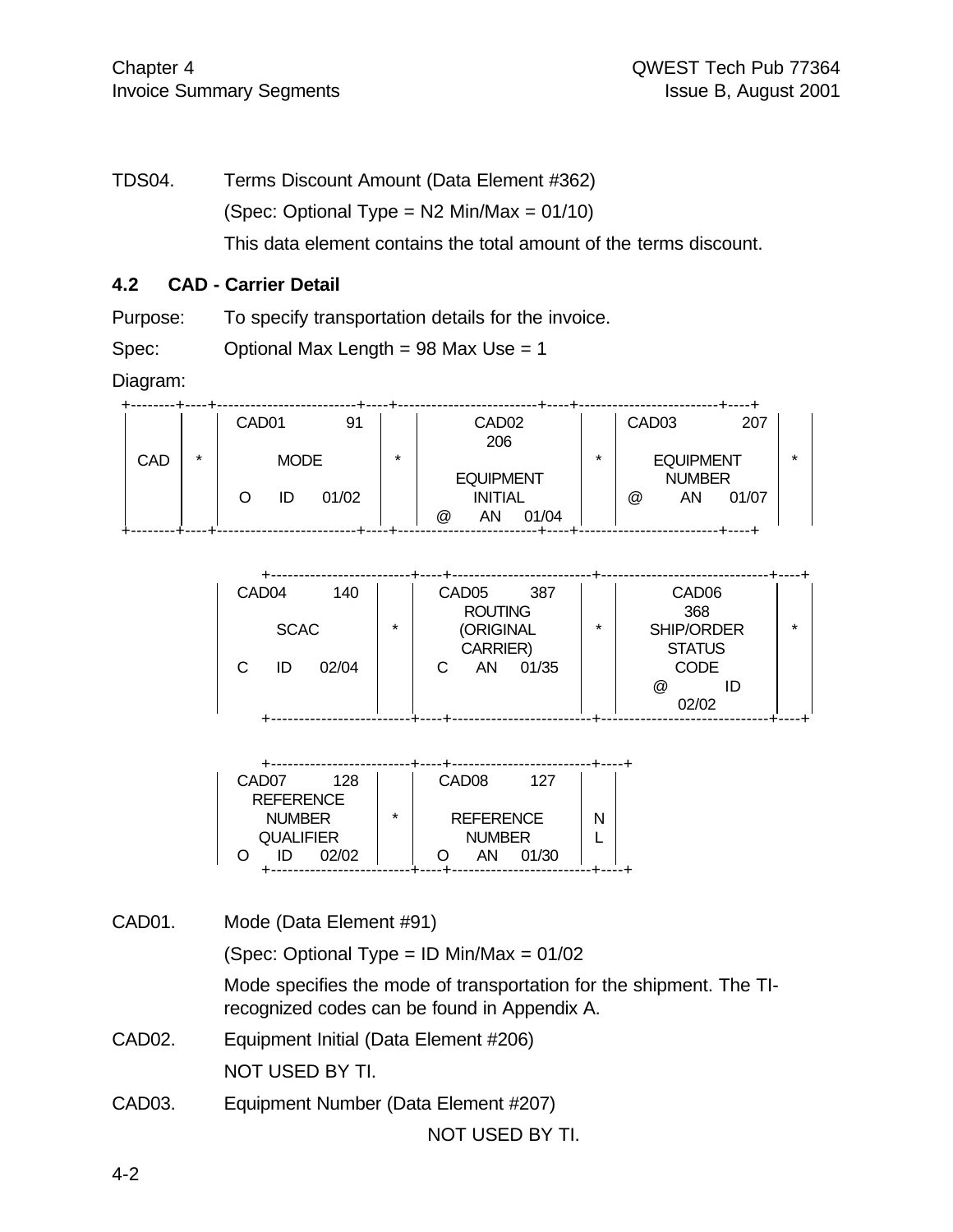| CAD04.              | SCAC (Data Element #140)                                                                                                                                                                                                                                   |
|---------------------|------------------------------------------------------------------------------------------------------------------------------------------------------------------------------------------------------------------------------------------------------------|
|                     | (Spec: Conditional Type = ID Min/Max = 02/04)                                                                                                                                                                                                              |
|                     | SCAC (Standard Carrier Alpha Code is a unique two- to four-position code<br>for use as an abbreviation or to identify a particular carrier for purposes of<br>processing transportation data. See Note 1. The TI-recognized codes can<br>be obtained from: |
|                     | National Motor Freight Traffic Association, Inc.<br>1616 P Street, N.W.<br>Washington, DC 20036                                                                                                                                                            |
| CAD05.              | Routing (Original Carrier) (Data Element #387)                                                                                                                                                                                                             |
|                     | (Spec: Conditional Type = AN Min/Max = $01/35$ )                                                                                                                                                                                                           |
|                     | Routing (Original Carrier) is the free-form description of the routing or<br>requested routing for shipment, or the originating carrier's name or code.<br>See Note 1.                                                                                     |
| CAD <sub>06</sub> . | Ship/Order Status Code (Data Element #368)                                                                                                                                                                                                                 |
|                     | (Spec: Optional Type = ID Min/Max = 02/02)                                                                                                                                                                                                                 |
|                     | Reference Number Qualifier is a code qualifying the Reference Number<br>(CAD08). See Note 2. The TI-recognized codes can be found in Appendix<br>А.                                                                                                        |
| CAD08.              | Reference Number (Data Element #127)                                                                                                                                                                                                                       |
|                     | (Spec: Optional Type = AN Min/Max = $01/30$ )                                                                                                                                                                                                              |
|                     | Reference Number is a number or identification code as qualified by the<br>Reference Number Qualifier (CAD07). See Note 2.                                                                                                                                 |
| <b>NOTES:</b>       |                                                                                                                                                                                                                                                            |
|                     | 1. Either CAD04 or CAD05 is required.                                                                                                                                                                                                                      |

2. If CAD07 is used, CAD08 is required.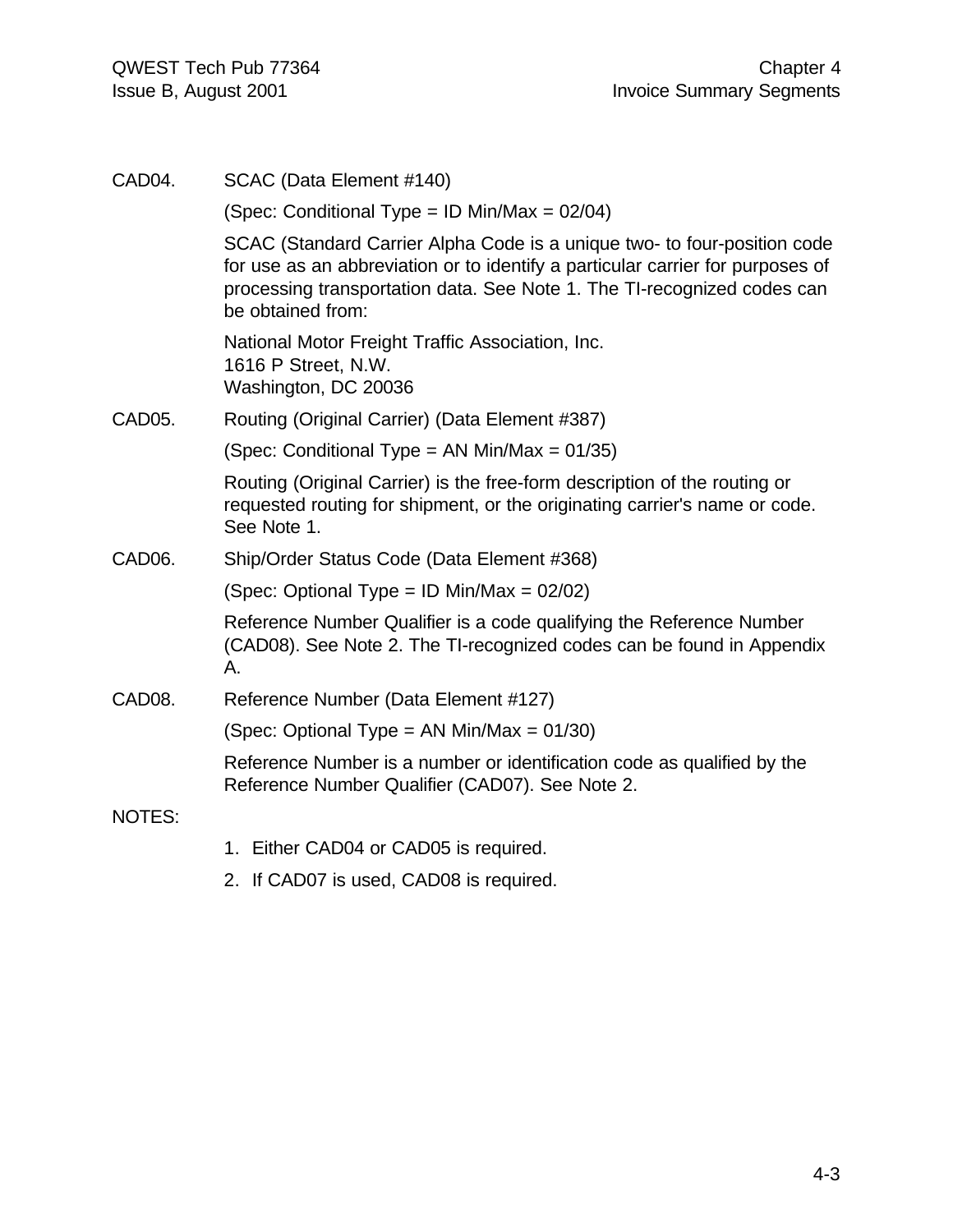# **4.3 ITA - Allowance or Charge**

Purpose: To specify allowances or charges related to the entire invoice.

Spec: Optional Max Length = 175 Max Use = 10

Diagram:

| ITA01            | 248     | ITA02                         | 559   |                                    | ITA03          | 560                                     |
|------------------|---------|-------------------------------|-------|------------------------------------|----------------|-----------------------------------------|
| <b>ALLOWANCE</b> |         |                               |       |                                    | <b>SPECIAL</b> |                                         |
|                  | $\star$ |                               |       | ÷                                  |                |                                         |
|                  |         |                               |       |                                    |                |                                         |
| ID<br>М          |         | М<br>ID                       | 02/02 |                                    |                | ID                                      |
| 01/01            |         |                               |       |                                    |                |                                         |
|                  |         | OR CHARGE<br><b>INDICATOR</b> |       | <b>AGENCY</b><br>QUALIFIER<br>CODE |                | <b>SERVICES</b><br><b>CODE</b><br>02/10 |

| ITA04       | 331 |         | ITA05 | 341              |         | ITA06                            | 359 |  |
|-------------|-----|---------|-------|------------------|---------|----------------------------------|-----|--|
| ALLOW. OR   |     |         |       | <b>ALLOWANCE</b> |         | ALLOW. OR                        |     |  |
| CHG. METHOD |     | $\star$ |       | OR CHARGE        | $\star$ | <b>CHARGE</b>                    |     |  |
| OF HANDLING |     |         |       | <b>NUMBER</b>    |         | <b>RATE PER UNIT</b>             |     |  |
| М           |     |         |       | AN               |         | $^{\scriptsize \textregistered}$ |     |  |
| 02/02       |     |         |       | 01/16            |         | 01/09                            |     |  |
|             |     |         |       |                  |         |                                  |     |  |

| ITA07            | 360                 |         | ITA08 |                  | 378   |         | ITA09 |                  | 332   |   |
|------------------|---------------------|---------|-------|------------------|-------|---------|-------|------------------|-------|---|
| <b>ALLOWANCE</b> |                     |         |       | <b>ALLOWANCE</b> |       |         |       | <b>ALLOWANCE</b> |       |   |
| OR CHARGE        |                     | $\star$ |       | OR CHARGE        |       | $\star$ |       | OR CHARGE        |       | × |
|                  | <b>TOTAL AMOUNT</b> |         |       | % QUALIF.        |       |         |       | <b>PERCENT</b>   |       |   |
| С                | N2                  |         |       | ID               | 01/01 |         |       |                  | 01/06 |   |
| 01/09            |                     |         |       |                  |       |         |       |                  |       |   |
|                  |                     |         |       |                  |       |         |       |                  |       |   |

| <b>ITA10</b>         | 339 |         | ITA11                     |                | 355   |         | ITA <sub>12</sub>    | 379             |   |
|----------------------|-----|---------|---------------------------|----------------|-------|---------|----------------------|-----------------|---|
| <b>ALLOWANCE</b>     |     |         |                           | UNIT OF        |       |         |                      |                 |   |
| OR CHARGE            |     | $\star$ |                           | <b>MEASURE</b> |       | $\star$ |                      | FREE GOODS      | * |
| <b>QUANTITY</b>      |     |         |                           | <b>CODE</b>    |       |         |                      | <b>QUANTITY</b> |   |
| $^{\textregistered}$ |     |         | $^\text{\textregistered}$ | ID             | 02/02 |         | $^{\textregistered}$ |                 |   |
| 01/10                |     |         |                           |                |       |         |                      | 01/10           |   |
|                      |     |         |                           |                |       |         |                      |                 |   |

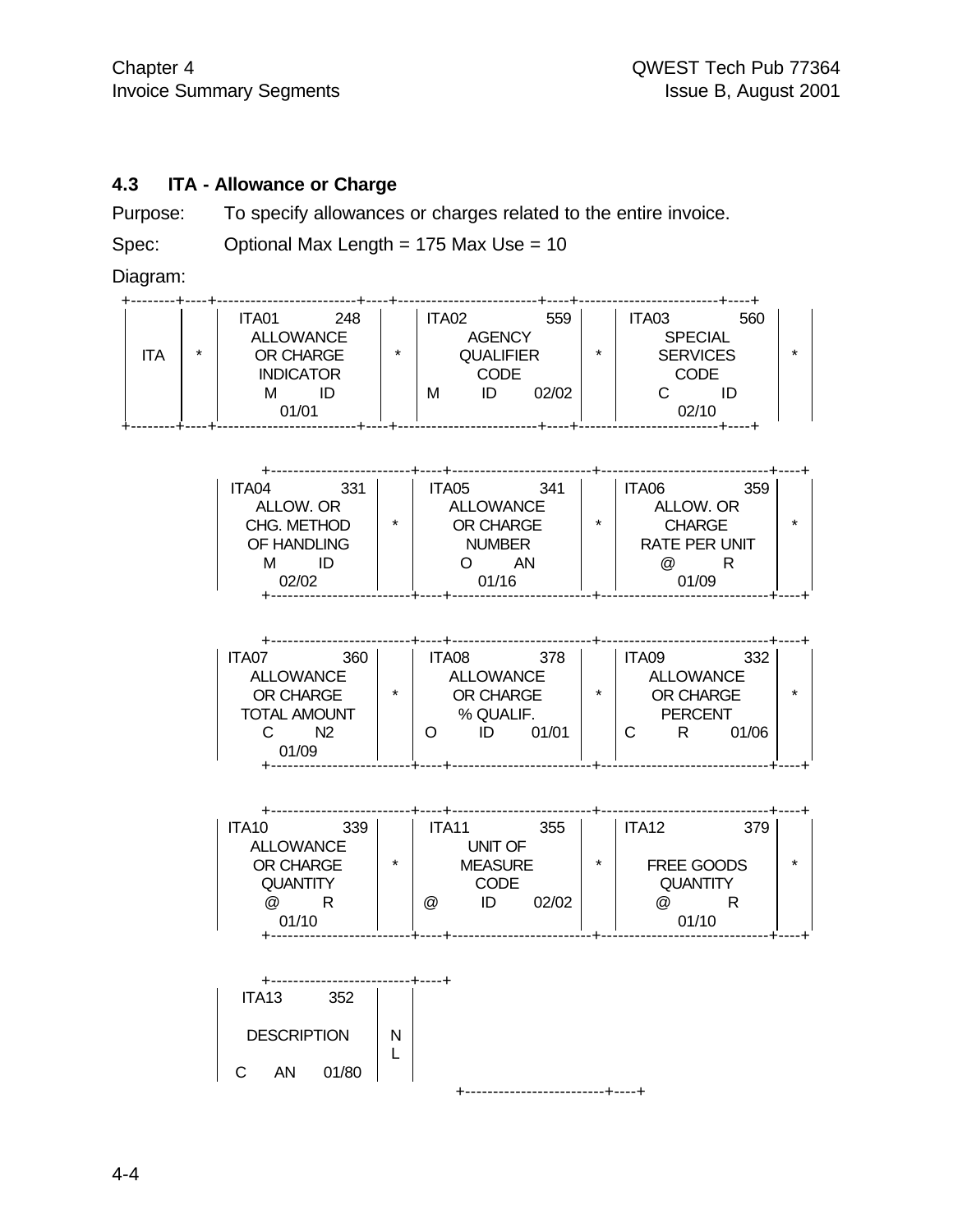ITA01. Allowance or Charge Indicator (Data Element #248)

(Spec: Mandatory Type = ID Min/Max = 01/01)

The Allowance or Charge Indicator is a one-position indicator specifying whether the allowance or charge data segment is an allowance or charge against the entire invoice. The preferred T1-recognized codes for this transaction are:

|        | CODE                                                                                                                                         | <b>DEFINITION</b>                                                                                                                                                                    |  |  |  |  |  |  |
|--------|----------------------------------------------------------------------------------------------------------------------------------------------|--------------------------------------------------------------------------------------------------------------------------------------------------------------------------------------|--|--|--|--|--|--|
|        | A<br>C                                                                                                                                       | Allowance<br>Charge                                                                                                                                                                  |  |  |  |  |  |  |
|        |                                                                                                                                              | A complete list of the TI-recognized codes can be found in Appendix A.                                                                                                               |  |  |  |  |  |  |
|        |                                                                                                                                              | NOTE: If 'A' is used, PICS/DCPR (BVAPP) requires that ITA07 be zero.                                                                                                                 |  |  |  |  |  |  |
| ITA02. |                                                                                                                                              | Agency Qualifier Code (Data Element #559)                                                                                                                                            |  |  |  |  |  |  |
|        |                                                                                                                                              | (Spec: Mandatory Type = ID Min/Max = 02/02)                                                                                                                                          |  |  |  |  |  |  |
|        |                                                                                                                                              | The Agency Qualifier Code is a code identifying the agency assigning the<br>values used in ITA03. See Note 1. The only TI-recognized value is 'TI'<br>(Telecommunications Industry). |  |  |  |  |  |  |
| ITA03. | Special Services Code (Data Element #560)                                                                                                    |                                                                                                                                                                                      |  |  |  |  |  |  |
|        | (Spec: Conditional Type = ID Min/Max = $02/10$ )                                                                                             |                                                                                                                                                                                      |  |  |  |  |  |  |
|        | The Special Services Code identifies the special Service being performed.<br>See Note 1. The TI-recognized codes can be found in Appendix A. |                                                                                                                                                                                      |  |  |  |  |  |  |
| ITA04. |                                                                                                                                              | Allowance or Charge Method of Handling (Data Element #331)                                                                                                                           |  |  |  |  |  |  |
|        | (Spec: Mandatory Type = ID Min/Max = $02/02$ )                                                                                               |                                                                                                                                                                                      |  |  |  |  |  |  |
|        |                                                                                                                                              | Allowance or Charge Method of Handling specifies how the allowance or<br>charge on the invoice should be handled. The preferred TI-recognized<br>codes for this transaction are:     |  |  |  |  |  |  |
|        | <b>CODE</b>                                                                                                                                  | <b>DEFINITION</b>                                                                                                                                                                    |  |  |  |  |  |  |
|        | 04<br>06                                                                                                                                     | <b>Credit Customer Account</b><br>Charge to be paid by Customer                                                                                                                      |  |  |  |  |  |  |

A complete list of the TI-recognized codes can be found in Appendix A.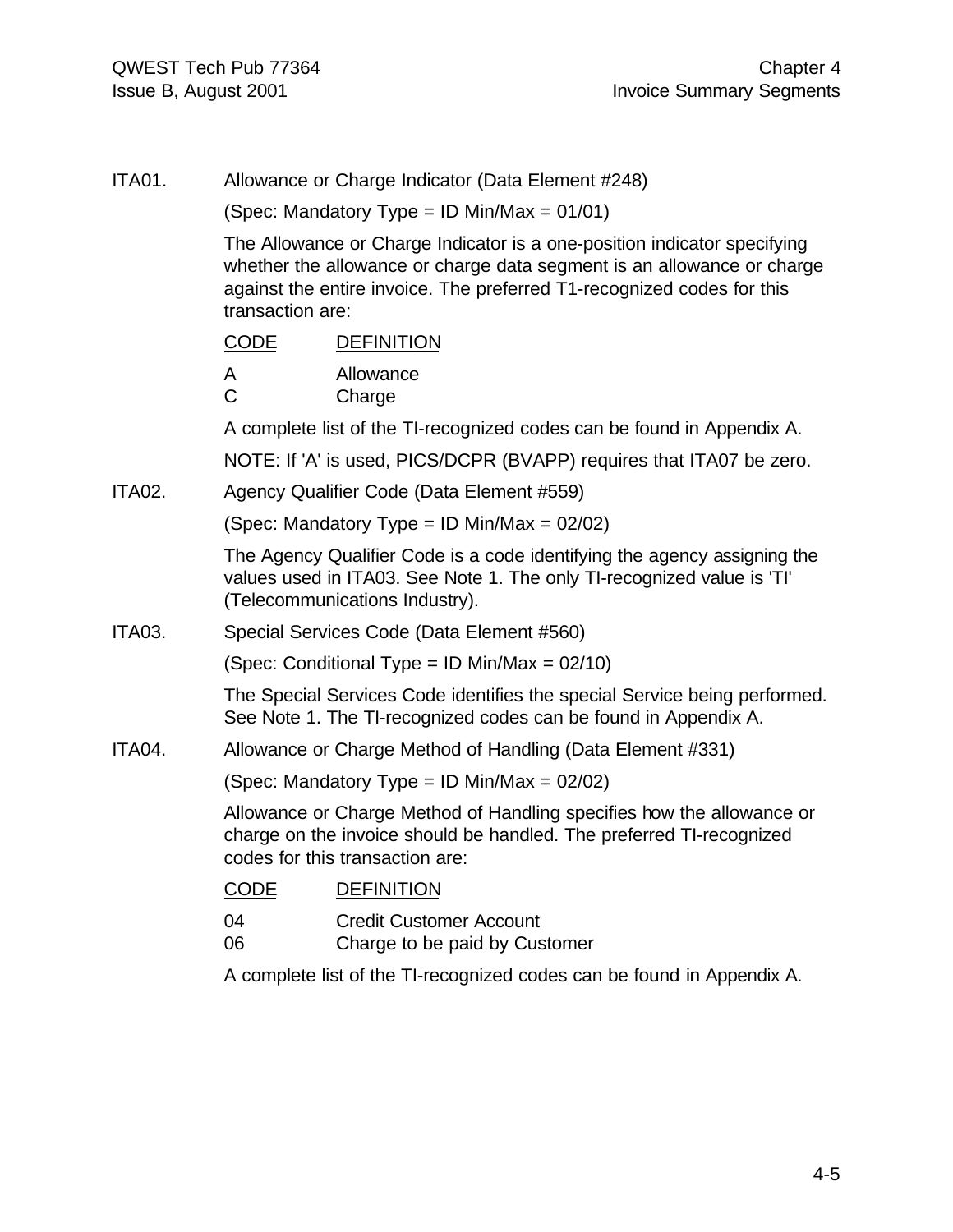| <b>ITA05.</b> | Allowance or Charge Number (Data Element #341)                                                                                                                                                                       |  |  |  |  |  |  |
|---------------|----------------------------------------------------------------------------------------------------------------------------------------------------------------------------------------------------------------------|--|--|--|--|--|--|
|               | (Spec: Optional Type = AN Min/Max = $01/16$ )                                                                                                                                                                        |  |  |  |  |  |  |
|               | Allowance or Charge Number is used to specify a tax jurisdiction if the<br>Special Services code (ITA03) was for tax. The valid codes for tax<br>jurisdiction are available from the customer.                       |  |  |  |  |  |  |
| <b>ITA06.</b> | Allowance or Charge Rate Per Unit (Data Element #359)                                                                                                                                                                |  |  |  |  |  |  |
|               | NOT USED BY TI.                                                                                                                                                                                                      |  |  |  |  |  |  |
| <b>ITA07.</b> | Allowance or Charge Total Amount (Data Element #360)                                                                                                                                                                 |  |  |  |  |  |  |
|               | (Spec: Conditional Type = $N2$ Min/Max = 01/09)                                                                                                                                                                      |  |  |  |  |  |  |
|               | Allowance or Charge Total Amount is the dollar total of the allowance or<br>charge for the entire invoice. See Note 2.                                                                                               |  |  |  |  |  |  |
|               | NOTE: PICS/DCPR (BVAPP) requires zero amount if 'A' is used in ITA01.                                                                                                                                                |  |  |  |  |  |  |
| <b>ITA08.</b> | Allowance or Charge Percent Qualifier (Data Element #378)                                                                                                                                                            |  |  |  |  |  |  |
|               | (Spec: Optional Type = ID Min/Max = $01/01$ )                                                                                                                                                                        |  |  |  |  |  |  |
|               | Allowance or Charge Percent Qualifier is a code indicating on what basis<br>the Allowance or Charge Percent (ITA09) is calculated. See Notes 2 and 3.<br>The preferred TI-recognized codes for this transaction are: |  |  |  |  |  |  |
|               | <b>CODE</b><br><b>DEFINITION</b>                                                                                                                                                                                     |  |  |  |  |  |  |
|               | $\mathbf{1}$<br><b>Item List Cost</b><br>$\overline{2}$<br><b>Item Net Cost</b>                                                                                                                                      |  |  |  |  |  |  |
|               | A complete list of the TI-recognized codes can be found in Appendix A.                                                                                                                                               |  |  |  |  |  |  |
| <b>ITA09.</b> | Allowance or Charge Percent (Data Element #332)                                                                                                                                                                      |  |  |  |  |  |  |
|               | (Spec: Conditional Type = $R$ Min/Max = 01/06)                                                                                                                                                                       |  |  |  |  |  |  |
|               | Allowance or Charge Percent is the allowance or charge expressed as a<br>percent for the invoice based on the Allowance or Charge Percent Qualifier<br>(ITA08). See Note 3.                                          |  |  |  |  |  |  |
| <b>ITA10.</b> | Allowance or Charge Quantity (Data Element #339)                                                                                                                                                                     |  |  |  |  |  |  |
|               | NOT USED BY TI.                                                                                                                                                                                                      |  |  |  |  |  |  |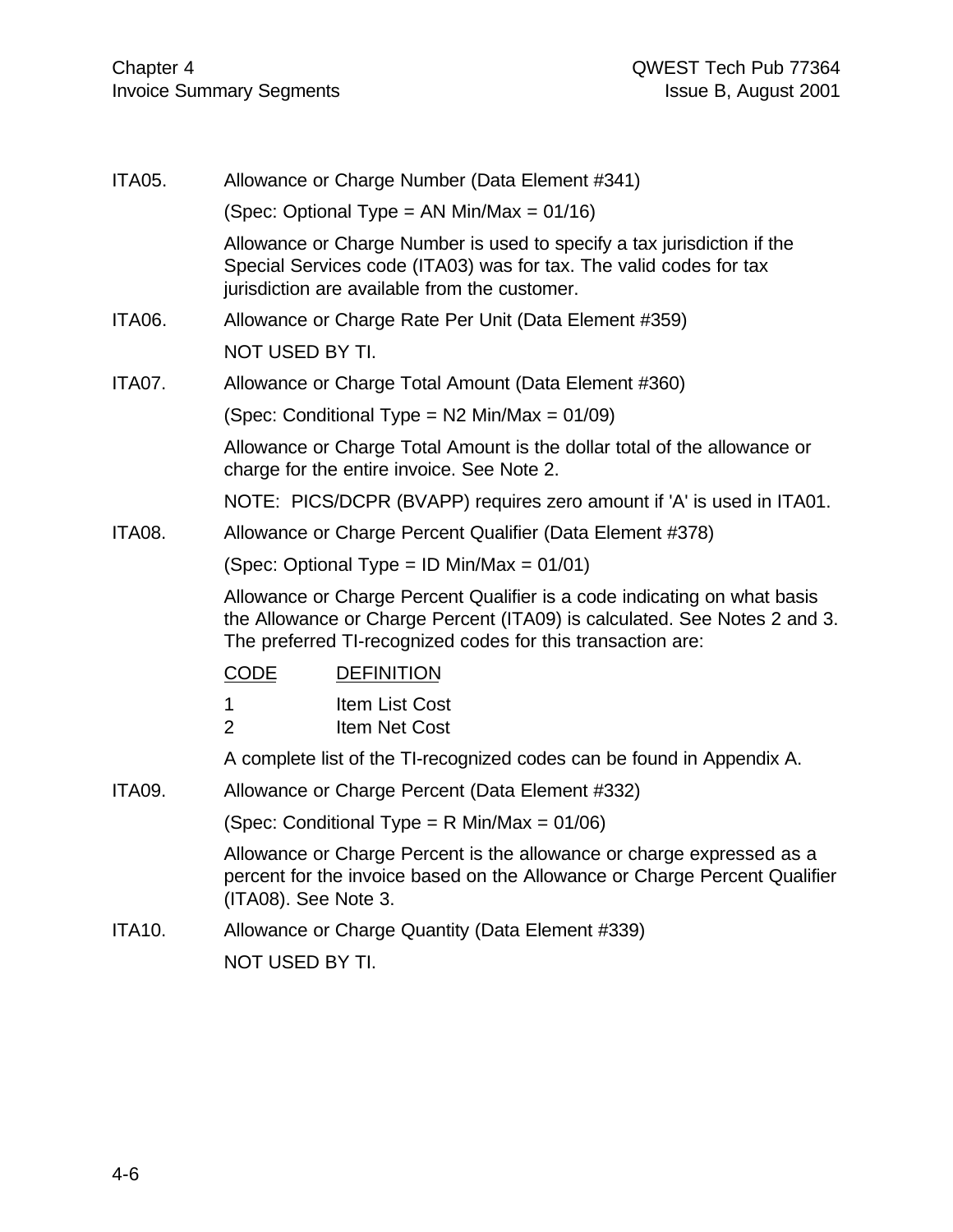- ITA11. Unit of Measure Code (Data Element #355) NOT USED BY TI.
- ITA12. Free Goods Quantity (Data Element #379) NOT USED BY TI.
- ITA13. Description (Data Element #352)

(Spec: Conditional Type = AN Min/Max = 01/80)

This data element is a semi-structured description with the first five positions being reserved for use when the Special Services Code (ITA03) is "ST" and taxes are being applied to a Special Services Charge Amount (ITA07) from a previous data segment. The final 75 characters of this data element consist of a free-form description of the allowance or charge for a special service performed for the line item.

#### NOTE:

- 1. Since ITA02 is required, either ITA03 or ITA13 is required.
- 2. Either ITA07 or ITA08 is required.
- 3. If ITA08 is used, ITA09 is required.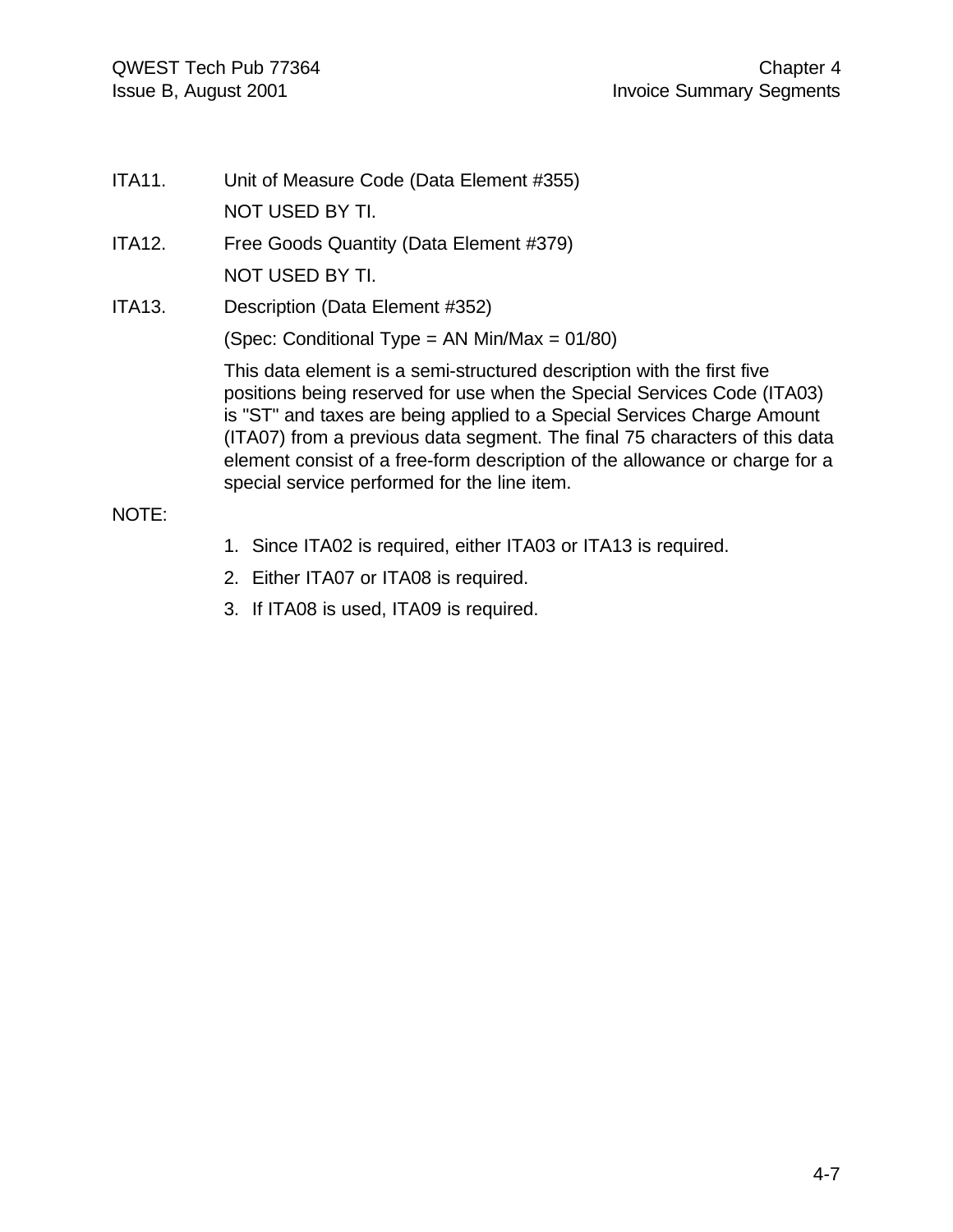#### **4.4 ISS - Invoice Shipment Summary**

Purpose: PICS/DCPR (BVAPP) uses this segment for invoices containing repair services. It is not used for invoices containing purchases. This segment does not adhere to the TCIF guidelines.

Spec: Mandatory for Repair Invoices Max Length = 42 Max Use = 1

Diagram:

|            |         | ISS01 |                    | 382   |         |   | <b>ISS02</b>   |       |  |
|------------|---------|-------|--------------------|-------|---------|---|----------------|-------|--|
|            |         |       | <b>TOTAL UNITS</b> |       |         |   | 355            |       |  |
| <b>ISS</b> | $\star$ |       | <b>BILLED ON</b>   |       | $\star$ |   | <b>UNIT OF</b> |       |  |
|            |         |       | <b>INVOICE</b>     |       |         |   | <b>MEASURE</b> |       |  |
|            |         | м     | к                  | 01/09 |         |   | <b>CODE</b>    |       |  |
|            |         |       |                    |       |         | м |                | 02/02 |  |
|            |         |       |                    |       |         |   |                |       |  |

ISS01. Total Units Billed on Invoice - Non TCIF (Data Element #382)

(Spec: Mandatory Type =  $R$  Min/Max = 01/09)

Specifies the total number of physical units being charged for on this Repair Invoice. Transportation only invoices should populate this field with zeros. Invoices containing other charges in addition to transportation must populate this field with the appropriate amount.

ISS02. Unit of Measure Code (Data Element #355)

(Spec: Mandatory Type = ID Min/Max = 02/02)

Unit of Measure Code is a code identifying the basic unit of measure. The only TI-recognized code for ISS02 is 'EA' (Each).

ISS03. Weight (Data Element #81)

NOT USED BY TI.

- ISS04. Unit of Measure Code (Data Element #355)
- NOT USED BY TI.
- ISS05. Volume (Data Element #183)

NOT USED BY TI.

ISS06. Unit of Measure Code (Data Element #355) NOT USED BY TI.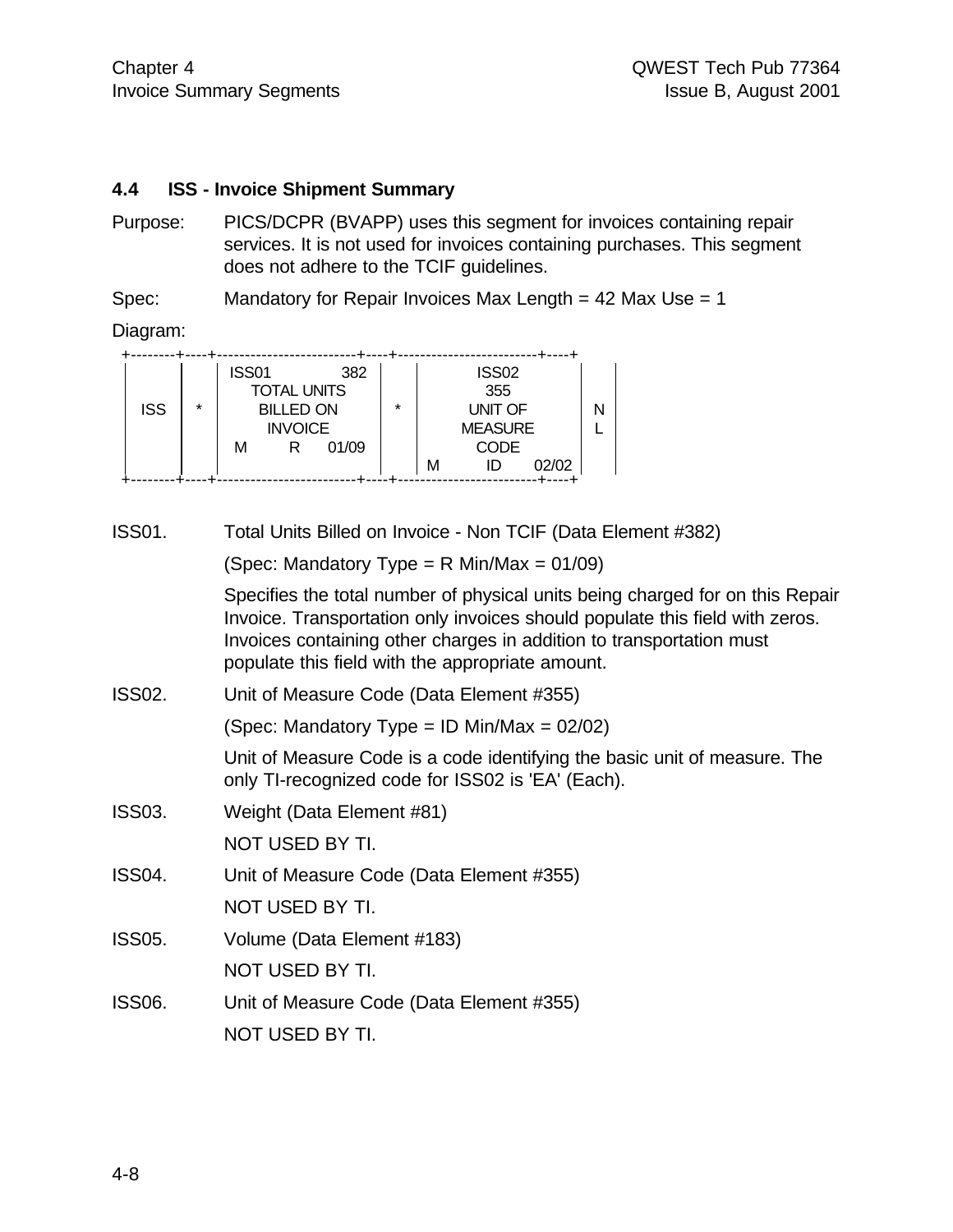#### **4.5 CTT - Transaction Totals**

Purpose: To provide hash totals to validate transaction completeness and correctness.

Spec: Mandatory Max Length = 127 Max Use = 1

Diagram:

|     |         | CTT <sub>01</sub>       |         |   | CTT <sub>02</sub>           |       |         | CTT <sub>03</sub> |               | 81    |         |
|-----|---------|-------------------------|---------|---|-----------------------------|-------|---------|-------------------|---------------|-------|---------|
| CTT | $\star$ | 354                     | $\star$ |   | 347                         |       | $\star$ |                   | <b>WEIGHT</b> |       | $\star$ |
|     |         | NUMBER OF<br>LINE ITEMS |         |   | <b>HASH</b><br><b>TOTAL</b> |       |         | $^{\copyright}$   | R             | 01/08 |         |
|     |         | <b>NO</b><br>М<br>01/06 |         | 0 | R                           | 01/10 |         |                   |               |       |         |

| CTT <sub>04</sub>          | 355 |         | CTT <sub>05</sub> |               | 183   |         | CTT06          |         |
|----------------------------|-----|---------|-------------------|---------------|-------|---------|----------------|---------|
| UNIT OF                    |     |         |                   |               |       |         | 355            |         |
| <b>MEASURE</b>             |     | $\star$ |                   | <b>VOLUME</b> |       | $\star$ | UNIT OF        | $\star$ |
| <b>CODE</b>                |     |         |                   |               |       |         | <b>MEASURE</b> |         |
| $^{\textregistered}$<br>ID |     |         | @                 | R             | 01/08 |         | <b>CODE</b>    |         |
| 02/02                      |     |         |                   |               |       |         | @<br>ID        |         |
|                            |     |         |                   |               |       |         | 02/02          |         |
|                            |     |         |                   |               |       |         |                |         |



CTT01. Number of Line Items (Data Element #354)

(Spec: Mandatory Type = NO Min/Max = 01/06)

Number of Line Items is the total number of line items (IT1 segments) in the invoice transaction set.

CTT02. Hash Total (Data Element #347)

(Spec: Optional Type = R Min/Max =  $01/10$ )

Hash total is the sum of all values of Quantity Invoiced (IT102).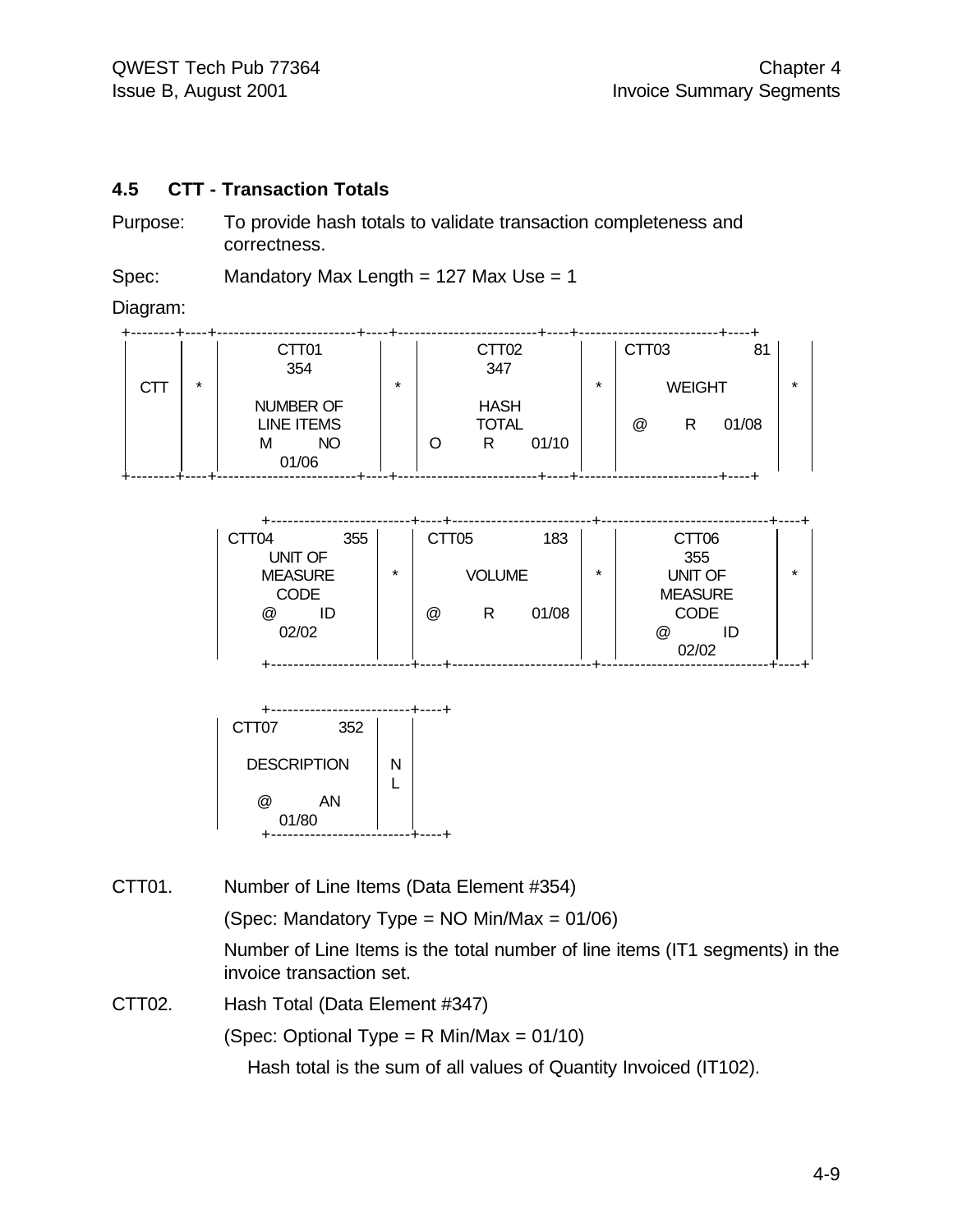| CTT03. | Weight (Data Element #81)                |
|--------|------------------------------------------|
|        | NOT USED BY TI.                          |
| CTT04. | Unit of Measure Code (Data Element #355) |
|        | NOT USED BY TI.                          |
| CTT05. | Volume (Data Element #183)               |
|        | NOT USED BY TI.                          |
| CTT06. | Unit of Measure Code (Data Element #355) |
|        | NOT USED BY TI.                          |
| CTT07. | Description (Data Element #352)          |
|        | NOT USED BY TI.                          |

### **4.6 SE - Transaction Set Trailer**

Purpose: To identify the end of a transaction set.

Spec: Mandatory Max Length = 20 Max Use = 1

Diagram:

|           |         | SE <sub>01</sub> |                  | 96    |         | <b>SE02</b> | 329               |  |
|-----------|---------|------------------|------------------|-------|---------|-------------|-------------------|--|
|           |         |                  | <b>NUMBER OF</b> |       |         |             |                   |  |
| <b>SE</b> | $\star$ |                  | <b>INCLUDED</b>  |       | $\star$ |             | <b>TRANS. SET</b> |  |
|           |         |                  | <b>SEGMENTS</b>  |       |         |             | CONTROL NO.       |  |
|           |         | м                | NO.              | 01/06 |         |             | ΑN                |  |
|           |         |                  |                  |       |         |             | 04/09             |  |
|           |         |                  |                  |       |         |             |                   |  |

| SE01. | Number of Included Segments (Data Element #96)                                                                                                                                                                     |
|-------|--------------------------------------------------------------------------------------------------------------------------------------------------------------------------------------------------------------------|
|       | (Spec: Mandatory Type = NO Min/Max = 01/06)                                                                                                                                                                        |
|       | Number of Included Segments is the total of all segments used in the<br>transaction set including the 'ST' and 'SE' segments.                                                                                      |
| SE02. | Transaction Set Control Number (Data Element #329)                                                                                                                                                                 |
|       | (Spec: Mandatory Type = AN Min/Max - 04/09)                                                                                                                                                                        |
|       | This data element is the identifying control number assigned by the<br>originator of the transaction set. The value of this data element must equal<br>the same data element in the Transaction Set Header (ST02). |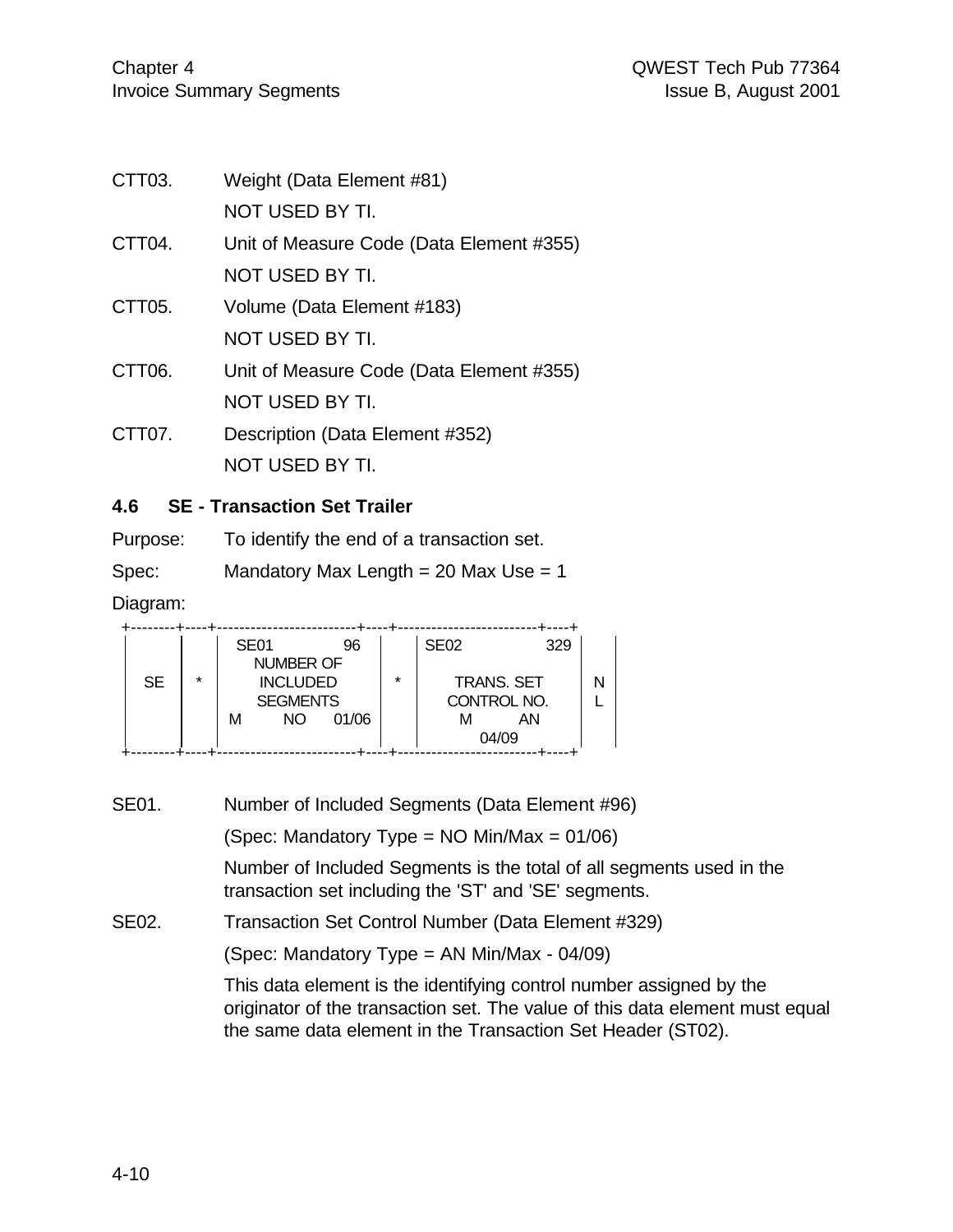| LABI-        | <b>Installation Labor</b>                                                                                                                                                                             |
|--------------|-------------------------------------------------------------------------------------------------------------------------------------------------------------------------------------------------------|
| LABN-        | Labor, No Trouble Found                                                                                                                                                                               |
| LABR-        | Labor Repair                                                                                                                                                                                          |
| LABT-        | Labor, Test and Calibrate                                                                                                                                                                             |
| LABM-        | Labor, Modify                                                                                                                                                                                         |
| <b>MATN-</b> | <b>Material</b>                                                                                                                                                                                       |
| MATR-        | Material, Repair                                                                                                                                                                                      |
| MATM-        | Material, Modify                                                                                                                                                                                      |
| ENG-         | Engineering                                                                                                                                                                                           |
| H & H-       | Hauling & Hoisting                                                                                                                                                                                    |
| L & MR-      | Labor & Material, Repair                                                                                                                                                                              |
| L & MM-      | Labor & Material, Modify                                                                                                                                                                              |
| <b>RTUI-</b> | <b>Right to Use, Initial</b>                                                                                                                                                                          |
| RTUR-        | <b>Right to Use, Recurring</b>                                                                                                                                                                        |
| OSSS-        | <b>Optional Software Support Service</b>                                                                                                                                                              |
| <b>SERC-</b> | Service Charges (only used for Central Office Equipment<br>repair invoices). For other than COE repair invoices, line item<br>service charges are specified using the allowance or charge<br>segment. |
| TRND-        | Transportation, Direct Billing. Vendor bills for transportation<br>company on vendor invoice.                                                                                                         |
| TRN3-        | Transportation, Third Party Billing. Transportation Company<br>sends their own invoice for services.                                                                                                  |
| TRNV-        | <b>Transportation, Vendor Provided</b>                                                                                                                                                                |
| WARE-        | Warehousing                                                                                                                                                                                           |
| R & L-       | <b>Rents &amp; Leases</b>                                                                                                                                                                             |
| MISC-        | Miscellaneous                                                                                                                                                                                         |
| SALV-        | Salvage                                                                                                                                                                                               |
| PUBL-        | Publication                                                                                                                                                                                           |
| REPR-        | Reproduction                                                                                                                                                                                          |

**Exhibit 4-1** Valid Billing Categories for PICS/DCPR (BVAPP)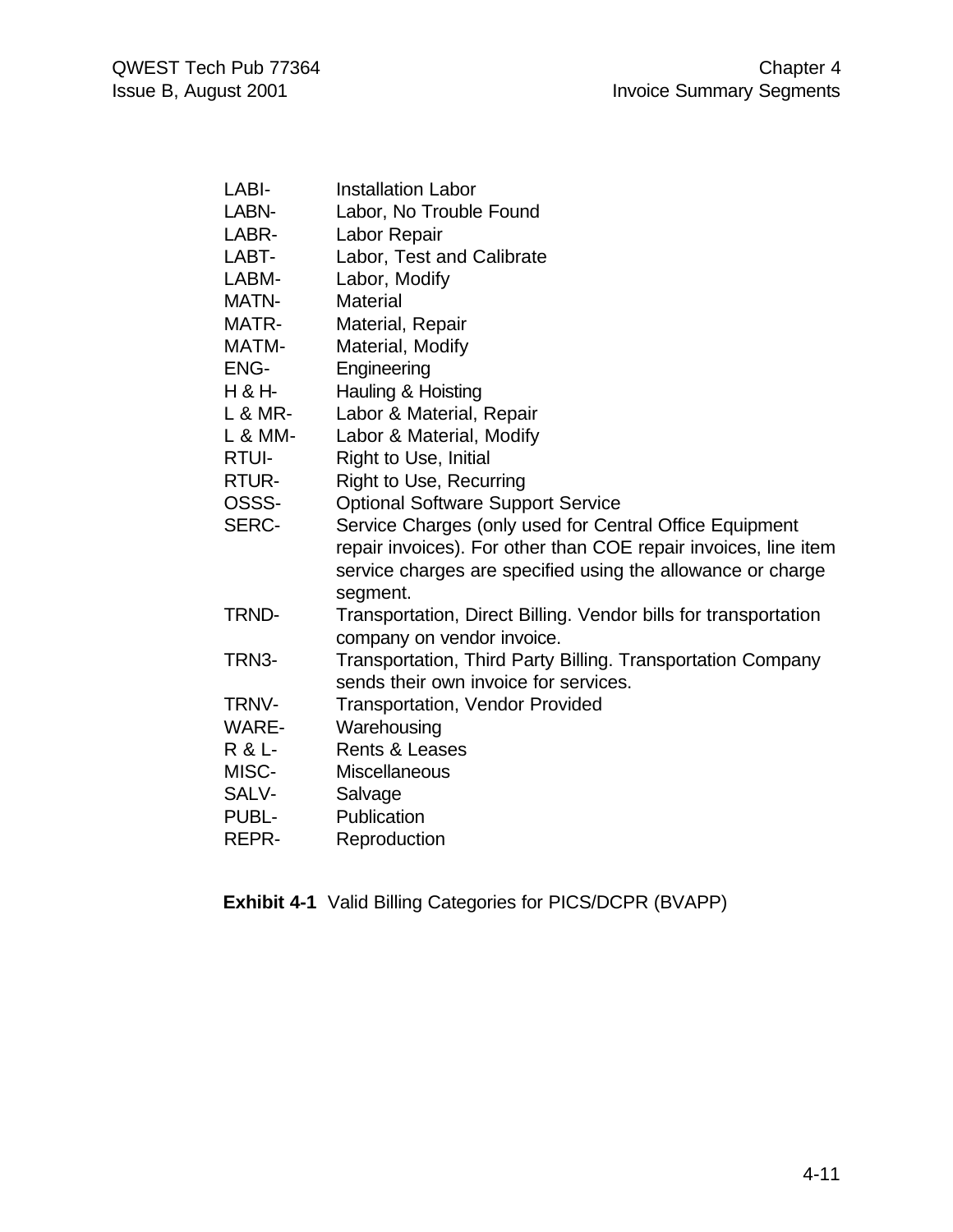# **CONTENTS**

# **Chapter and Section Page**

| 5.         References………………………………………………………………………………5-1 |  |  |  |  |  |  |
|--------------------------------------------------------|--|--|--|--|--|--|
|                                                        |  |  |  |  |  |  |
|                                                        |  |  |  |  |  |  |
|                                                        |  |  |  |  |  |  |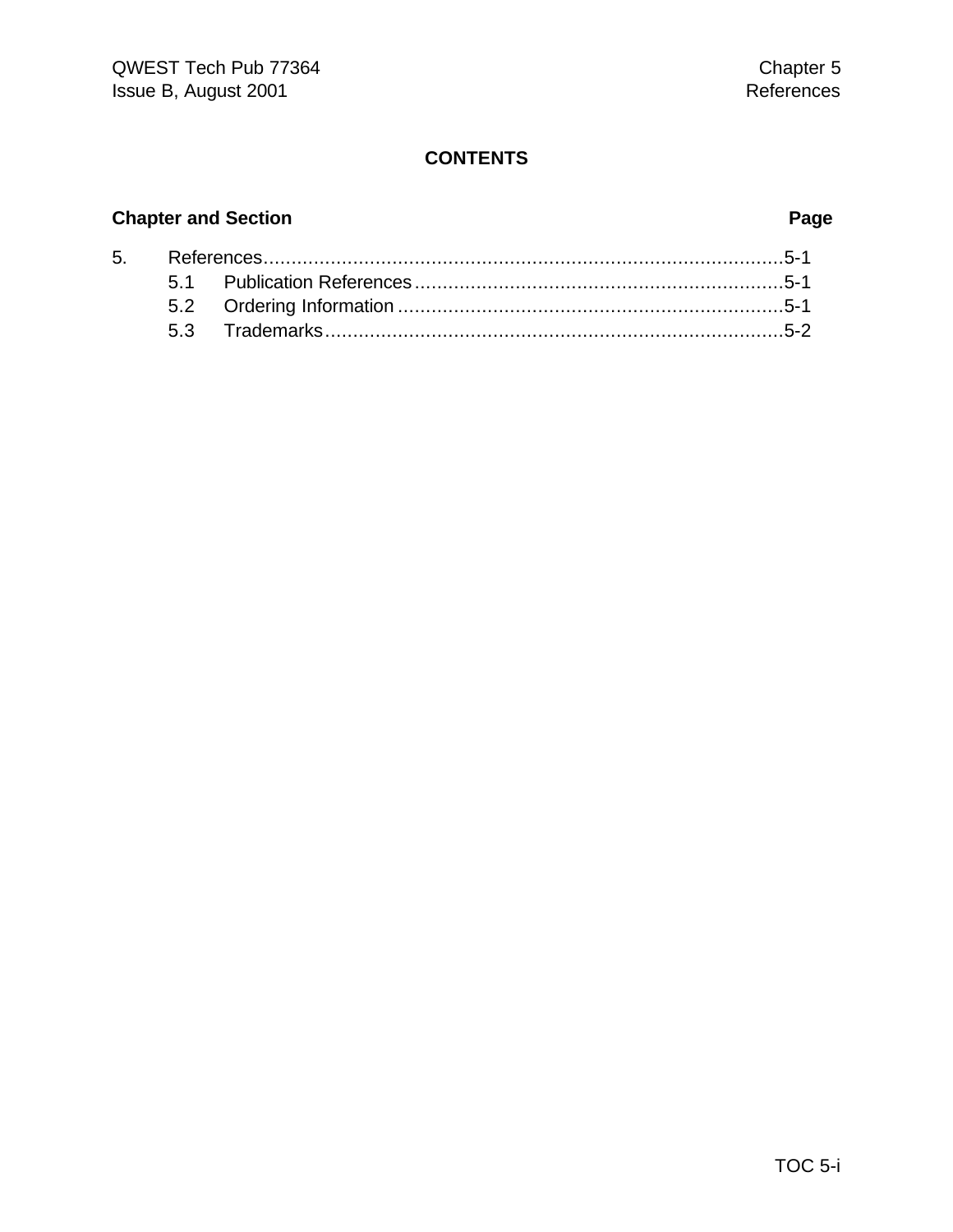#### **5. References**

#### **5.1 Publication References**

Telecommunications Industry Forum (TCIF) Guidelines - Issue 1

ASC X12 Version 2, Release 1

TR-ISD-000152, Issue 2, May 1987

BR 756-120-098, Issue 1, dated August 1989, "BVAPP EDI DATA ELEMENT JOB AID"

Bellcore Mechanized Invoicing Training Document

#### **5.2 Ordering Information**

All documents are subject to change and their citation in this document reflects the most current information available at the time of printing. Readers are advised to check status and availability of all documents.

Those who are not QWEST employees may order;

American National Standards Institute (ANSI) documents from:

American National Standards Institute Attn: Customer Service 11 West 42nd Street New York, NY 10036 Phone: (212) 642-4900 Fax: (212) 302-1286

ANSI has a catalog available which describes their publications.

Telcordia documents from:

Telcordia Customer Relations 8 Corporate Place, PYA 3A-184 Piscataway, NJ 08854-4156 Fax: (908) 336-2559 Phone: (800) 521-CORE (2673) (U.S. and Canada) Phone: (908) 699-5800 (Others) Web: www.telcordia.com

QWEST Technical Publications from:

http://www/qwest.com/techpub